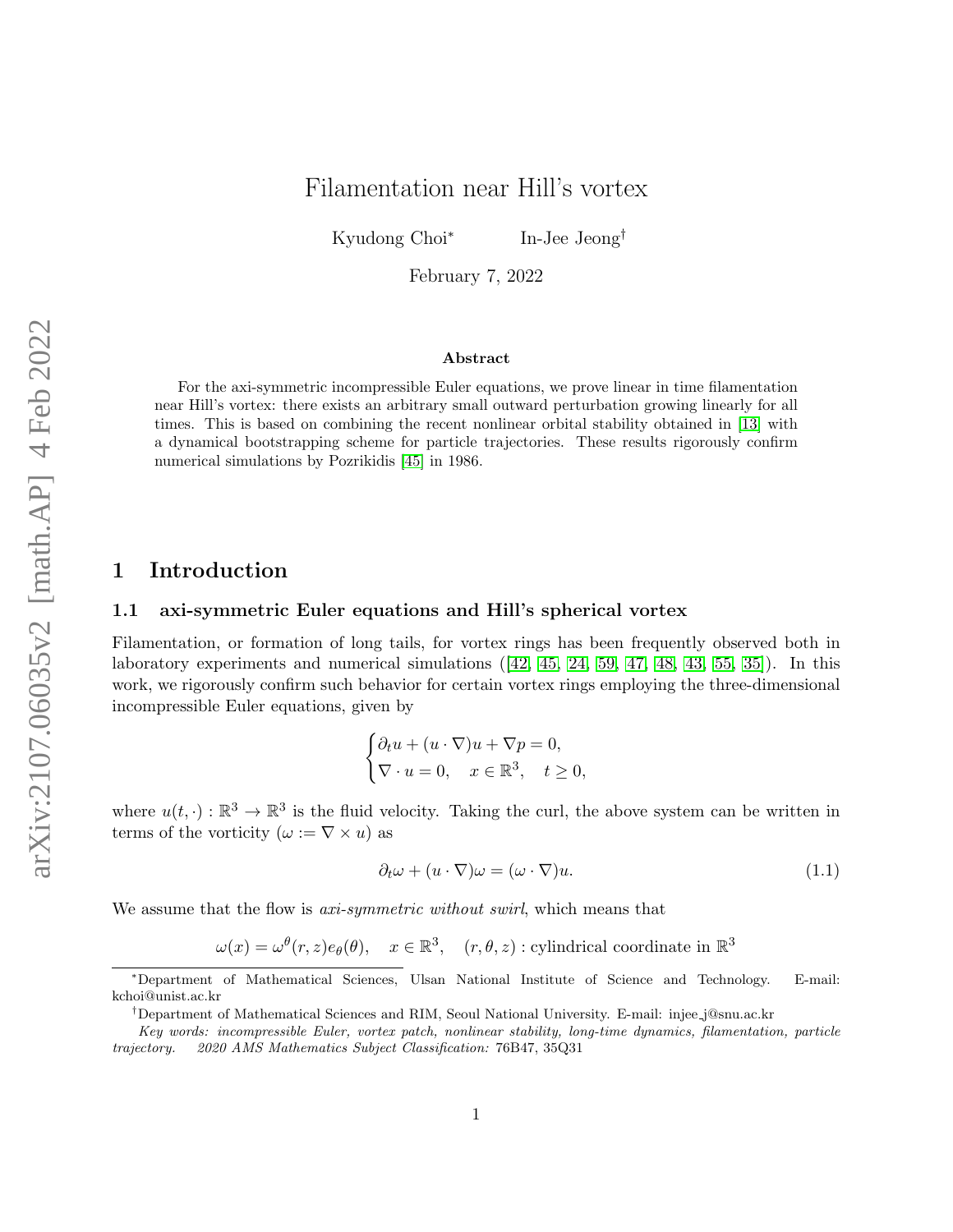<span id="page-1-0"></span>(see Subsection [2.1](#page-5-0) for the detail). Then, the equations [\(1.1\)](#page-0-0) simplify to an active scalar equation

$$
\partial_t \xi + u \cdot \nabla \xi = 0,\tag{1.2}
$$

where the corresponding *relative* vorticity  $\xi$  is defined by

$$
\xi(t,x) = \xi(t,r,z) := \frac{\omega^{\theta}(t,r,z)}{r}.
$$

In [\(1.2\)](#page-1-0), the velocity field u is determined from the relative vorticity  $\xi$  at each moment of time by the axi-symmetric Biot-Savart law  $u = \mathcal{K}[\xi]$ , which is discussed in detail later (see [\(2.1\)](#page-6-0), [\(2.2\)](#page-6-1), [\(2.3\)](#page-6-2) in Subsection [2.1\)](#page-5-0). In this setting, the Hill's vortex  $\xi_H$  (of unit strength on the unit ball) is simply defined by

<span id="page-1-2"></span>
$$
\xi_H(x) := \mathbf{1}_B(x),\tag{1.3}
$$

where B is the unit ball in  $\mathbb{R}^3$  centered at the origin. Then, as it was shown in the classical 1894 paper of M. Hill [\[26\]](#page-29-1),

$$
\xi(t,x) = \xi_H(x + tu_\infty) = \mathbf{1}_B(x + tu_\infty)
$$

is a traveling wave solution of [\(1.2\)](#page-1-0) with

$$
u_{\infty} = -W_{H}e_{x_{3}}, \quad W_{H} := (2/15).
$$

That is,

$$
\omega(t,x) = r\mathbf{1}_B(x - tW_He_{x_3})e_{\theta}(\theta) = -x_2\mathbf{1}_B(x - tW_He_{x_3})e_{x_1} + x_1\mathbf{1}_B(x - tW_He_{x_3})e_{x_2}
$$

is a solution of [\(1.1\)](#page-0-0).

#### 1.2 Main results

Using the cylindrical coordinate system  $(r, \theta, z)$ , we say that a scalar function  $f : \mathbb{R}^3 \to \mathbb{R}$  is axi-symmetric if it has the form of  $f(x) = f(r, z)$ , and a subset  $A \subset \mathbb{R}^3$  is axi-symmetric if the characteristic function  $\mathbf{1}_A : \mathbb{R}^3 \to \mathbb{R}$  is axi-symmetric. Let us now state the main result of this paper:

<span id="page-1-1"></span>**Theorem A.** There exists an arbitrarily  $L^1$ -small and localized perturbation from Hill's vortex such that the corresponding solution exhibits linear in time filamentation for all times.

The precise (and quantitative) statement will become clearer as the text progresses. By a  $L^1$ -small and localized perturbation from Hill's vortex, we mean that

$$
\|\xi_0 - \xi_H\|_{L^1(\mathbb{R}^3)} \le \epsilon \quad \text{and} \quad \text{supp}\left(\xi_0 - \xi_H\right) \subset \left(B(1+\epsilon) \setminus B(1-\epsilon)\right)
$$

for some small  $\epsilon > 0$ , respectively. Here,  $B(a), a > 0$  is the ball of radius a centered at the origin. Moreover, by linear in time filamentation, we simply mean that

$$
\text{diam}(\text{supp}\left(\xi(t,\cdot)\right)) \gtrsim t.
$$

In the statement of Theorem [A,](#page-1-1) we can take the initial data to be a smooth patch, i.e.  $\xi_0 = \mathbf{1}_{A_0}$ with  $C^{\infty}$ –smooth boundary  $\partial A_0$ . Since  $\xi$  is simply being transported by the flow in [\(1.2\)](#page-1-0), the solution takes the form  $\xi(t) = \mathbf{1}_{A(t)}$  with some open set  $A(t)$ . We shall refer to such a solution as a vortex patch. It is known that the patch boundary  $\partial A(t)$  remains  $C^{\infty}$ –smooth for all times ([\[27,](#page-29-2) [49\]](#page-31-4)). As an immediate consequence of Theorem [A,](#page-1-1) we have the following: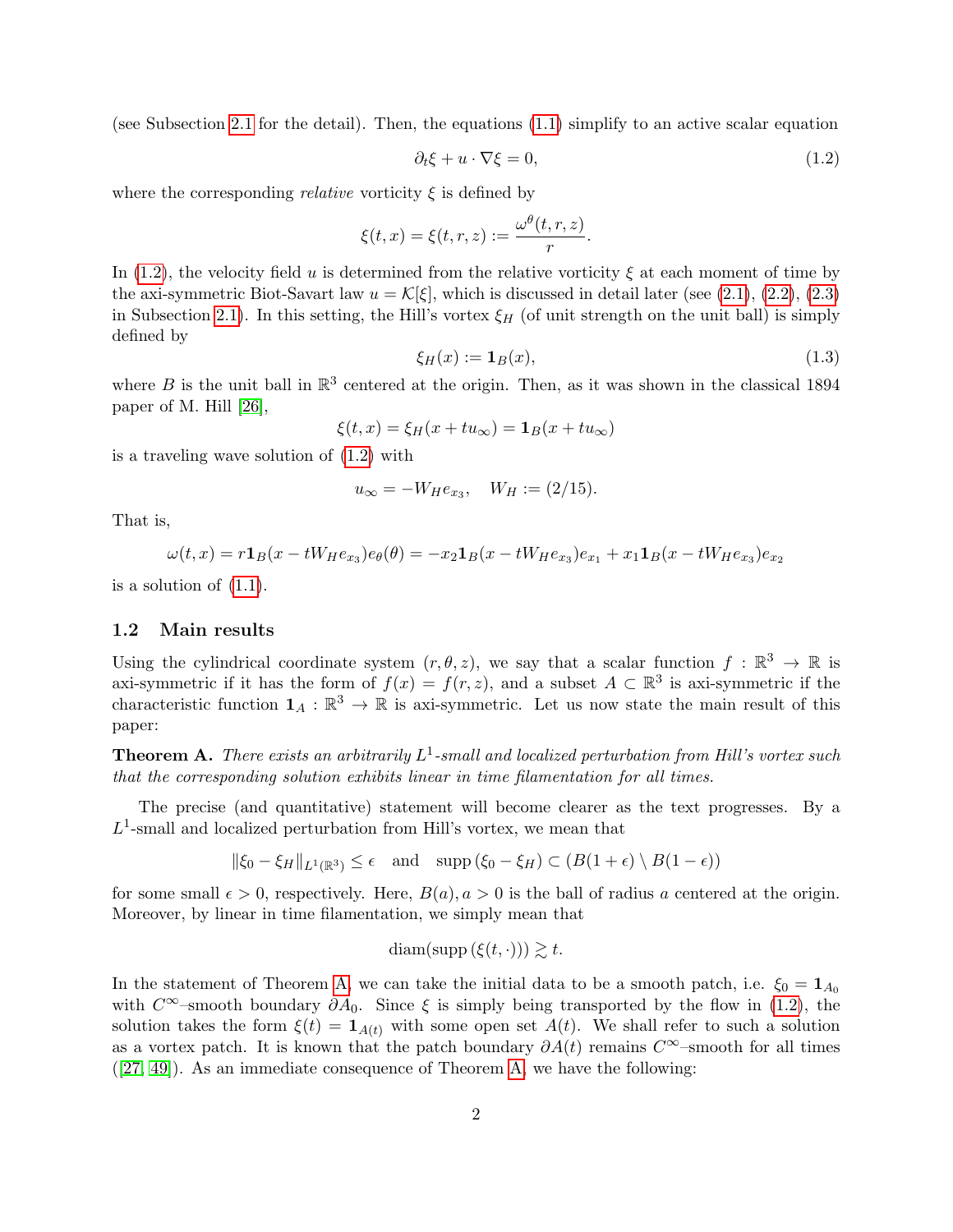<span id="page-2-1"></span>**Corollary 1.1** (Infinite time perimeter growth for patches; cf. [\[45,](#page-30-0) Figure 2]). For any  $\delta' > 0$ , there exists an axi-symmetric open set  $A_0 \subset \mathbb{R}^3$  with  $C^{\infty}$ -smooth boundary satisfying

$$
B(1-\delta') \subset A_0 \subset B(1+\delta')
$$

such that the corresponding patch solution  $\xi(t) = \mathbf{1}_{A(t)}$  of [\(1.2\)](#page-1-0) for the initial data  $\xi_0 = \mathbf{1}_{A_0}$ satisfies

$$
diam(A(t)), \quad perm(A_{cs}(t)) \gtrsim t, \quad \forall t \ge 0,
$$

where  $A_{cs}(t)$  is the cross-section of the axi-symmetric set  $A(t)$  in the half-space  $\mathbb{R}^2_+ = \{(r, z) \in$  $\mathbb{R}^2 \mid r > 0, \quad z \in \mathbb{R} \}.$ 

On the other hand, in Theorem [A,](#page-1-1) we can take the initial data  $\xi_0$  to be a  $C^{\infty}$ -smooth axisymmetric function in  $\mathbb{R}^3$ . (It implies that the vorticity  $\omega = \omega^{\theta} e_{\theta} = \xi r e_{\theta}$  is a  $C^{\infty}$ -smooth function in  $\mathbb{R}^3$ .) This gives the infinite time growth for the gradient of  $\xi$ :

<span id="page-2-4"></span>**Corollary 1.2** (Infinite time gradient growth for smooth solutions). For any  $\delta' > 0$ , there exists a  $C^{\infty}$ -smooth and compactly supported axi-symmetric non-negative initial data  $\xi_0$  with

$$
\mathrm{supp}(\xi_0 - \xi_H) \subset (B(1 + \delta') \setminus B(1 - \delta'))
$$

such that the associated solution  $\xi(t)$  of [\(1.2\)](#page-1-0) and the corresponding vorticity  $\omega(t)$  of [\(1.1\)](#page-0-0) satisfy the growth

$$
\|\partial_r \xi(t,\cdot)\|_{L^\infty}, \quad \|\nabla^2 \omega(t,\cdot)\|_{L^\infty} \gtrsim \sqrt{t}, \quad \forall t \ge 0.
$$

To the best of our knowledge, infinite time perimeter and derivative growth for the incompressible Euler equations on  $\mathbb{R}^3$  have not been obtained before, with compactly supported and smooth vorticity (*cf.* see [\[15\]](#page-29-3) for perimeter growth in  $\mathbb{R}^2$  up to finite time).

A key step in the proof of Theorem [A](#page-1-1) is to establish that small perturbations of Hill's vortex travel at about the same speed as Hill's vortex for all times.

<span id="page-2-2"></span>**Theorem B.** We have the following statements.

(I) For any  $\varepsilon > 0$ , there exists  $\delta = \delta(\varepsilon) > 0$  such that the following holds. Given axi-symmetric  $\xi_0$ satisfying  $\xi_0, r\xi_0 \in L^{\infty}(\mathbb{R}^3)$ ,  $\xi_0 \ge 0$ , and

$$
\|\xi_0 - \xi_H\|_{L^1 \cap L^2(\mathbb{R}^3)} + \|r^2(\xi_0 - \xi_H)\|_{L^1(\mathbb{R}^3)} \le \delta,
$$

the corresponding solution  $\xi(t)$  of  $(1.2)$  satisfies

$$
\|\xi(\cdot + \tau(t)e_z, t) - \xi_H\|_{L^1 \cap L^2(\mathbb{R}^3)} + \|r^2(\xi(\cdot + \tau(t)e_z, t) - \xi_H)\|_{L^1(\mathbb{R}^3)} \le \varepsilon, \quad t \ge 0 \tag{1.4}
$$

for some shift function  $\tau : [0, \infty) \to \mathbb{R}$  satisfying  $\tau(0) = 0$ . Here,  $\|\cdot\|_{L^1 \cap L^2}$  means  $\|\cdot\|_{L^1} + \|\cdot\|_{L^2}$ .

(II) There exists an absolute constant  $\varepsilon_0 > 0$  such that, for each  $M > 0$ , if  $||\xi_0||_{L^{\infty}} \leq M$  and if  $\varepsilon \in (0, \varepsilon_0)$ , then the shift function  $\tau$  above satisfies

<span id="page-2-3"></span>
$$
|\tau(t) - W_H t| \le C_M \varepsilon^{\frac{1}{2}} (t+1), \quad t \ge 0,
$$
\n(1.5)

<span id="page-2-0"></span>where  $C_M > 0$  is a constant depending only on M.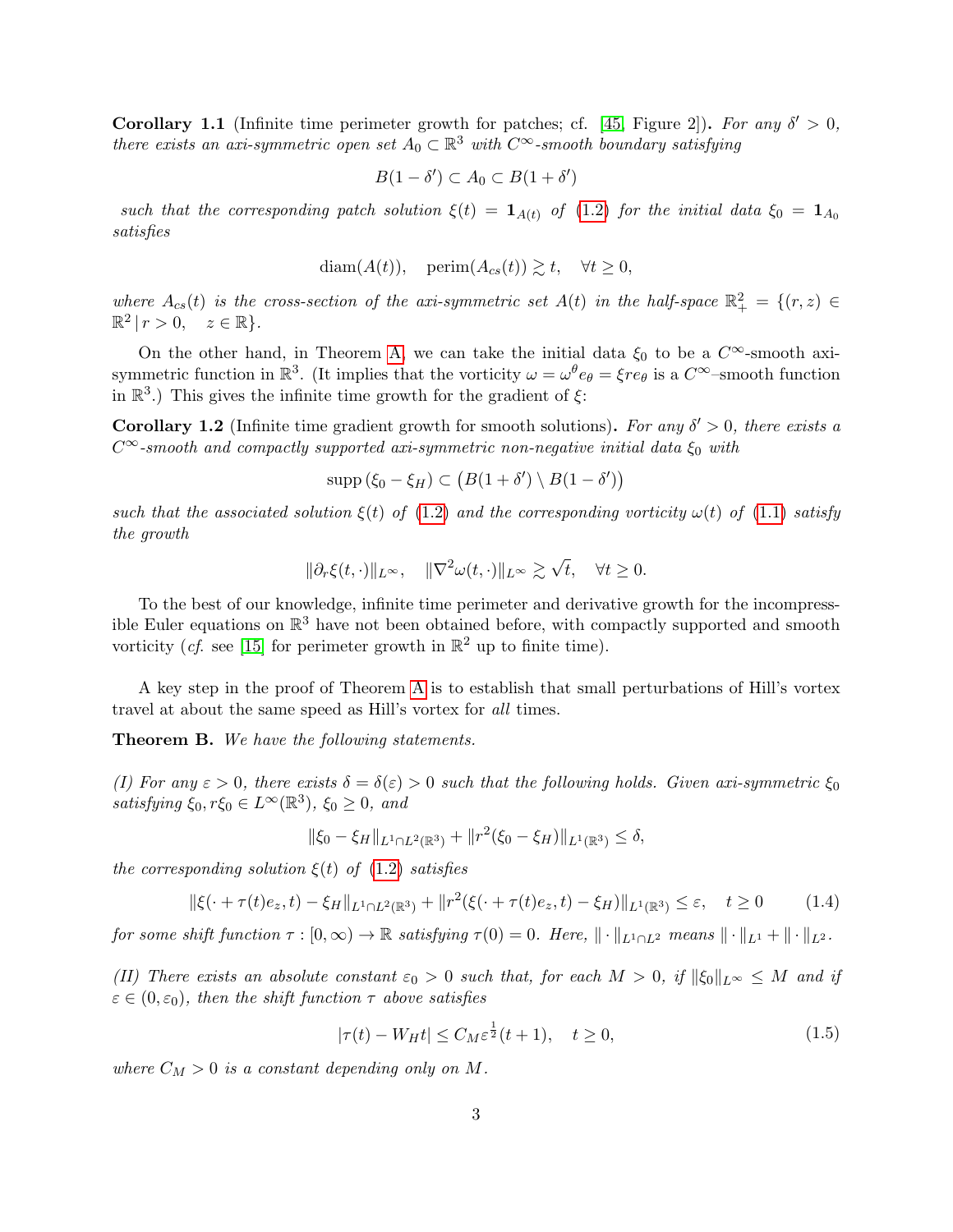The orbital stability statement  $(I)$  above was already proved in [\[13\]](#page-28-0) based on the classical variational method (in Eulerian description). Our contribution lies on the key estimate  $(1.5)$  of  $(II)$ based on a dynamical bootstrap argument on particle trajectories (i.e. Lagrangian approach).

As a last application, we prove exponential in time growth of  $\|\omega\|_{L^{\infty}}$  for finite (but arbitrarily large) time:

<span id="page-3-0"></span>**Corollary 1.3** (Growth in vorticity for smooth solutions). For each  $L > 1$ , there exists a  $C^{\infty}$ smooth and compactly supported initial data  $\omega_0 = \omega_0^{\theta} e_{\theta}$  satisfying

$$
\omega_0^{\theta} \ge 0, \quad \|\omega_0\|_{L^{\infty}(\mathbb{R}^3)} \le 1, \quad \text{and} \quad \sup_{t \in [0, c \log(L)]} \|\omega(t, \cdot)\|_{L^{\infty}(\mathbb{R}^3)} \ge L,\tag{1.6}
$$

<span id="page-3-1"></span>where  $\omega(t)$  is the corresponding smooth solution of [\(1.1\)](#page-0-0) and  $c > 0$  is an absolute constant.

#### 1.3 Related works

Experiments and numerical simulations. Axi-symmetric regions of fluid with highly concentrated vorticity can be observed in a variety of settings including jets and atmospheric plumes. Especially at high Reynolds number, such vortex structures are effectively modelled by Hill's vortex ([\[58,](#page-31-5) [25,](#page-29-4) [53\]](#page-31-6)). Linearized dynamics near Hill's vortex was studied by Moffatt-Moore in [\[42\]](#page-30-1), and Pozrikidis carried out detailed numerical simulations for axi-symmetric perturbations from Hill's vortex ([\[45\]](#page-30-0)). The simulations show that an initially prolate perturbation develops into a long tail (see [\[45,](#page-30-0) Figure 2]), whereas an oblate perturbation catches up to the front boundary of the vortex (see [\[45,](#page-30-0) Figure 7]). This behavior is rigorously confirmed in the current work; see the statements of Corollary [1.1](#page-2-1) and [4.3](#page-24-0) which correspond to Figure 2 and 7 in [\[45\]](#page-30-0), respectively. Further numerical computations demonstrating filamentation near the Hill's vortex can be found in [\[24,](#page-29-0) [59,](#page-31-0) [47,](#page-31-1) [48\]](#page-31-2).

Nonlinear orbital stability. The nonlinear *orbital* stability (stability up to a *translation*) obtained in [\[13\]](#page-28-0) is based on the variational principles suggested by Benjamin [\[6,](#page-28-1) Section I] in 1976. The variational setting became more concrete in Friedman-Turkington [\[23\]](#page-29-5), who showed existence of a maximizer which is a vortex ring. Independently, Amick-Fraenkel [\[2\]](#page-28-2) proved uniqueness of Hill's vortex among vortex rings. Wan [\[57\]](#page-31-7) in 1988 showed that Hill's vortex is a nondegenerate local maximum of the kinetic energy under certain constraints. Very recently, [\[13\]](#page-28-0) proved that Hill's vortex is Lyapunov orbitally stable in  $(L^1 + L^2 + \text{impulse})$ -norm. The key idea is to connect the above classical results (existence [\[23\]](#page-29-5), uniqueness [\[2\]](#page-28-2)) as well as to employ concentrated compactness argument due to [\[37\]](#page-30-4) and a recent existence result [\[44\]](#page-30-5) of (renormalized sense) weak solutions (see also [\[8\]](#page-28-3), [\[1\]](#page-28-4)).

In solitary waves, an orbital stability appeared first in [\[5\]](#page-28-5), [\[7\]](#page-28-6) for the generalized KdV equation (see the survey paper [\[52\]](#page-31-8) for related references). Stability up to a translation can be found even for inviscid/viscous shocks in conservation laws. For instance, we refer to the classical paper [\[31\]](#page-30-6) for asymptotic stability up to a translation in  $L^1$ -setting (also see [\[34\]](#page-30-7) and references therein). In  $L^2$ -setting, we mention [\[36\]](#page-30-8), [\[33\]](#page-30-9) for systems such as compressible Euler/Navier-Stokes systems and [\[12\]](#page-28-7) for certain Keller-Segel type systems.

Vortex patch dynamics: growth of the support. When considering non-negative compactly supported relative vorticity in 3d axi-symmetric setting [\(1.2\)](#page-1-0), vorticities must be confined in the region  $\{r \leq Ct^{1/4}\log t\}$ , which was proved in [\[38\]](#page-30-10). Later, [\[46\]](#page-30-11) showed that vorticities cannot move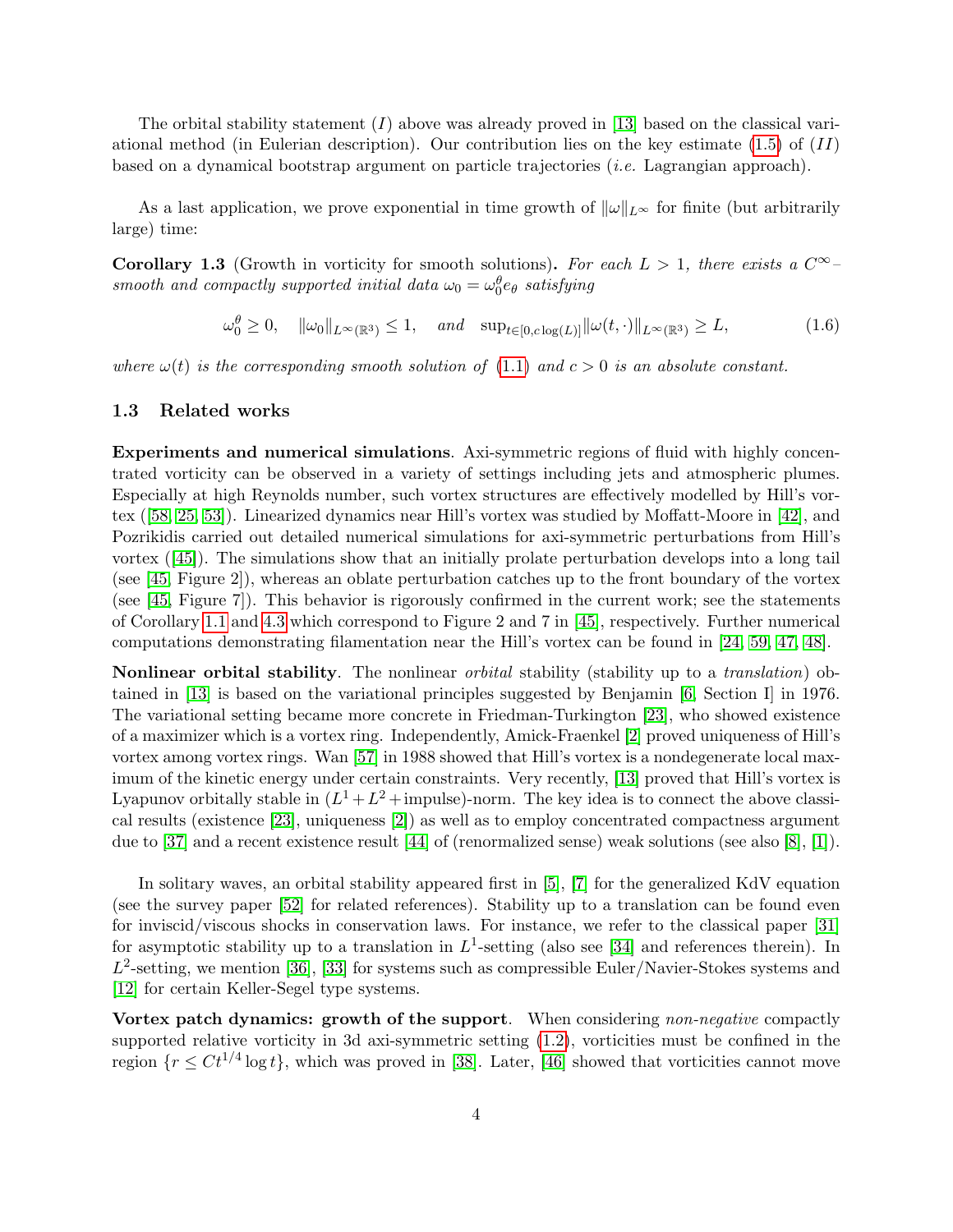in the opposite direction ( $-z$  direction) faster than the rate  $(t \log t)^{1/2}$ . In sum, such vorticities are confined in the region

$$
\{r \le Ct^{1/4} \log t, \quad -C(t \log t)^{1/2} \le z \le Ct\}
$$

The ideas of confinement for such one-signed vorticities were going back to [\[40\]](#page-30-12), [\[30\]](#page-29-6), [\[50\]](#page-31-9) in the planar case  $\mathbb{R}^2$ . The sign-condition makes the conservation of impulse  $\int_{\mathbb{R}^2} |x|^2 \omega dx$  to control confinement of vorticities. It is notable that there is an example of linear growth when dropping the condition (see [\[30,](#page-29-6) Sec. 3]). For confinement on other two-dimensional domains, we refer to [\[28\]](#page-29-7), [\[29\]](#page-29-8), [\[14\]](#page-29-9).

Growth of vorticity in three-dimensional Euler equations. Compared with the two-dimensional case, there are fewer rigorous results pertaining to the growth of the vorticity in some norm for the three-dimensional Euler equations. Infinite time linear growth of  $\|\nabla^2\omega\|_{L^{\infty}}^2$  and arbitrarily long but finite time exponential growth of  $\|\omega\|_{L^{\infty}}$  are achieved in the current work for  $C_c^{\infty}(\mathbb{R}^3)$ -vorticity. In the presence of a physical boundary, obtaining growth is strictly simpler since the vorticity may not vanish on the boundary, leading to a stable growth mechanism; see [\[19,](#page-29-10) [20,](#page-29-11) [17,](#page-29-12) [9\]](#page-28-8) and the references therein. When the boundary is absent but if the domain is periodic with respect to an axis, then it is well-known that one can use the  $2\frac{1}{2}$ -dimensional flow construction to obtain linear in time growth of the 3D vorticity (see [\[21,](#page-29-13) [39,](#page-30-13) [4,](#page-28-9) [32\]](#page-30-14)). In the case of  $\mathbb{R}^3$ , a recent groundbreaking work of Elgindi [\[18\]](#page-29-14) achieved the finite-time singularity formation for  $C^{\alpha}$ -vorticity, in the class of axi-symmetric no-swirl flows. In the work [\[18\]](#page-29-14), it is essential that the vorticity is of limited smoothness. Still, it is expected that the "hyperbolic flow scenario" utilized in [\[18\]](#page-29-14) is responsible for an infinite time growth of  $\|\omega\|_{L^{\infty}}$ ; see [\[10,](#page-28-10) [11\]](#page-28-11).

#### 1.4 Ideas of the proof

Let us explain the main ingredients of the proof.

• Traveling speed of the perturbation (Theorem [B](#page-2-2)  $(II)$ ). The orbital stability from [\[13\]](#page-28-0) (or just Theorem  $B(I)$ ) does not say where the orbit element at each time is, since the position  $\tau(t)$  in [\(1.4\)](#page-2-3) is *implicitly* given from a contradiction argument.

In this paper, we overcome this weak point by applying a bootstrap argument to obtain [\(1.5\)](#page-2-0). We take two bootstrap hypotheses for each time  $t_0$ :

One is for the difference of the shift function in time

$$
|\tau(t) - (\tau(t_0) + W_H(t - t_0))|
$$

while the other is for the particle trajectory  $\phi(t, (t_0, B^{\tau(t_0)}))$  initiated from the ball

$$
B^{\tau(t_0)} = \{ |x - \tau(t_0)e_{x_3}| < 1 \}.
$$

In Proposition [3.2,](#page-11-0) we prove that they are well-controlled for short time by assuming smallness at time  $t_0$ . To finish the proof, a technicality appears since a shift function satisfying  $(1.4)$  is not uniquely determined. For instance, arbitrary but small perturbations of a given shift satisfying [\(1.4\)](#page-2-3) can also satisfy the required stability [\(1.4\)](#page-2-3). Such perturbed shift functions need not be continuous at all. This difficulty is removed by noting that discontinuity (if exists) is limited to at most small jumps (Lemma [3.1\)](#page-9-0).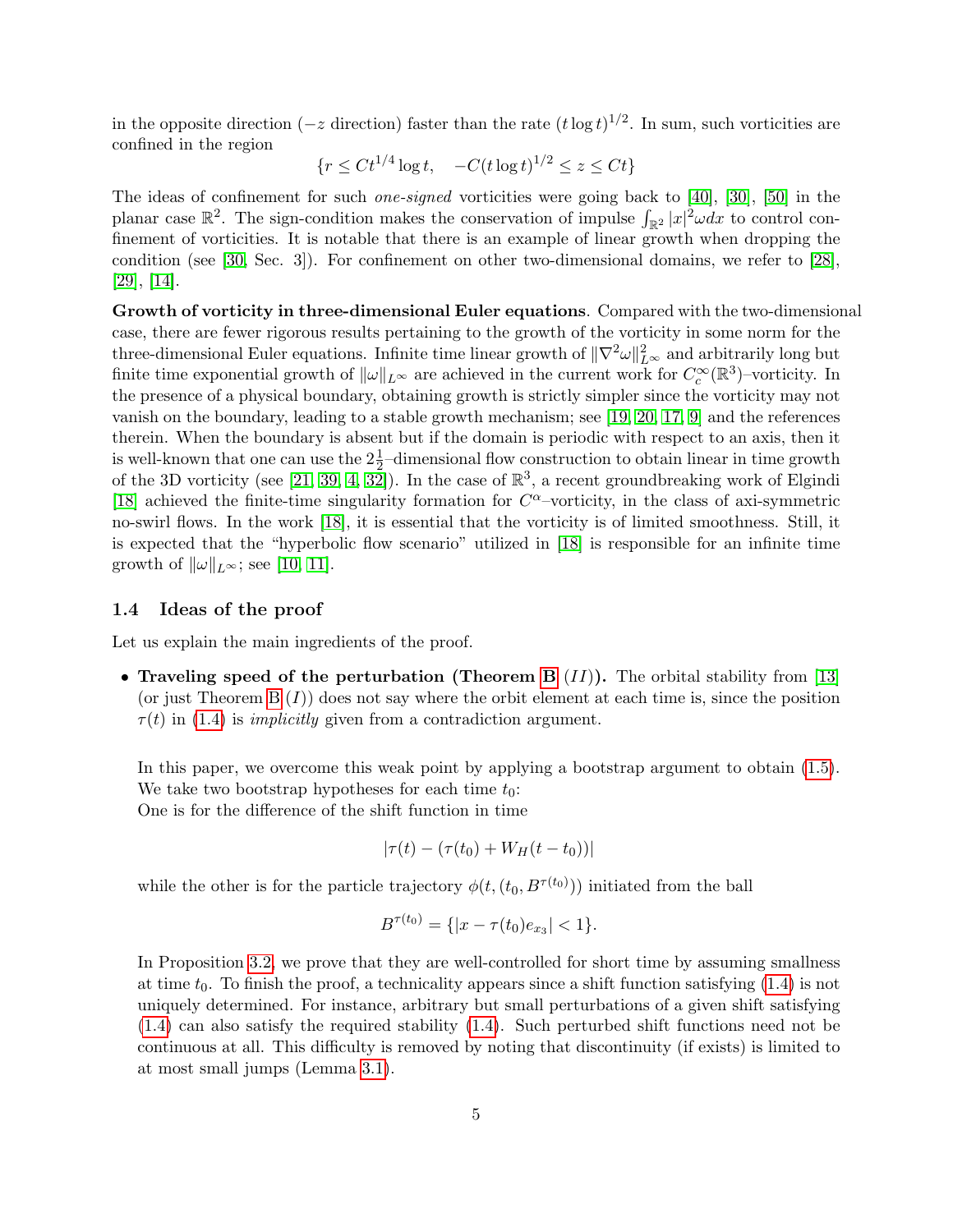- Dynamics of perturbations. Once we show that perturbation behaves like Hill's vortex (due to [\(1.5\)](#page-2-0)), we freely use the explicit information on the velocity of Hill's vortex [\(2.5\)](#page-6-3). In particular, a fluid particle in a perturbation which was initially behind Hill's vortex moves further and further away from the vortex core. It produces a long tail (filamentation), which gives Theorem [A](#page-1-1) with the following consequences:
	- perimeter growth in infinite time (Corollary [1.1\)](#page-2-1),
	- growth in Hessian of smooth vorticity in infinite time (Corollary [1.2\)](#page-2-4).

On the other hand, a particle in a perturbation which was very close to the front of the core gives

– growth in vorticity up to finite time (Corollary [1.3\)](#page-3-0).

In the proof of this corollary, the relative vorticity  $\xi(t)$  producing the growth [\(1.6\)](#page-3-1) is chosen to satisfy

$$
\|\xi(t)\|_{L^\infty} = \|\xi_0\|_{L^\infty} \sim L
$$

while

$$
\|\xi_0 - \xi_H\|_{L^1 \cap L^2(\mathbb{R}^3)} + \|r^2(\xi_0 - \xi_H)\|_{L^1(\mathbb{R}^3)} \quad \text{is sufficiently small.}
$$

Roughly speaking, we set a peak of order L on the initial data  $\xi_0$  near the front point i.e.  $r = 0, z = 1$ . Then, this peak climbs up the front surface of Hill's vortex at least for a finite time. Recalling  $\omega = \omega^{\theta} e_{\theta} = r \xi e_{\theta}$ , we obtain growth in the vorticity vector  $\omega$ ; see Figure [1.](#page-22-0)

Remark 1.4. We remark that the main estimate [\(1.5\)](#page-2-0) can be proved in a simpler argument if we are allowed to assume further that the initial data  $\xi_0$  is supported in  $\{|z| \leq Z_0\}$  for some constant  $Z_0 > 0$ . The corresponding estimate, of course, depends on the parameter  $Z_0$ . The key idea would be to use the identity on the the speed of the center of mass in  $z$ -direction:

$$
\frac{d}{dt} \int_{\mathbb{R}^3} z\xi(t, x) dx = \int_{\mathbb{R}^3} u^z(t, x)\xi(t, x) dx.
$$

#### 1.5 Organization of the paper

In the rest of paper, we introduce preliminaries in Section 2 including orbital stability due to [\[13\]](#page-28-0). Then, in Section 3, we prove the main estimate [\(1.5\)](#page-2-0). As a consequence, Corollary [1.3](#page-3-0) follows. In Section 4, we present filamentation results (Corollaries [1.1,](#page-2-1) [1.2\)](#page-2-4). Unless otherwise specified, the  $L^p$ norms are always taken with respect to the Lebesgue measure on  $\mathbb{R}^3$ .

### 2 Preliminaries

#### <span id="page-5-0"></span>2.1 Axi-symmetric Biot-Savart law

A vector field u is called axi-symmetric without swirl if it has the form of

$$
u(x) = ur(r, z)er(\theta) + uz(r, z)ez,
$$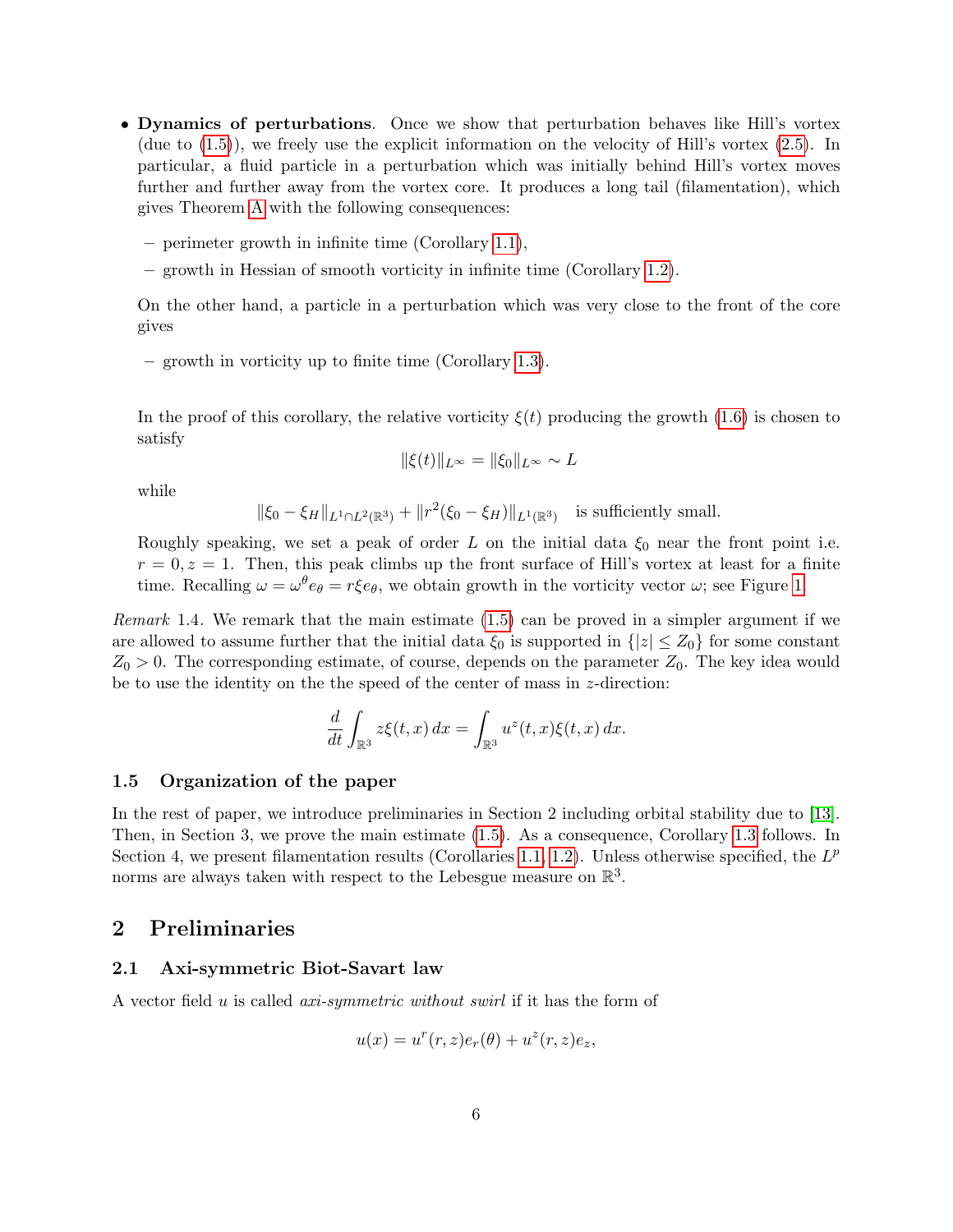for

$$
e_r(\theta) = (\cos \theta, \sin \theta, 0), \quad e_\theta(\theta) = (-\sin \theta, \cos \theta, 0), \quad e_z = (0, 0, 1),
$$

where  $(r, \theta, z)$  is the cylindrical coordinate to the Cartesian coordinate  $x = (x_1, x_2, x_3)$ , i.e.  $x_1 =$  $r \cos \theta$ ,  $x_2 = r \sin \theta$ ,  $x_3 = z$ .

For given axi-symmetric *nice* function  $\xi = \xi(r, z)$ , we set the vorticity vector field

<span id="page-6-0"></span>
$$
\omega := \omega^{\theta} e_{\theta}(\theta), \quad \omega^{\theta} := r\xi,
$$
\n(2.1)

and set

<span id="page-6-1"></span>
$$
\phi := \frac{1}{4\pi|x|} *_{\mathbb{R}^3} \omega.
$$
\n
$$
(2.2)
$$

Then  $\phi$  has only its angular component  $\phi^{\theta}e_{\theta}$ , and the velocity

<span id="page-6-2"></span>
$$
u = \mathcal{K}[\xi] := \nabla \times \phi \tag{2.3}
$$

is axi-symmetric without swirl and divergence-free. In particular, it satisfies  $\omega = \nabla \times u$ , i.e.

$$
(\partial_z u^r - \partial_r u^z) = \omega^\theta.
$$

For an explicit representation of the axi-symmetric Biot-Savart law  $u = \mathcal{K}[\xi]$ , we refer to [\[23,](#page-29-5) Section 1], [\[56\]](#page-31-10), [\[17\]](#page-29-12).

We frequently use the following estimate on velocity in terms of relative vorticity which was proved very recently:

<span id="page-6-5"></span>**Lemma 2.1** ([\[22,](#page-29-15) Feng–Sverak (1.23)]). For  $\xi \in L^1 \cap L^\infty$  with  $r^2 \xi \in L^1$ ,  $\mathcal{K}[\xi]$  satisfies

<span id="page-6-4"></span>
$$
\|\mathcal{K}[\xi]\|_{L^{\infty}(\mathbb{R}^3)} \leq C_0 \|r^2 \xi\|_{L^1(\mathbb{R}^3)}^{1/4} \|\xi\|_{L^1(\mathbb{R}^3)}^{1/4} \|\xi\|_{L^{\infty}(\mathbb{R}^3)}^{1/2},\tag{2.4}
$$

where  $C_0 > 0$  is an absolute constant.

#### 2.2 Revisited Hill's spherical vortex

The axi-symmetric velocity  $u = (u_H^r e_r + u_H^z e_z)$  of Hill's vortex  $\xi_H = \mathbf{1}_{\{|x| \leq 1\}}$  [\(1.3\)](#page-1-2) is explicitly written by

$$
u_H^r = -\frac{\partial_z \psi_H}{r} = \begin{cases} \frac{\frac{3}{2}Wrz, & |x| \le 1, \\ \frac{3}{2}W\frac{rz}{|x|^5}, & |x| > 1, \end{cases} \quad u_H^z = \frac{\partial_r \psi_H}{r} = \begin{cases} \frac{W}{2}(5-3|x|^2-3r^2), & |x| \le 1, \\ \frac{W}{|x|^3}\left(1-\frac{3r^2}{2|x|^2}\right), & |x| > 1, \end{cases} \tag{2.5}
$$

<span id="page-6-3"></span>where the traveling speed  $W = W_H$  is equal to 2/15.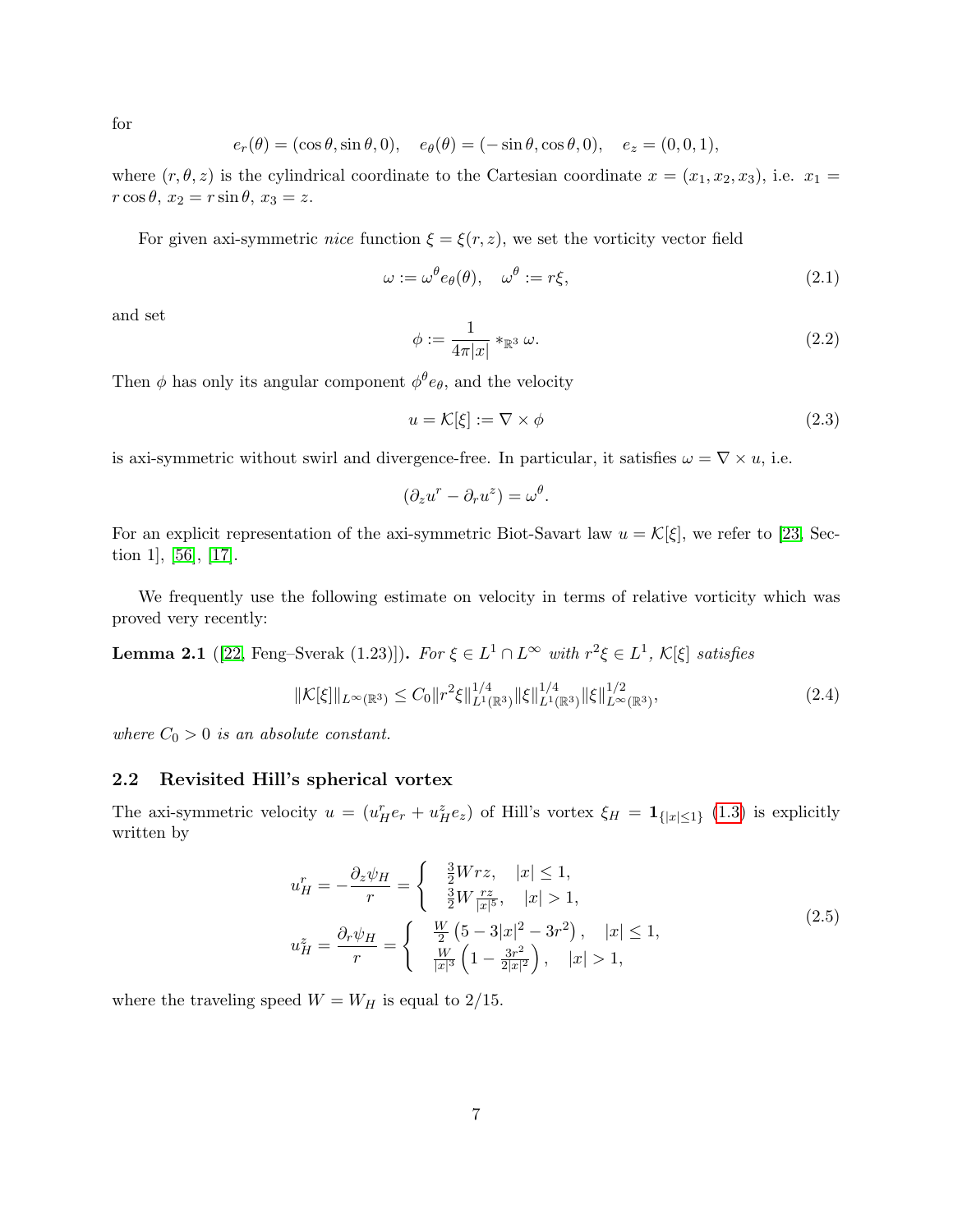#### 2.3 Lyapunov orbital stability

We borrow the following orbital stability theorem from [\[13\]](#page-28-0):

<span id="page-7-1"></span>**Theorem 2.1** ([\[13,](#page-28-0) Theorem 1.2]). For  $\varepsilon > 0$ , there exists  $\delta = \delta(\varepsilon) > 0$  such that for any nonnegative axi-symmetric function  $\xi_0$  satisfying

<span id="page-7-0"></span>
$$
\xi_0, r\xi_0 \in L^\infty(\mathbb{R}^3)
$$
\n
$$
(2.6)
$$

and

$$
\|\xi_0 - \xi_H\|_{L^1 \cap L^2(\mathbb{R}^3)} + \|r^2(\xi_0 - \xi_H)\|_{L^1(\mathbb{R}^3)} \le \delta,
$$

the corresponding solution  $\xi(t)$  of [\(1.2\)](#page-1-0) for the initial data  $\xi_0$  satisfies

$$
\inf_{\tau \in \mathbb{R}} \left\{ \|\xi(\cdot + \tau e_z, t) - \xi_H\|_{L^1 \cap L^2(\mathbb{R}^3)} + \|r^2(\xi(\cdot + \tau e_z, t) - \xi_H)\|_{L^1(\mathbb{R}^3)} \right\} \leq \varepsilon \quad \text{for all} \quad t \geq 0.
$$

Remark 2.2. For any axi-symmetric initial data

$$
0 \le \xi_0 \in (L^1 \cap L^2)(\mathbb{R}^3)
$$
 with  $r^2 \xi_0 \in L^1(\mathbb{R}^3)$ ,

the corresponding global-in-time weak solution exists uniquely if we assume the extra condition  $(2.6)$  on the relative vorticity  $\xi_0$  (by [\[54\]](#page-31-11), or see [\[49\]](#page-31-4), [\[16\]](#page-29-16)). In particular, the solution preserves in time the quantities below (e.g. see [\[44\]](#page-30-5) or see [\[13,](#page-28-0) Lemma 3.4]):

- 1. Impulse  $rac{1}{2} \int_{\mathbb{R}^3} r^2 \xi dx$ .
- 2. Kinetic energy  $\frac{1}{2} \int_{\mathbb{R}^3} |u|^2 dx$ .
- 3.  $L^p$ -norm  $\|\xi\|_{L^p(\mathbb{R}^3)}, \quad p \in [1, \infty].$

#### 2.4 Flow map

**Proposition 2.3.** For axi-symmetric initial data satisfying  $\xi_0 \in L^1 \cap L^{\infty}$  and  $\omega_0^{\theta} = r \xi_0 \in L^{\infty}$ , there exists a unique flow  $\phi(t,x): [0,\infty) \times \mathbb{R}^3 \to \mathbb{R}^3$  satisfying

$$
\frac{d}{dt}\phi(t,x) = u(t, \phi(t,x)), \quad \phi(0,x) = x
$$

and hence

$$
\xi(t,\phi(t,x))=\xi_0(x).
$$

For each  $t > 0$ ,  $\phi(t, \cdot)$  is a Hölder continuous homeomorphism of  $\mathbb{R}^3$ . Moreover, the symmetry axis  ${r = 0}$  is invariant by the flow.

Proof. We recall the following estimate from [\[16,](#page-29-16) Lemma 2]

$$
\frac{|u^r(t)|}{r} \leq C \|\xi(t)\|_{L^{3,1}} \leq C \|\xi(t)\|_{L^1 \cap L^\infty} \leq C \|\xi_0\|_{L^1 \cap L^\infty}.
$$

Then, from the vorticity equation, we have

$$
\frac{d}{dt} \|\omega^{\theta}\|_{L^{\infty}\cap L^{1}} \leq C \|\xi_0\|_{L^{1}\cap L^{\infty}} \|\omega^{\theta}\|_{L^{\infty}\cap L^{1}},
$$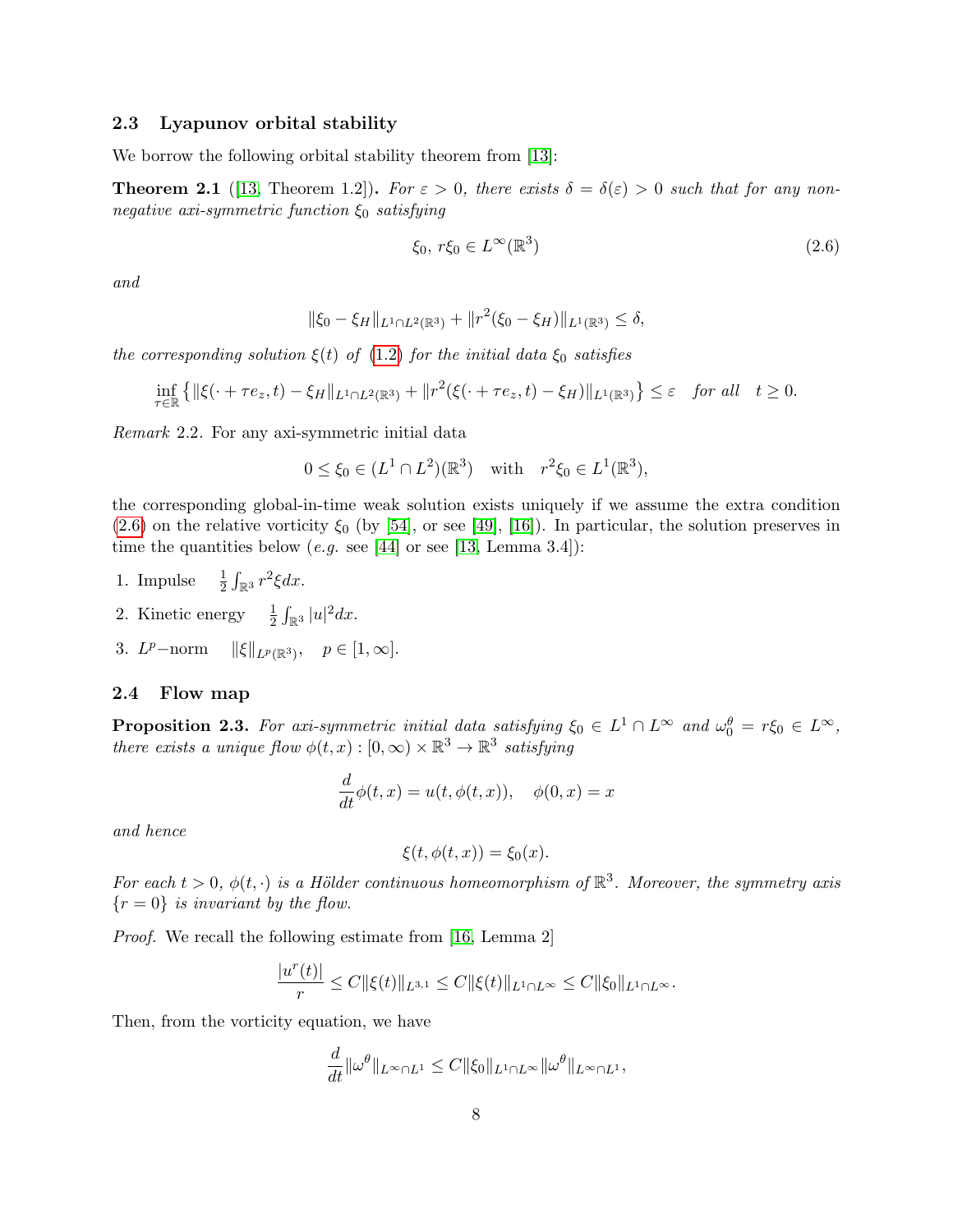which gives

$$
\|\omega^\theta(t)\|_{L^\infty\cap L^1}\leq \|\omega_0^\theta\|_{L^\infty\cap L^1}\exp(Ct\|\xi_0\|_{L^1\cap L^\infty}).
$$

We have used that the velocity is divergence free. Using the above, we obtain

$$
||u(t)||_{logLip} := \sup_{x \neq x'} \frac{|u(t,x) - u(t,x')|}{|x - x'| \ln(10 + |x - x'|^{-1})} \leq C ||\omega^{\theta}(t)||_{L^{\infty} \cap L^{1}} \leq ||\omega^{\theta}_{0}||_{L^{\infty} \cap L^{1}} \exp(Ct||\xi_{0}||_{L^{1} \cap L^{\infty}}).
$$

This follows from combining the standard estimate for singular integral operators ([\[51,](#page-31-12) [39\]](#page-30-13)) which gives  $\nabla u(t) \in BMO(\mathbb{R}^3)$  with the observation that an anti-derivative of a BMO function is log-Lipschitz (see for instance [\[3\]](#page-28-12)). Thanks to the log-Lipschitz estimate, there exists a unique and global-in-time solution to the ODE

$$
\frac{d}{dt}\phi(t,x) = u(t, \phi(t,x)), \quad \phi(0,x) = x
$$

for each  $x \in \mathbb{R}^3$  (e.g. see [\[41,](#page-30-15) Lemma 3.2]). Then one can proceed to show that  $\phi(t, \cdot)$  for each  $t \geq 0$  is a bijection which is Hölder continuous with Hölder continuous inverse. See for instance [\[39,](#page-30-13) Section 8.2]. Lastly, thanks to the axis-symmetry with divergence-free condition, it is easy to see

$$
u^r|_{r=0}\equiv 0,
$$

which gives the last assertion.

From now on, for given time-dependent velocity field  $u(\cdot_t, \cdot_x)$ , we denote  $\phi$  by the particle trajectory map  $\phi(t,(t_0,x))$  obtained from solving the following ODE system with any initial time  $t_0 \geq 0$ :

<span id="page-8-0"></span>
$$
\frac{d}{dt}\phi(t,(t_0,x)) = u(t,\phi(t,(t_0,x))) \text{ for } t > 0 \text{ and } \phi(t_0,(t_0,x)) = x \in \mathbb{R}^3.
$$
 (2.7)

When  $t_0 = 0$  is considered, we simply call  $\phi(t, x) = \phi(t, (0, x))$ .

# 3 Traveling speed of the perturbation

The primary goal of this section is to obtain estimates on the shift function  $\tau(t)$ , see [\(3.3\)](#page-9-1) and [\(3.8\)](#page-11-1). With these key estimates proved in Subsection 3.1, we conclude Theorem [B](#page-2-2) and Corollary [1.3](#page-3-0) in Subsections 3.2 and 3.3, respectively.

#### 3.1 Estimates on shift  $\tau(t)$

For any  $\tau \in \mathbb{R}$ , we define

<span id="page-8-1"></span>
$$
f(\tau) := |B \triangle B^{\tau}|,\tag{3.1}
$$

where we denote

$$
B^{\tau} := \{ x \in \mathbb{R}^3 : |x - \tau e_{x_3}| < 1 \}, \quad B^0 = B.
$$

We can explicitly compute  $f$ :

$$
f(\tau) = 4\pi \int_0^{|\tau|/2} (1 - s^2) ds = \frac{\pi}{6} |\tau| (12 - \tau^2), \quad |\tau| \le 2,
$$

 $\Box$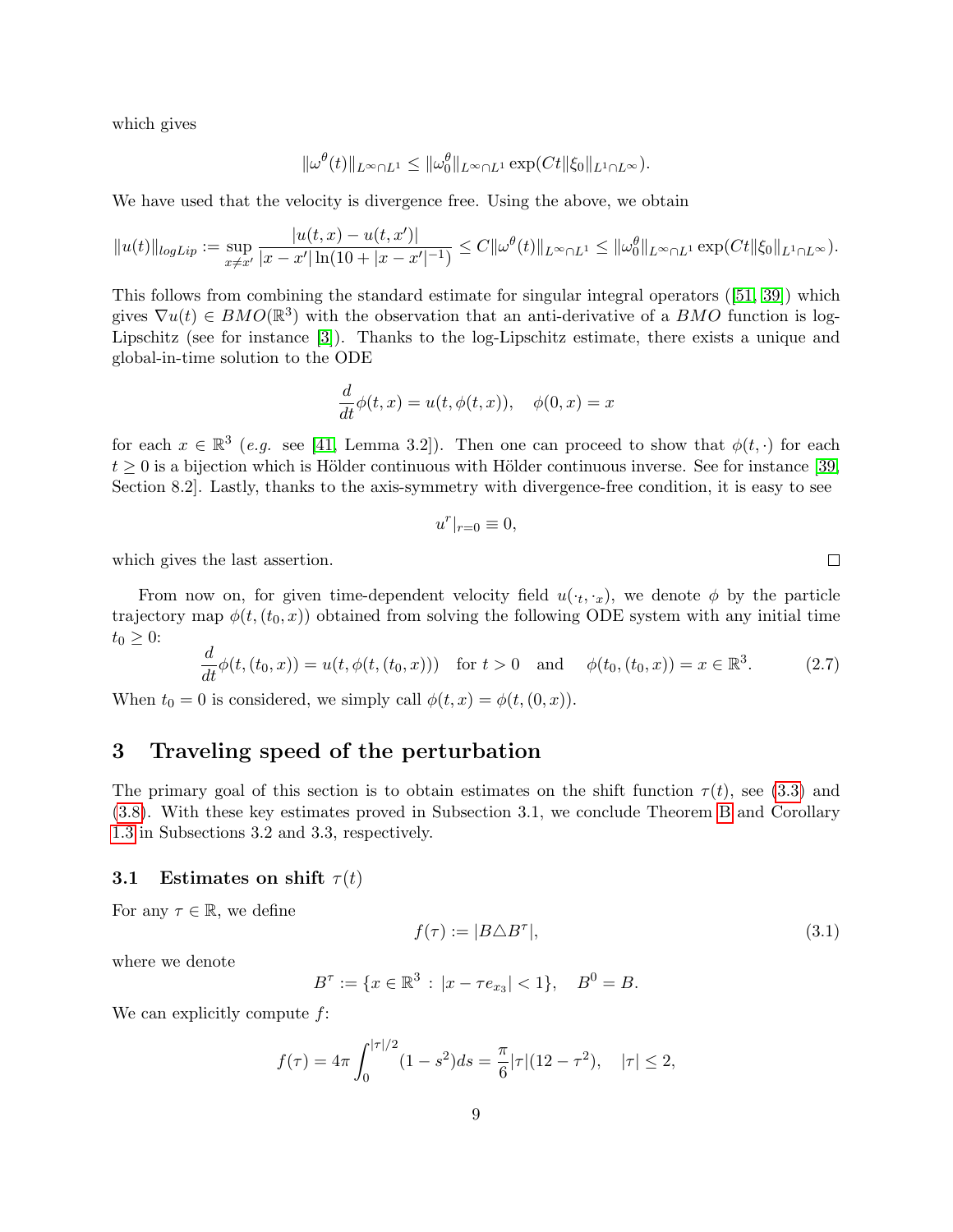and  $f(\tau) = 2 \cdot \frac{4}{3}$  $\frac{4}{3}\pi$  for any  $|\tau| \geq 2$ . We note that f is strictly increasing on  $[0,2]$  and

<span id="page-9-3"></span>
$$
\frac{4}{3}\pi|\tau| \le f(\tau), \quad \text{for any} \quad |\tau| \le 2. \tag{3.2}
$$

<span id="page-9-0"></span>**Lemma 3.1.** There exist absolute constants  $\varepsilon_1 > 0$ ,  $\tilde{K} > 0$  such that for each  $M > 0$ , there is a constant  $\tilde{C} = \tilde{C}(M) > 0$  satisfying the following statement:

For any non-negative axi-symmetric  $\xi_0$  satisfying  $\xi_0, r\xi_0 \in L^{\infty}(\mathbb{R}^3)$ , and  $\|\xi_0\|_{L^{\infty}} \leq M$ , if there is a shift function  $\tau(\cdot): [0, \infty) \to \mathbb{R}$  satisfying

$$
\sup_{t\geq 0} \left\{ \|\xi(\cdot + \tau(t)e_z, t) - \xi_H\|_{L^1 \cap L^2(\mathbb{R}^3)} + \|r^2(\xi(\cdot + \tau(t)e_z, t) - \xi_H)\|_{L^1(\mathbb{R}^3)} \right\} \leq \varepsilon
$$

<span id="page-9-1"></span>for some  $\varepsilon \in (0, \varepsilon_1)$ , then the function  $\tau$  satisfies

$$
|\tau(t) - \tau(t')| \le \tilde{K} \cdot \varepsilon^{1/2}, \quad t, t' \ge 0
$$
\n(3.3)

whenever  $|t-t'| \leq \tilde{C} \cdot \varepsilon^{1/2}$ .

Proof. 1. We denote

$$
\xi_H^{\tau} := \xi_H(\cdot - \tau e_z) = \mathbf{1}_{B^{\tau}}(\cdot), \quad \tau \in \mathbb{R}.
$$

Let  $\varepsilon_1 \in (0, 1/4)$ . We will take  $\varepsilon_1$  (again) small enough in the proof. We take  $\xi$  to be a solution satisfying all the assumptions of this lemma with some  $\varepsilon \in (0, \varepsilon_1)$  and  $M > 0$ , and define sets  $\mathcal{L}$ 

$$
G_{\varepsilon}(t) := \{x \in \mathbb{R}^3 \setminus B^{\tau(t)} : |\xi(t,x) - 1| \le \varepsilon^{1/2}\},
$$
  

$$
E_{\varepsilon}(t) := \{x \in B^{\tau(t)} : |\xi(t,x) - 1| \le \varepsilon^{1/2}\} \subset B^{\tau(t)} \text{ and } F_{\varepsilon}(t) := B^{\tau(t)} \setminus E_{\varepsilon}(t), \quad t \ge 0.
$$

Then, by Chebyshev's inequality, we have

$$
|G_{\varepsilon}(t)| \leq |\{x \in \mathbb{R}^3 \setminus B^{\tau(t)} \, | \, \xi(t,x) \geq 1/2\}| \leq 2 \|\xi(t)\|_{L^1(\mathbb{R}^3 \setminus B^{\tau(t)})} \leq 2 \|\xi(t) - \xi_H^{\tau(t)}\|_{L^1} \leq 2\varepsilon
$$

and

$$
|F_{\varepsilon}(t)| \leq \|\xi(t) - \xi_H^{\tau(t)}\|_{L^2}^2 \cdot \varepsilon^{-1} \leq \varepsilon, \quad t \geq 0.
$$

Then we can compute for any  $t, t' \geq 0$ ,

<span id="page-9-2"></span>
$$
|B^{\tau(t')}\triangle B^{\tau(t)}| = ||\xi_{H}^{\tau(t')} - \xi_{H}^{\tau(t)}||_1 = ||\xi_{H}^{\tau(t')} \mathbf{1}_{B^{\tau(t')}} - \xi_{H}^{\tau(t)} \mathbf{1}_{B^{\tau(t)}}||_{L^{1}}\n\leq ||\xi_{H}^{\tau(t')} \mathbf{1}_{B^{\tau(t')}} - \xi(t') \mathbf{1}_{B^{\tau(t')}} ||_{L^{1}} + ||\xi(t') \mathbf{1}_{B^{\tau(t')}} - \xi(t) \mathbf{1}_{B^{\tau(t)}}||_{L^{1}} + ||\xi(t) \mathbf{1}_{B^{\tau(t)}} - \xi_{H}^{\tau(t)} \mathbf{1}_{B^{\tau(t)}}||_{L^{1}}\n= ||\xi_{H}^{\tau(t')} - \xi(t')||_{L^{1}(B^{\tau(t')}}) + ||\xi(t') \mathbf{1}_{B^{\tau(t')}} - \xi(t) \mathbf{1}_{B^{\tau(t)}}||_{L^{1}} + ||\xi(t) - \xi_{H}^{\tau(t)}||_{L^{1}(B^{\tau(t)})}\n\leq \varepsilon + ||\xi(t') \mathbf{1}_{B^{\tau(t')}} - \xi(t) \mathbf{1}_{B^{\tau(t)}}||_{L^{1}} + \varepsilon\n\leq 2\varepsilon + ||\xi(t') \mathbf{1}_{E_{\varepsilon}(t')} - \xi(t) \mathbf{1}_{E_{\varepsilon}(t)}||_{L^{1}} + ||\xi(t') \mathbf{1}_{F_{\varepsilon}(t)}||_{L^{1}} + ||\xi(t) \mathbf{1}_{F_{\varepsilon}(t)}||_{L^{1}}\n\leq 2\varepsilon + ||\xi(t') \mathbf{1}_{E_{\varepsilon}(t')} - \mathbf{1}_{E_{\varepsilon}(t')}||_{L^{1}} + \underbrace{E_{\varepsilon}(t')\triangle E_{\varepsilon}(t)}_{=:I(t',t)} + ||\mathbf{1}_{E_{\varepsilon}(t)} - \xi(t) \mathbf{1}_{E_{\varepsilon}(t)}||_{L^{1}}\n+ ||\xi(t')||_{L^{2}}|F_{\varepsilon}(t')|^{1/2} + ||\xi(t)||_{L^{2}}|F_{\varepsilon}(t)|^{1/2}\n\leq 2\varepsilon + ||\xi(t') - \xi_{H}^{\tau(t')}||_{L^{1}(E_{\varepsilon}(t'))} + I(t',t) + ||\xi(t) - \xi_{H}
$$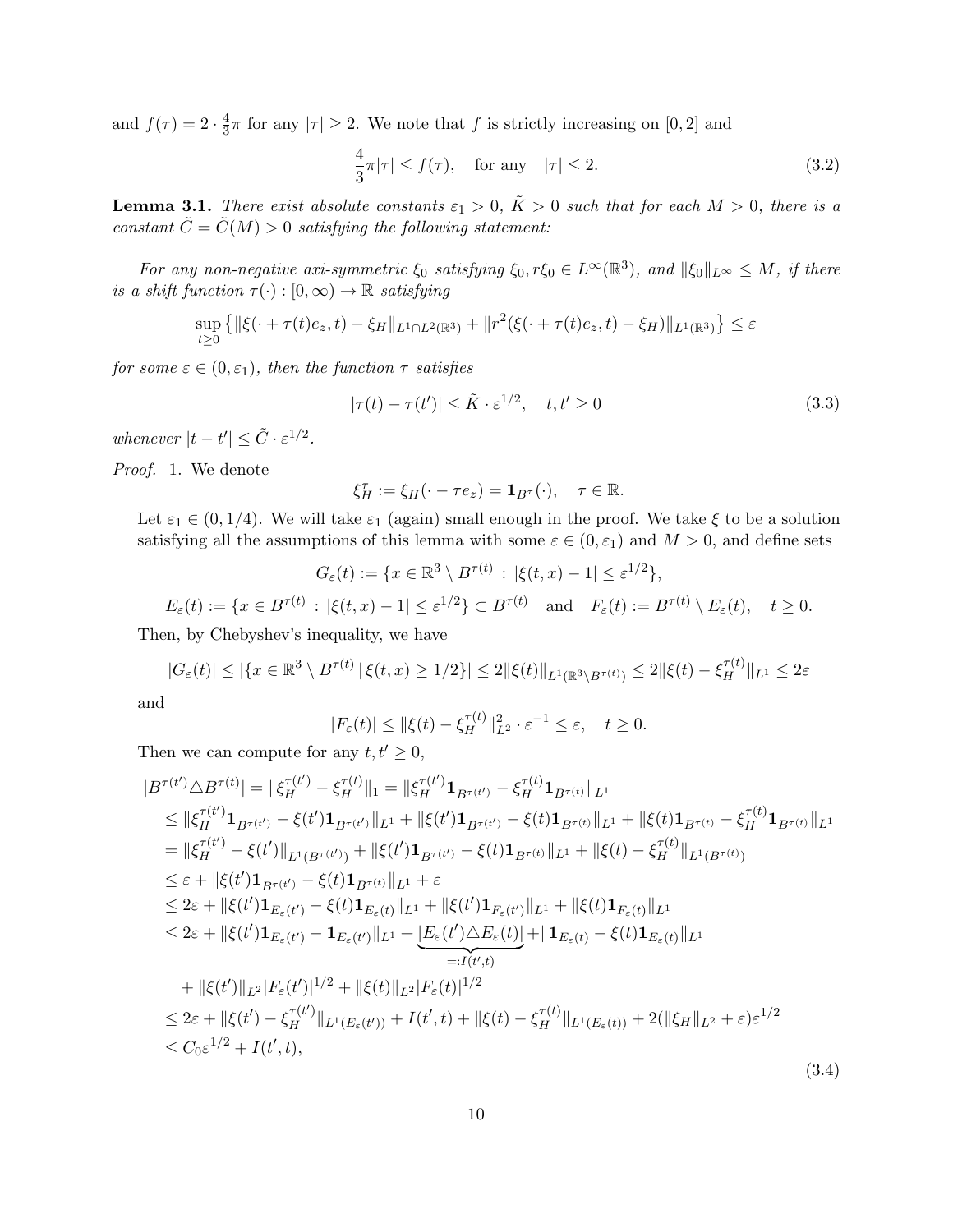where  $C_0 > 0$  is an absolute constant. Let us now proceed to prove  $I(t',t) \lesssim \varepsilon^{\frac{1}{2}}$ . To this end, we begin with

$$
E_{\varepsilon}(t') = (\phi(t', (t, E_{\varepsilon}(t))) \cup \phi(t', (t, G_{\varepsilon}(t))) \cap B^{\tau(t')}
$$
  

$$
\subset \phi(t', (t, E_{\varepsilon}(t)) \cup \phi(t', (t, G_{\varepsilon}(t))),
$$

where  $\phi$  is the particle trajectory map [\(2.7\)](#page-8-0). Thus we compute

$$
|E_{\varepsilon}(t') \setminus E_{\varepsilon}(t)| \leq |\phi(t', (t, E_{\varepsilon}(t)) \setminus E_{\varepsilon}(t)| + |\phi(t', (t, G_{\varepsilon}(t))|
$$
  
\n
$$
\leq |\phi(t', (t, B^{\tau(t)})) \setminus E_{\varepsilon}(t)| + |G_{\varepsilon}(t)|
$$
  
\n
$$
\leq |\phi(t', (t, B^{\tau(t)})) \setminus E_{\varepsilon}(t)| + 2\varepsilon.
$$

<span id="page-10-1"></span>Due to the estimate [\(2.4\)](#page-6-4), the flow speed is uniformly bounded

$$
||u(t)||_{L^{\infty}(\mathbb{R}^3)} \leq C_0 ||r^2 \xi(t)||_{L^1(\mathbb{R}^3)}^{1/4} ||\xi(t)||_{L^1(\mathbb{R}^3)}^{1/4} ||\xi(t)||_{L^{\infty}(\mathbb{R}^3)}^{1/2}
$$
  
\n
$$
= C_0 ||r^2 \xi_0||_{L^1(\mathbb{R}^3)}^{1/4} ||\xi_0||_{L^1(\mathbb{R}^3)}^{1/4} ||\xi_0||_{L^{\infty}(\mathbb{R}^3)}^{1/2}
$$
  
\n
$$
\leq C_0 (\varepsilon + ||r^2 \xi_H||_{L^1(\mathbb{R}^3)})^{1/4} (\varepsilon + ||\xi_H||_{L^1(\mathbb{R}^3)})^{1/4} M^{1/2}
$$
  
\n
$$
\leq C(\varepsilon_1 + 1)^{1/4} (\varepsilon_1 + 1)^{1/4} M^{1/2} \leq C_1 M^{1/2},
$$
\n(3.5)

where  $C_1 > 0$  is an absolute constant. By denoting

$$
B^{\tau,a} := \{ x \in \mathbb{R}^3 \, | \, |x - \tau e_{x_3}| < a \}, \quad a > 0,
$$

we get

$$
\phi(t', (t, B^{\tau(t)})) \subset B^{\tau(t), 1+C_1 M^{1/2} |t-t'|},
$$

which gives

$$
|E_{\varepsilon}(t') \setminus E_{\varepsilon}(t)| \leq |B^{\tau(t), 1+C_1 M^{1/2} |t-t'|} \setminus E_{\varepsilon}(t)| + 2\varepsilon
$$
  
\n
$$
\leq |B^{\tau(t), 1+C_1 M^{1/2} |t-t'|} \setminus B^{\tau(t)}| + |B^{\tau(t)} \setminus E_{\varepsilon}(t)| + 2\varepsilon
$$
  
\n
$$
\leq \frac{4}{3}\pi \left( \left( 1 + C_1 M^{1/2} |t-t'| \right)^3 - 1^3 \right) + \underbrace{|F_{\varepsilon}(t)|}_{\leq \varepsilon} + 2\varepsilon
$$
  
\n
$$
\leq C_2 \varepsilon^{1/2}
$$

whenever  $t, t' \geq 0$  satisfy

<span id="page-10-0"></span>
$$
\left(C_1 M^{1/2} |t - t'|\right) \le \varepsilon^{1/2},\tag{3.6}
$$

where  $C_2 > 0$  is an absolute constant. By exchanging the role of t with that of t', we get, for any  $t, t' \geq 0$  assuming [\(3.6\)](#page-10-0),

$$
I(t',t) = |E_{\varepsilon}(t') \setminus E_{\varepsilon}(t)| + |E_{\varepsilon}(t) \setminus E_{\varepsilon}(t')| \leq 2C_2 \varepsilon^{1/2}.
$$

By recalling the definition of f in [\(3.1\)](#page-8-1) and the estimate [\(3.4\)](#page-9-2), we have shown, for any  $t, t' \geq 0$ with [\(3.6\)](#page-10-0),

$$
f(\tau(t') - \tau(t)) = |B \triangle B^{\tau(t') - \tau(t)}| = |B^{\tau(t')} \triangle B^{\tau(t)}| \le (C_0 + 2C_2)\varepsilon^{1/2}.
$$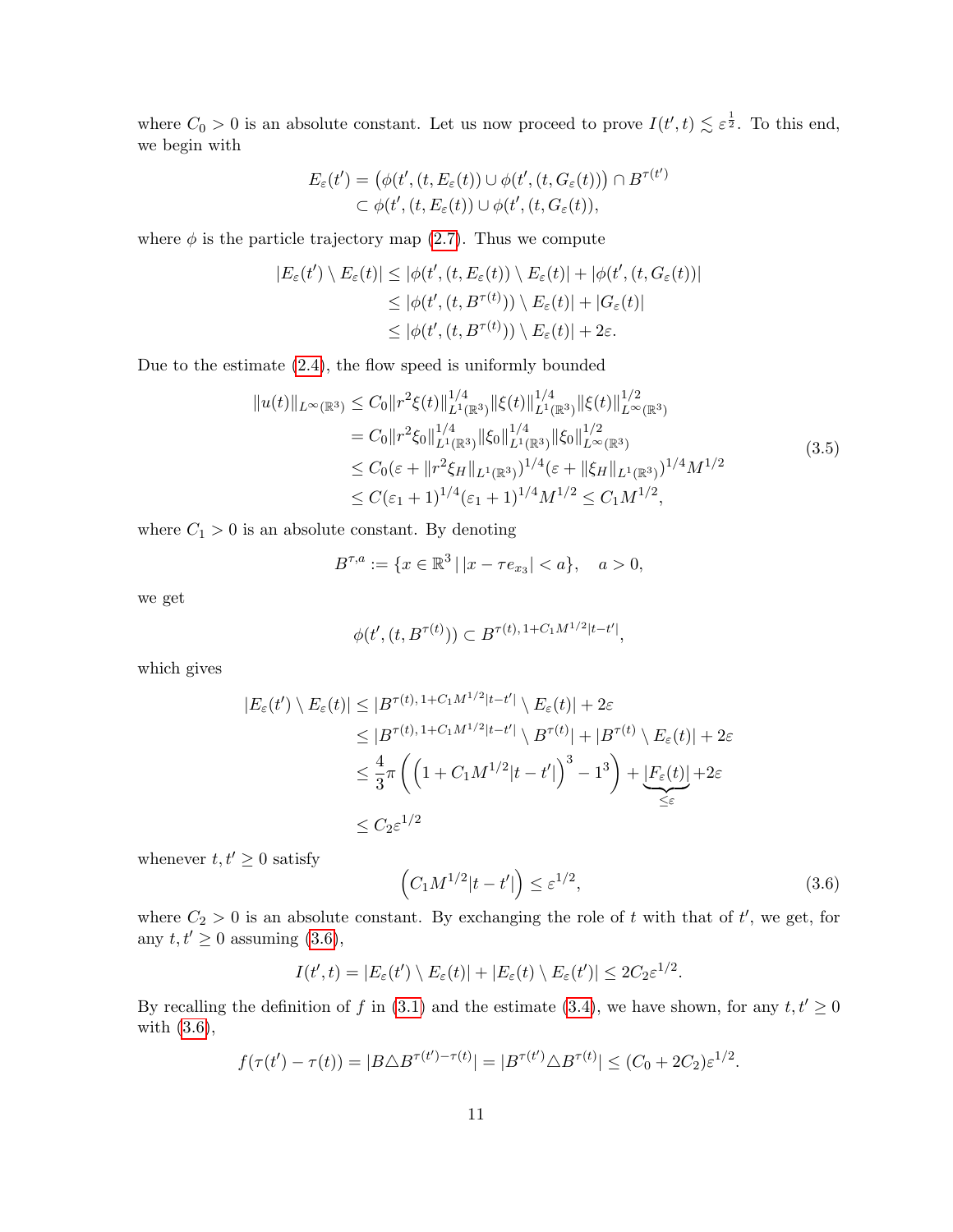Lastly, we assume  $\varepsilon_1 > 0$  smaller than before in order to have

$$
(C_0 + 2C_2)\varepsilon_1^{1/2} < 2 \cdot \frac{4}{3}\pi = f(2).
$$

This assumption guarantees

$$
|\tau(t') - \tau(t)| \le 2,
$$

which, in turn (due to  $(3.2)$ ), gives

$$
\frac{4}{3}\pi|\tau(t') - \tau(t)| \le f(\tau(t') - \tau(t)) \le (C_0 + 2C_2)\varepsilon^{1/2}.
$$

This gives the statement.

<span id="page-11-0"></span>**Proposition 3.2** (Traveling speed). There exist absolute constants  $\varepsilon_0 > 0$ ,  $K > 0$  such that for each  $M > 0$ , there is a constant  $\alpha_0 = \alpha_0(M) > 0$  satisfying the following statement:

For any non-negative axi-symmetric  $\xi_0$  satisfying  $\xi_0, r\xi_0 \in L^{\infty}(\mathbb{R}^3)$ , and  $\|\xi_0\|_{L^{\infty}} \leq M$ , if there is a shift function  $\tau(\cdot): [0, \infty) \to \mathbb{R}$  satisfying

$$
\sup_{t\geq 0} \left\{ \|\xi(\cdot + \tau(t)e_z, t) - \xi_H\|_{L^1 \cap L^2(\mathbb{R}^3)} + \|r^2(\xi(\cdot + \tau(t)e_z, t) - \xi_H)\|_{L^1(\mathbb{R}^3)} \right\} \leq \varepsilon \tag{3.7}
$$

<span id="page-11-1"></span>for some  $\varepsilon \in (0, \varepsilon_0)$ , then the function  $\tau$  satisfies

$$
|\tau(t+\alpha) - \tau(t) - W\alpha| \le K \cdot \varepsilon^{1/2}
$$
\n(3.8)

for any  $t \geq 0$  and for any  $\alpha \in [0, \alpha_0]$ .

*Proof.* 1. As before, we denote balls, for  $\tau \in \mathbb{R}$  and  $a > 0$ ,

$$
B^{\tau,a} := \{ x \in \mathbb{R}^3 \, | \, |x - \tau e_z| < a \}, \quad B^\tau := B^{\tau,1}.
$$

We will use the following simple estimate later:

<span id="page-11-3"></span>
$$
|B^{0,1+\kappa} \setminus B^{0,1}| = \frac{4}{3}\pi \left( (1+\kappa)^3 - 1^3 \right) \le 30\kappa \quad \text{for any} \quad 0 \le \kappa < 1/10. \tag{3.9}
$$

We recall that  $\xi_H(t,x) := \xi_H(x - tWe_z)$  (with some abuse of notation) is a traveling wave solution of [\(1.2\)](#page-1-0). The velocity of Hill's vortex

$$
u_H(t,x) := \mathcal{K}[\xi_H(t,\cdot_x)](x) = \mathcal{K}[\xi_H(\cdot_x - tWe_z)](x)
$$

is Lipschitz in space-time  $\mathbb{R}^3 \times \mathbb{R}_{\geq 0}$ . Let  $C_{Lip} > 0$  be the Lipschitz constant. We denote the particle trajectory map  $\phi_H$  obtained from solving the following ODE system:

$$
\frac{d}{dt}\phi_H(t,(t_0,x)) = u_H(t,\phi_H(t,(t_0,x))) \text{ for } t > 0 \text{ and } \phi_H(t_0,(t_0,x)) = x \in \mathbb{R}^3,
$$

Then, we simply observe

$$
\phi_H(t, (t_0, B^{Wt_0})) = B^{Wt}, \quad t, t_0 \ge 0.
$$

<span id="page-11-2"></span> $\Box$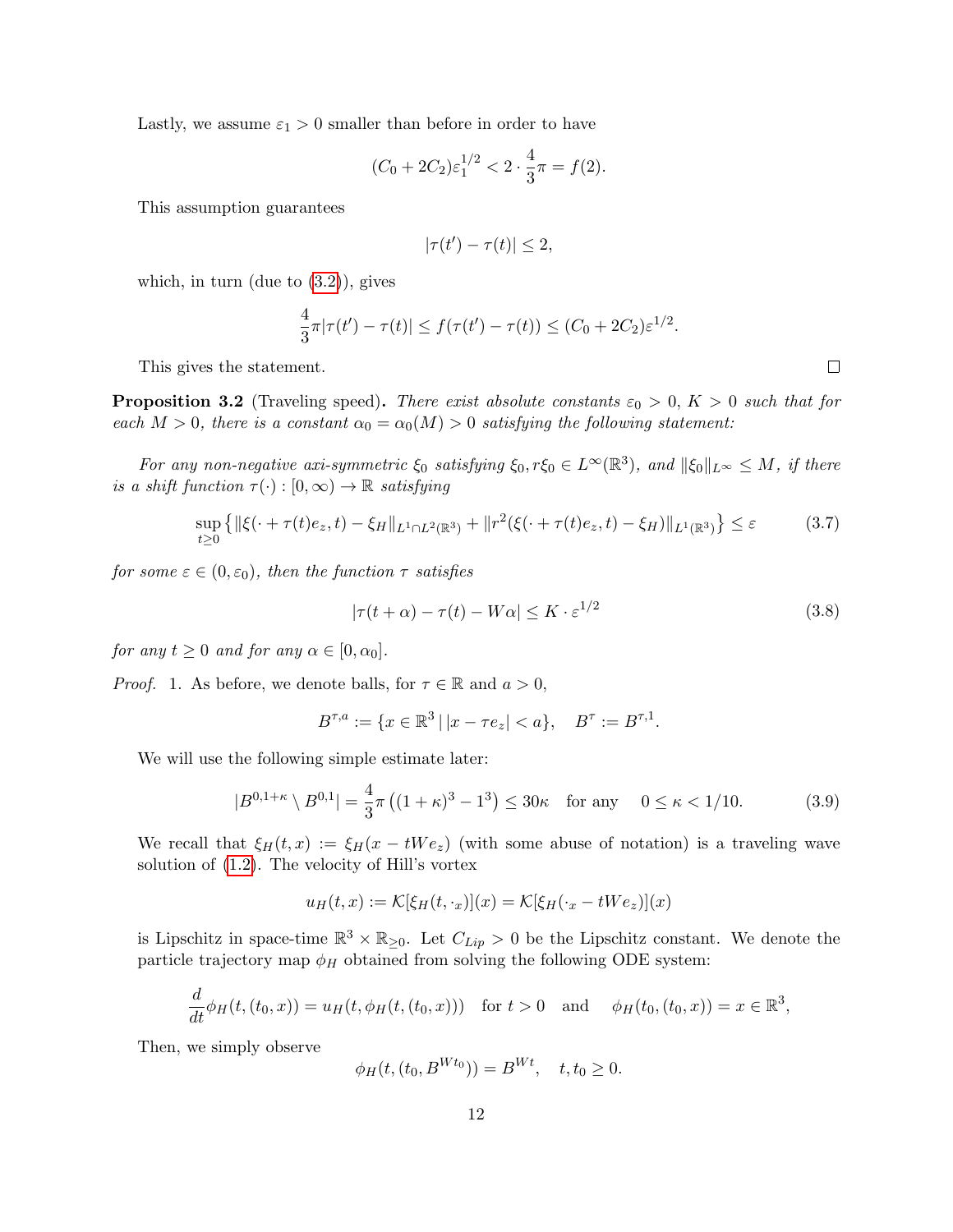2. Fix any  $M > 0$ , consider any  $\varepsilon_0 \in (0, \min(\varepsilon_1, 1/4))$ , and set

$$
K := 4\tilde{K} > 0,
$$

where  $\varepsilon_1, \tilde{K} > 0$  are the absolute constants from Lemma [3.1.](#page-9-0) In the proof,  $\varepsilon_0 > 0$  will be taken again small enough (see [\(3.16\)](#page-16-0)).

Let  $\xi_0$  satisfy the assumptions in this lemma with the corresponding solution  $\xi(t)$  with some  $\varepsilon \in (0, \varepsilon_0)$  and some  $M > 0$ . Let  $u(t) := \mathcal{K}[\xi(t)]$  be the corresponding velocity.

3. Fix some  $t_0 \geq 0$  and  $\tau(t_0)$ . We shall consider the flow of the unit ball region  $B^{\tau(t_0)}$  via  $u(t, \cdot)$ . Our proof is done once we show the following statement:

<span id="page-12-0"></span>**Bootstrap hypotheses.** We have, for all  $t \in [t_0, t_0 + \alpha_0]$ ,

$$
|\tau(t) - (\tau(t_0) + W(t - t_0))| \le K \varepsilon^{1/2}
$$
\n(B1')

and

$$
\phi(t, (t_0, B^{\tau(t_0)})) \subset B^{\tau(t_0) + W(t - t_0), 1 + (1/2)K\varepsilon^{1/2}}, \tag{B2'}
$$

where  $\phi$  is the particle trajectory map [\(2.7\)](#page-8-0).

We note that the hypotheses are trivially valid at  $t = t_0$ .

4. We first prove the following claim:

**Initial claim.** There exists a constant  $\eta = \eta(M, \varepsilon) > 0$  such that, for any  $t \in [t_0, t_0 + \eta]$ , we have

$$
|\tau(t) - (\tau(t_0) + W(t - t_0))| \le \frac{1}{2} K \varepsilon^{1/2}
$$
 (B1-)

and

$$
\phi(t, (t_0, x)) \in B^{\tau(t_0) + W(t - t_0), 1 + (1/2)K\varepsilon^{1/2}}, \quad x \in B^{\tau(t_0)}.
$$
 (B2-)

The above claim is essentially done by Lemma [3.1.](#page-9-0) Indeed, the lemma says

$$
|\tau(t) - \tau(t_0)| \le \tilde{K}\varepsilon^{1/2}
$$

whenever  $t \in [t_0, t_0 + \tilde{C} \varepsilon^{1/2}]$ . Here,  $\tilde{C} = \tilde{C}(M) > 0, \tilde{K} > 0$  are the constants from Lemma [3.1.](#page-9-0) Thus, on this interval,

$$
|\tau(t) - (\tau(t_0) + W(t - t_0))| \le \tilde{K} \varepsilon^{1/2} + W|t - t_0|.
$$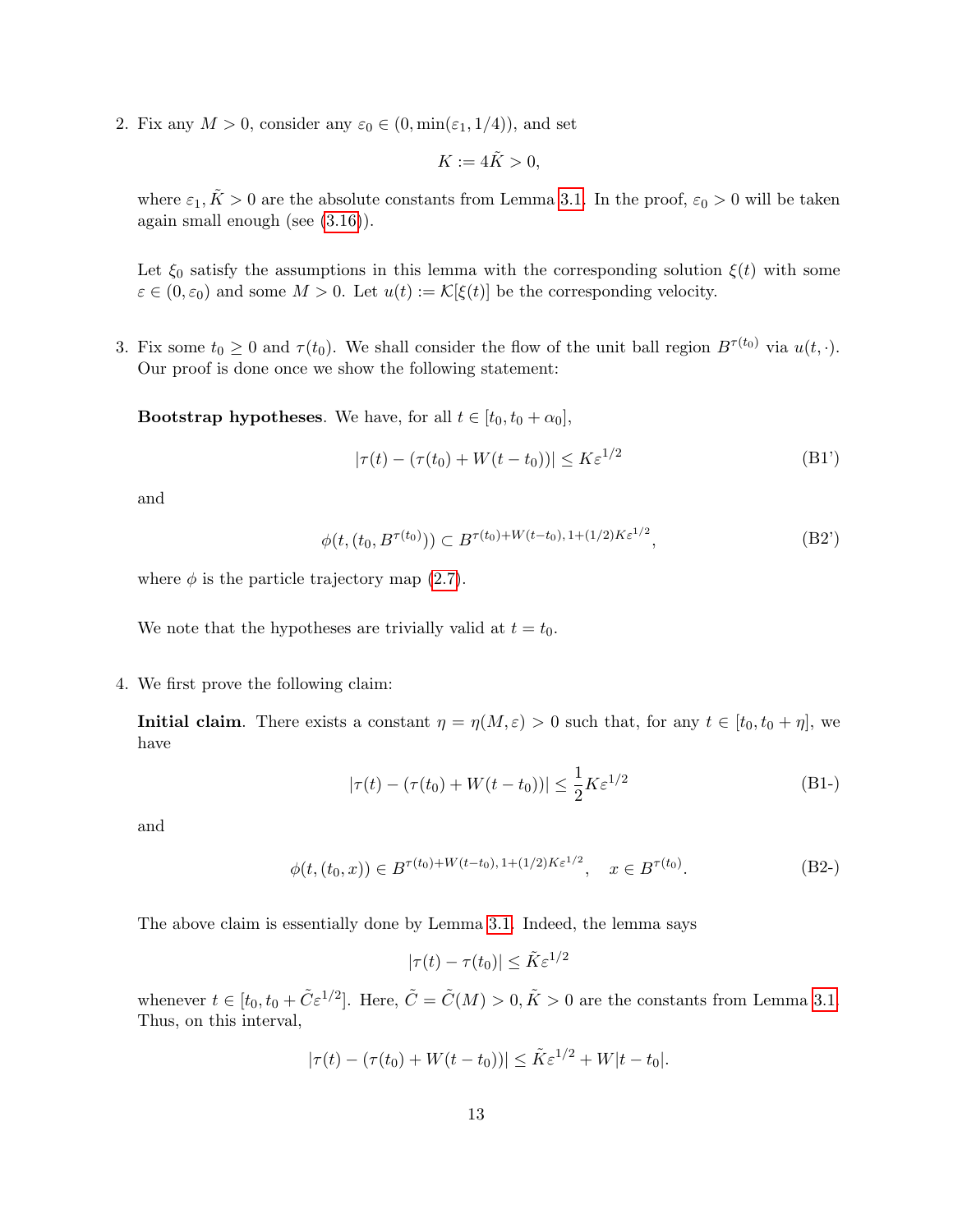We take a constant  $\eta > 0$  so that

$$
\eta \leq \tilde{C} \varepsilon^{1/2}
$$
 and  $W\eta \leq \tilde{K} \varepsilon^{1/2}$ .

This choice of  $\eta$  guarantees that (B1-) holds for any  $t \in [t_0, t_0 + \eta]$  due to

$$
|\tau(t) - (\tau(t_0) + W(t - t_0))| \le 2\tilde{K}\varepsilon^{1/2} \le \frac{1}{2}K\varepsilon^{1/2}.
$$

For  $(B2-)$ , we note that the flow speed is uniformly bounded (see  $(3.5)$ ):

$$
||u(t)||_{L^{\infty}} \leq C_1 \sqrt{M}, \qquad (3.10)
$$

where  $C_1$  is an absolute constant. Thus, for any  $x_0 \in B^{\tau(t_0),1}$ , we have, for any  $t \in \mathbb{R}$ ,

$$
x := \phi(t, (t_0, x_0)) \in B^{\tau(t_0), 1 + C_1 \sqrt{M}|t - t_0|}.
$$

Then, we compute

$$
|x - (\tau(t_0) + W(t - t_0))e_z| \le |x - \tau(t_0)e_z| + W|t - t_0|
$$
  
\n
$$
\le (1 + C_1\sqrt{M}|t - t_0|) + W|t - t_0|
$$
  
\n
$$
= 1 + (C_1\sqrt{M} + W)|t - t_0|.
$$

Once we make  $\eta > 0$  smaller than before (if necessary) in order to have

<span id="page-13-0"></span>
$$
(C_1\sqrt{M} + W)\eta \le (7/16)K\varepsilon^{1/2},\tag{3.11}
$$

we obtain (B2-) for the short interval  $[t_0, t_0 + \eta]$ .

5. From now on, we may assume that (B1') and (B2') are valid for  $t \in [t_0, t^*]$  with some  $t^* > t_0$ . The existence of such a  $t^*$  is guaranteed by **Initial claim** (B1-) and (B2-). We shall prove the following bootstrap claim:

**Bootstrap claim.** For each M, there exists a small constant  $\alpha_0 > 0$  depending only on M such that if  $t^* \le t_0 + \alpha_0$ , then actually (B1') and (B2') hold for any  $t \in [t_0, t^*]$  with 1 and 1/2 appearing as the coefficients of K replaced with  $1/8$  and  $1/240$ , respectively, *i.e.* we claim, for  $t \in [t_0, t^*],$ 

$$
|\tau(t) - (\tau(t_0) + W(t - t_0))| \le \frac{1}{8} K \varepsilon^{1/2}
$$
 (B1<sup>\*</sup>)

<span id="page-13-1"></span>and

$$
\phi(t, (t_0, B^{\tau(t_0)})) \subset B^{\tau(t_0) + W(t - t_0), 1 + (1/240)K\varepsilon^{1/2}}.
$$
 (B2<sup>\*</sup>)

To verify **Bootstrap claim** (B2<sup>\*</sup>), we fix any  $x_0 \in B^{\tau(t_0)}$  and compute with

$$
\phi(t) := \phi(t, (t_0, x_0))
$$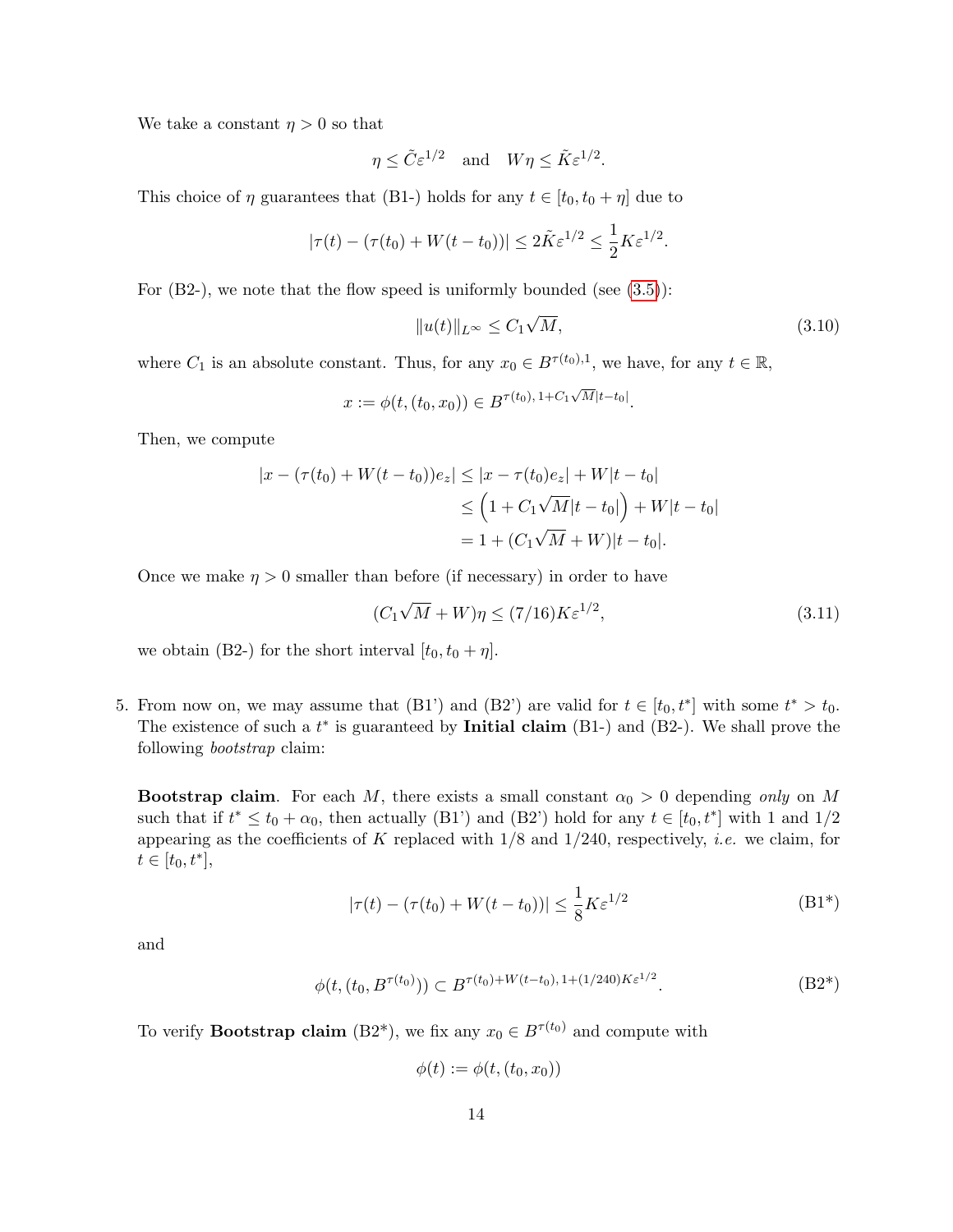that

$$
\frac{d}{dt}\phi(t) = u(t, \phi(t)) = u(t, \phi(t)) - u_H(W^{-1}\tau(t), \phi(t)) \n+ u_H(W^{-1}\tau(t), \phi(t)) - u_H(W^{-1}\tau(t_0) + (t - t_0), \phi(t)) \n+ u_H(W^{-1}\tau(t_0) + (t - t_0), \phi(t)) \n=: I(t) + II(t) + III(t).
$$
\n(3.12)

From the stability assumption  $(3.7)$  and the estimate $(2.4)$ , we have

<span id="page-14-0"></span>
$$
|I(t)| = |\mathcal{K}[\xi(t)](\phi(t)) - \mathcal{K}[\xi_H(\cdot_x - \tau(t)e_z)](\phi(t))|
$$
  
\n
$$
\leq ||\mathcal{K}[\xi(t) - \xi_H(\cdot_x - \tau(t)e_z)]||_{L^{\infty}}
$$
  
\n
$$
\leq C||r^2(\xi(t) - \xi_H(\cdot_x - \tau(t)e_z))||_{L^1}^{1/4}||\xi(t) - \xi_H(\cdot_x - \tau(t)e_z)||_{L^1}^{1/4}||\xi(t) - \xi_H(\cdot_x - \tau(t)e_z)||_{L^{\infty}}^{1/2}
$$
  
\n
$$
\leq C_2(M+1)^{1/2}\varepsilon^{1/2}, \quad t \geq 0,
$$
\n(3.13)

where  $C_2 > 0$  is an absolute constant.

For  $II(t)$ , we use Lipschitz continuity (in space-time) of  $u_H$  and the hypotheses (B1') on  $[t_0, t^*]$ to get, for any  $t \in [t_0, t^*],$ 

$$
|II(t)| \leq C_{Lip} \cdot |W^{-1}\tau(t) - (W^{-1}\tau(t_0) + (t - t_0))|
$$
  
=  $C_{Lip}W^{-1} \cdot |\tau(t) - (\tau(t_0) + W(t - t_0))| \leq C_{Lip}W^{-1} \cdot K\varepsilon^{1/2}.$  (3.14)

<span id="page-14-1"></span>We denote

$$
\psi(t) := \phi_H(W^{-1}\tau(t_0) + (t - t_0), (W^{-1}\tau(t_0), x_0)).
$$

Then  $\psi$  satisfies

$$
\psi(t_0) = x_0 \quad \text{and} \quad \psi(t) \in B^{\tau(t_0) + W(t - t_0), 1} \quad \text{for any} \quad t \ge t_0
$$

and

$$
\frac{d}{dt}\psi(t) = \frac{d}{dt}\phi_H(W^{-1}\tau(t_0) + (t - t_0), (W^{-1}\tau(t_0), x_0))
$$
\n
$$
= u_H(W^{-1}\tau(t_0) + (t - t_0), \phi_H(W^{-1}\tau(t_0) + (t - t_0), (W^{-1}\tau(t_0), x_0)))
$$
\n
$$
= u_H(W^{-1}\tau(t_0) + (t - t_0), \psi(t)).
$$

Using the bounds [\(3.13\)](#page-14-0), [\(3.14\)](#page-14-1) and comparing the equations for  $\phi$  and  $\psi$ , we see that, for  $t \in [t_0, t^*],$ 

$$
\frac{d}{dt}|\phi(t) - \psi(t)| \le |u_H(W^{-1}\tau(t_0) + (t - t_0), \phi(t)) - u_H(W^{-1}\tau(t_0) + (t - t_0), \psi(t))|
$$
  
+  $C_2(M + 1)^{1/2} \varepsilon^{1/2} + C_{Lip}W^{-1} \cdot K\varepsilon^{1/2}$   
 $\le C_{Lip}|\phi(t) - \psi(t)| + C_3 \cdot (M + 1)\varepsilon^{1/2},$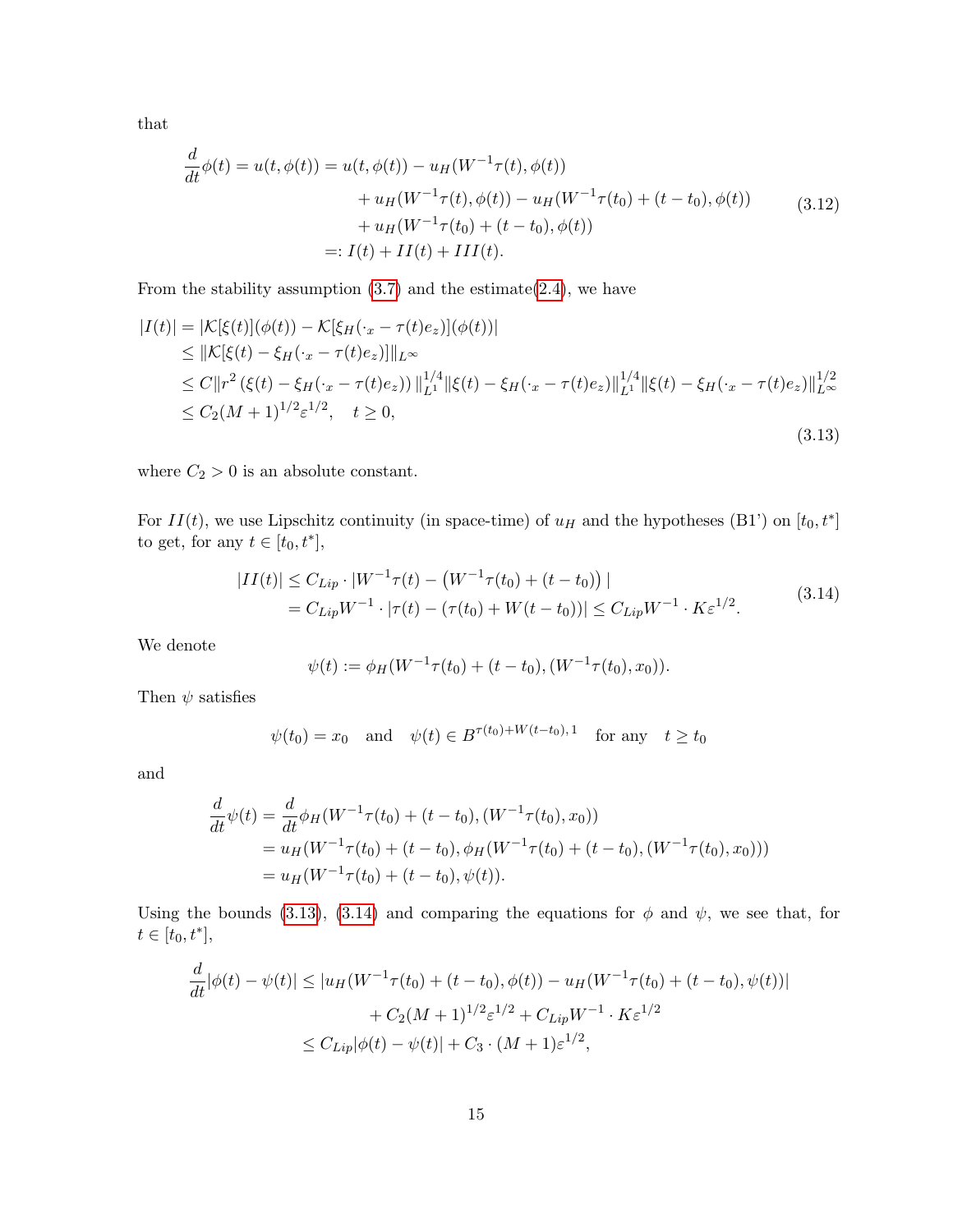where  $C_3 > 0$  is an absolute constant. With Gronwall's inequality, we deduce for  $t \in [t_0, t^*]$  $[t_0, t_0 + \alpha_0]$  that

$$
|\phi(t) - \psi(t)| \le e^{C_{Lip}(t^* - t_0)} \cdot \int_{t_0}^{t^*} C_3(1 + M) \varepsilon^{1/2} ds.
$$
  

$$
\le (e^{C_{Lip}\alpha_0} C_3(1 + M)\alpha_0) \cdot \varepsilon^{1/2}.
$$

We take  $\alpha_0 = \alpha_0(M) > 0$  small enough so that

$$
(e^{C_{Lip}\alpha_0}C_3(1+M)\alpha_0) \le \frac{1}{240}K.
$$

Since we know  $\psi(t) \in B^{\tau(t_0)+W(t-t_0),1}$ , the above estimate shows

$$
\phi(t) \in B^{\tau(t_0) + W(t - t_0), 1 + (1/240)K\varepsilon^{1/2}},
$$

which is **Bootstrap claim** (B2<sup>\*</sup>) on  $[t_0, t^*]$  whenever  $t^* \le t_0 + \alpha_0$ .

To prove  $(B1^*)$  on  $[t_0, t^*]$  when  $t^* \leq t_0 + \alpha_0$ , we denote

$$
A_t := \phi(t, (t_0, B^{\tau(t_0)})), \quad t \ge t_0,
$$

and decompose

$$
\xi(t,x)=\xi(t,x)\mathbf{1}_{A_t}(x)+\xi(t,x)\mathbf{1}_{\mathbb{R}^3\backslash A_t}(x)=:\Omega^1(t,x)+\Omega^2(t,x).
$$

As before, we denote, for  $\tau \in \mathbb{R}$ ,

$$
\xi_H^{\tau} := \xi_H(\cdot_x - \tau e_z).
$$

Then we note

$$
\|\Omega^2(t)\|_{L^1} = \|\Omega^2(t_0)\|_{L^1} \le \|\xi(t_0) - \xi_H^{\tau(t_0)}\|_{L^1(\mathbb{R}^3 \setminus A_{t_0})} \le \|\xi(t_0) - \xi_H^{\tau(t_0)}\|_{L^1} \le \varepsilon
$$

since  $\xi_H^{\tau(t_0)}$  is supported in  $A_{t_0} = B^{\tau(t_0)}$ .

Towards a contradiction, let us assume that  $(B1^*)$  on  $[t_0, t^*]$  with  $t^* \leq t_0 + \alpha_0$  fails, *i.e.* there is some  $t' \in [t_0, t^*]$  satisfying

$$
|\tau(t') - (\tau(t_0) + W(t'-t_0))| > \frac{1}{8} K \varepsilon^{1/2}.
$$

We may assume

$$
\tau(t') - (\tau(t_0) + W(t'-t_0)) > \frac{1}{8} K \varepsilon^{1/2},
$$

since the other case can be considered similarly. Because we already obtained  $(B2^*)$  on  $[t_0, t^*]$ with  $t^* \leq t_0 + \alpha_0$ , we recall

$$
A_{t'} \subset B^{\tau(t_0) + W(t'-t_0), 1 + (1/240)K\varepsilon^{1/2}}
$$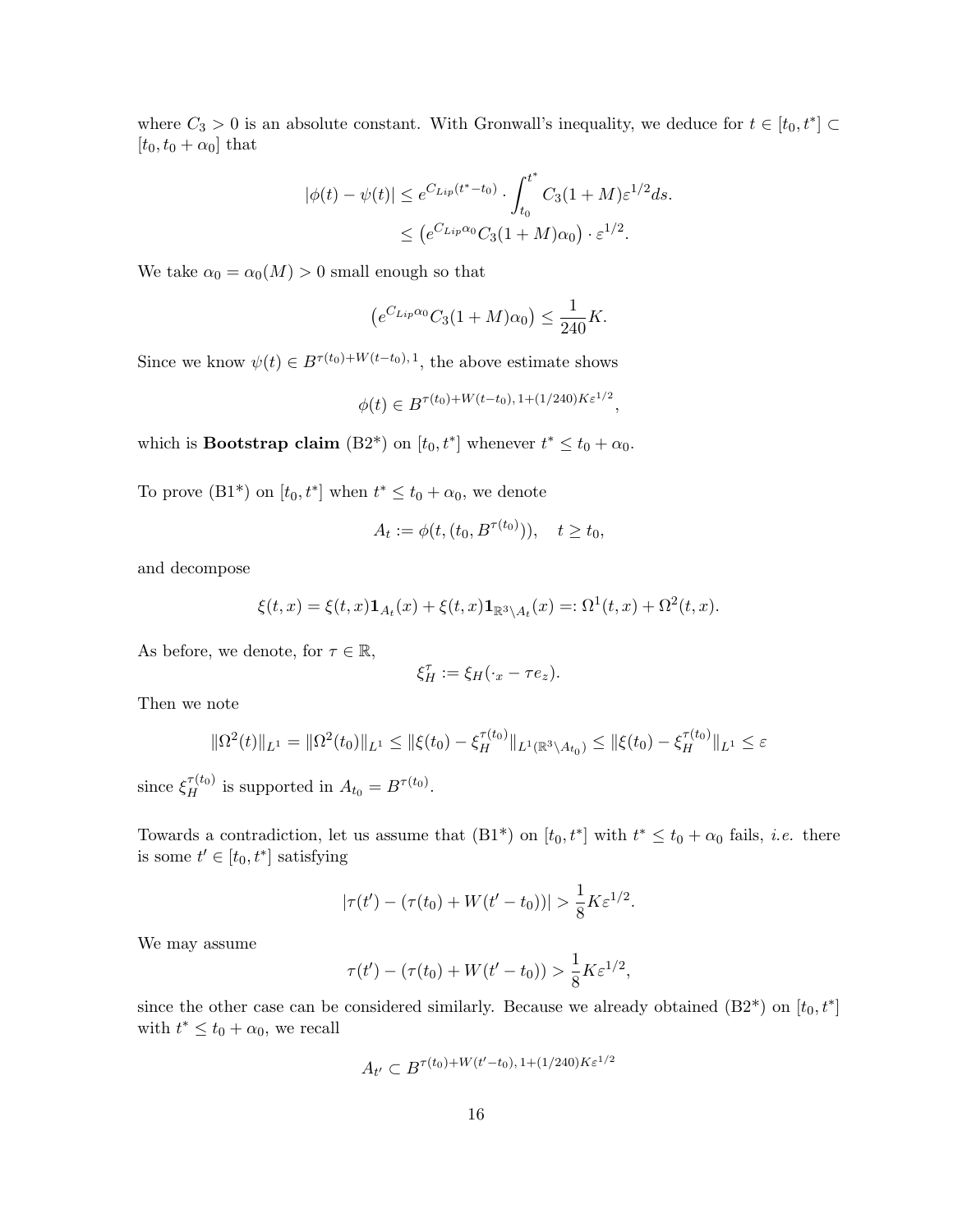<span id="page-16-1"></span>so we have

$$
\|\xi(t') - \xi_H^{\tau(t')} \|_{L^1} \geq \|\Omega^1(t') - \xi_H^{\tau(t')} \|_{L^1} - \|\Omega^2(t')\|_{L^1}
$$
  
\n
$$
\geq \|\Omega^1(t') - \xi_H^{\tau(t')} \|_{L^1(\mathbb{R}^3 \setminus A_{t'})} - \varepsilon = \|\xi_H^{\tau(t')} \|_{L^1(\mathbb{R}^3 \setminus A_{t'})} - \varepsilon
$$
\n(3.15)

and

$$
\begin{split} \|\xi_{H}^{\tau(t')} \|_{L^{1}(\mathbb{R}^{3} \setminus A_{t'})} &\geq \|\xi_{H}^{\tau(t')} \|_{L^{1}(\mathbb{R}^{3} \setminus B^{\tau(t_{0})+W(t'-t_{0}),1+(1/240)K\epsilon^{1/2}})} \\ &\geq \|\xi_{H}^{\tau(t')} \|_{L^{1}(\mathbb{R}^{3} \setminus B^{\tau(t_{0})+W(t'-t_{0}),1})} - |B^{\tau(t_{0})+W(t'-t_{0}),1+(1/240)K\epsilon^{1/2}} \triangle B^{\tau(t_{0})+W(t'-t_{0}),1}| \\ &=: I(t') - II(t'). \end{split}
$$

We assume  $\varepsilon_0 > 0$  small enough (if necessary) to guarantee

<span id="page-16-0"></span>
$$
K\varepsilon_0^{1/2} \le 2 \quad \text{and} \quad \varepsilon_0^{1/2} \le \frac{1}{24}K. \tag{3.16}
$$

For  $II(t')$ , we use [\(3.9\)](#page-11-3) to get simply have

$$
|II(t')| \le 30 \cdot (1/240) K \varepsilon^{1/2} = (1/8) K \varepsilon^{1/2}.
$$

Here we used the assumption  $(3.16)$ . For  $I(t')$ , we estimate

$$
I(t') = |B^{\tau(t')} \setminus B^{\tau(t_0) + W(t'-t_0), 1})| = \frac{1}{2} |B^{\tau(t')} \triangle B^{\tau(t_0) + W(t'-t_0), 1})|
$$
  
=  $\frac{1}{2} f (\tau(t') - (\tau(t_0) + W(t'-t_0)))$   
 $\geq \frac{1}{2} \cdot \frac{4}{3} \pi \cdot (\tau(t') - (\tau(t_0) + W(t'-t_0)))$ ,

where the last inequality follows from  $(3.2)$  thanks to the assumption  $(3.16)$ . Thus, we obtain

$$
\|\xi_H^{\tau(t')} \|_{L^1(\mathbb{R}^3 \setminus A_{t'})} \ge I(t') - II(t')
$$
  
\n
$$
\ge \frac{1}{2} \cdot \frac{4}{3}\pi \cdot (\tau(t') - (\tau(t_0) + W(t' - t_0))) - (1/8)K\varepsilon^{1/2}
$$
  
\n
$$
\ge \frac{1}{2} \cdot \frac{4}{3}\pi \cdot (1/8)K\varepsilon^{1/2} - (1/8)K\varepsilon^{1/2} \ge (1/8)K\varepsilon^{1/2}.
$$

Going back to [\(3.15\)](#page-16-1), we conclude

$$
\begin{aligned} \|\xi(t') - \xi_H^{\tau(t')} \|_{L^1} &\ge \|\xi_H^{\tau(t')} \|_{L^1(\mathbb{R}^3 \setminus A_{t'})} - \varepsilon \\ &\ge (1/8) K \varepsilon^{1/2} - \varepsilon \ge 2\varepsilon, \end{aligned}
$$

where we used  $(3.16)$  again for the last inequality, which violates the condition  $(3.7)$ . Hence, we obtained  $(B1^*)$  on  $[t_0, t^*]$ .

6. We are in a position to finish the proof since we can slightly extend the time interval  $[t_0, t^*]$  on which  $(B1')$  and  $(B2')$  hold (and therefore also  $(B1^*)$  and  $(B2^*)$ ) since we can apply Initial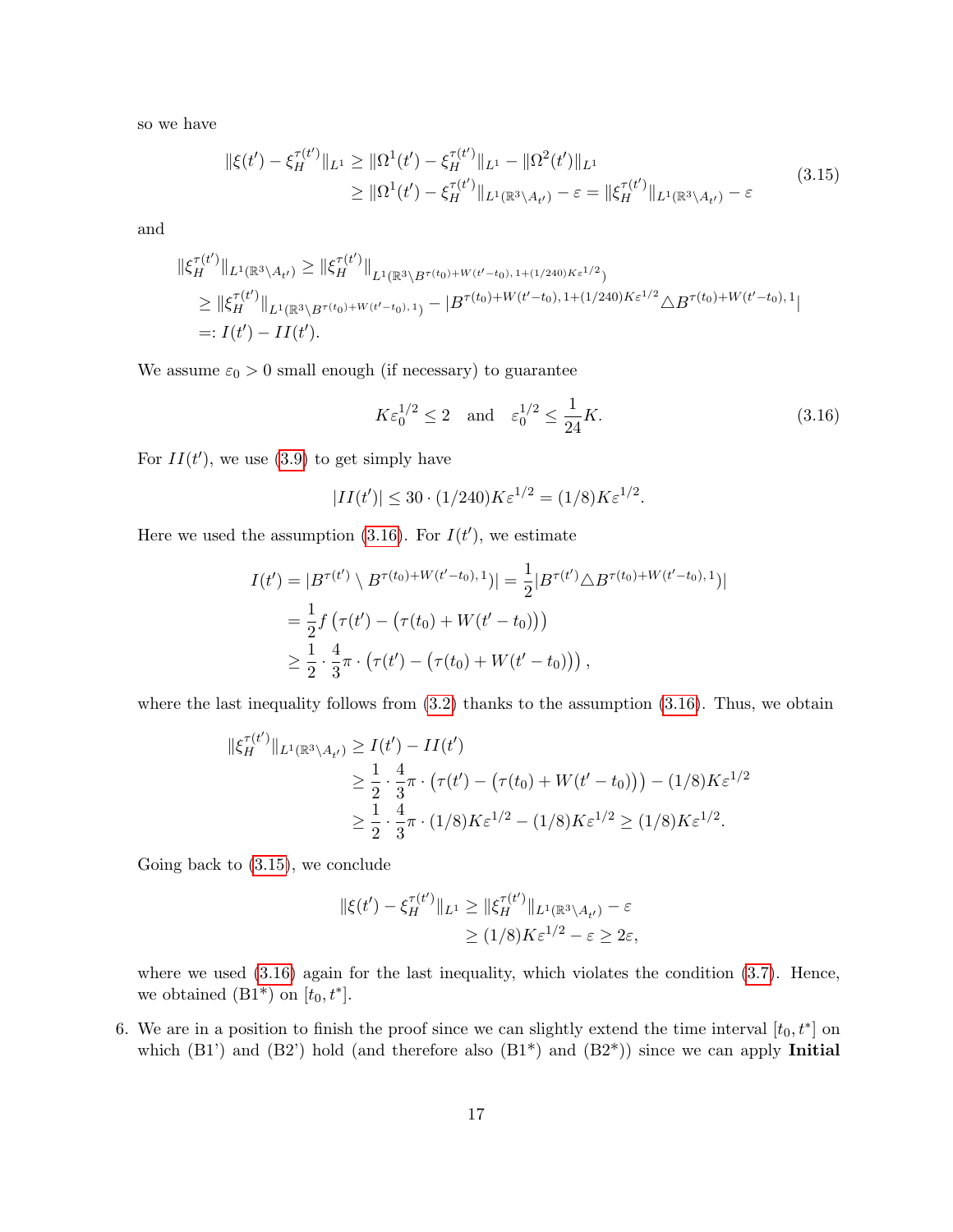**claim** (B1-) to the time interval  $[t^*, t^* + \eta]$ , where the constant  $\eta = \eta(M, \varepsilon) > 0$  was chosen in step 4. More precisely, **Initial claim** (B1-) implies for any  $t \in [t^*, t^* + \eta]$ ,

$$
|\tau(t) - (\tau(t^*) + W(t - t^*))| \le \frac{1}{2} K \varepsilon^{1/2}.
$$
 (3.17)

We add the above estimate into  $(B1^*)$  (for  $t = t^*$ ) in order to obtain, for  $t \in [t^*, t^* + \eta]$ ,

$$
|\tau(t) - (\tau(t_0) + W(t - t_0))| \le \frac{1}{8} K \varepsilon^{1/2} + \frac{1}{2} K \varepsilon^{1/2} \le K \varepsilon^{1/2}.
$$

Thus we have (B1') on the extended interval  $[t_0, t^* + \eta]$ .

To extend (B2') up to  $[t_0, t^* + \eta]$ , we recall (B2<sup>\*</sup>) for  $t = t^*$ :

$$
\phi(t^*, (t_0, B^{\tau(t_0)})) \subset B^{\tau(t_0) + W(t^* - t_0), 1 + (1/240)K\varepsilon^{1/2}}.
$$

<span id="page-17-1"></span>Thanks to the uniform bound [\(3.10\)](#page-12-0) of the flow speed, we have, for  $t \in [t^*, t^* + \eta]$ ,

$$
\phi(t, (t_0, B^{\tau(t_0)})) \subset \phi(t, (t^*, B^{\tau(t_0)+W(t^*-t_0), 1+(1/240)K\varepsilon^{1/2}}))
$$
  

$$
\subset B^{\tau(t_0)+W(t^*-t_0), 1+(1/240)K\varepsilon^{1/2}+C_1\sqrt{M}\eta}
$$
(3.18)

We claim

<span id="page-17-0"></span>
$$
B^{\tau(t_0)+W(t^*-t_0),1+(1/240)K\varepsilon^{1/2}+C_1\sqrt{M}\eta} \subset B^{\tau(t_0)+W(t-t_0),1+(1/2)K\varepsilon^{1/2}}.\tag{3.19}
$$

Indeed, for any  $y \in B^{\tau(t_0)+W(t^*-t_0), 1+(1/240)K\varepsilon^{1/2}+C_1\sqrt{M}\eta}$ , we compute

$$
|y - (\tau(t_0) + W(t - t_0)) e_z| \le |y - (\tau(t_0) + W(t^* - t_0)) e_z| + W(t^* - t)
$$
  

$$
\le 1 + (1/240) K \varepsilon^{1/2} + C_1 \sqrt{M} \eta + W \eta.
$$

Since we assumed the condition  $(3.11)$ , we obtained the above claim  $(3.19)$ . Together with [\(3.18\)](#page-17-1), it implies, for  $t \in [t^*, t^* + \eta]$ ,

$$
\phi(t, (t_0, B^{\tau(t_0)})) \subset B^{\tau(t_0) + W(t-t_0), 1 + (1/2)K\varepsilon^{1/2}},
$$

which gives (B2') on the extended interval  $[t_0, t^* + \eta]$ .

Next, we can obtain **Bootstrap claim** (B1<sup>\*</sup>) and (B2<sup>\*</sup>) on the extended interval  $[t_0, t^* + \eta]$ . Then we simply repeat the same process above to get that  $(B1^*)$  and  $(B2^*)$  are actually valid on  $[t_0, t^* + k\eta]$  for any  $k \in \mathbb{N}$  until (B1') and (B2') are covered on the full interval  $[t_0, t_0 + \alpha_0]$ . This finishes the proof.  $\Box$ 

#### 3.2 Proof of Theorem [B](#page-2-2)

*Proof.* (I) The orbital stability can be found in [\[13,](#page-28-0) Theorem 1.2] (or just see Theorem [2.1\)](#page-7-1). Here, we can simply take  $\tau(0) = 0$  (by assuming  $\delta(\varepsilon) \leq \varepsilon$  if necessary).

(II) The estimate for the shift function  $\tau$  is a direct consequence of Proposition [3.2.](#page-11-0) Indeed, a simple summation of the estimate [\(3.8\)](#page-11-1) gives

$$
|\tau(t) - \tau(0) - Wt| \le (K/\alpha_0)(t + \alpha_0)\varepsilon^{1/2}, \qquad t \ge 0.
$$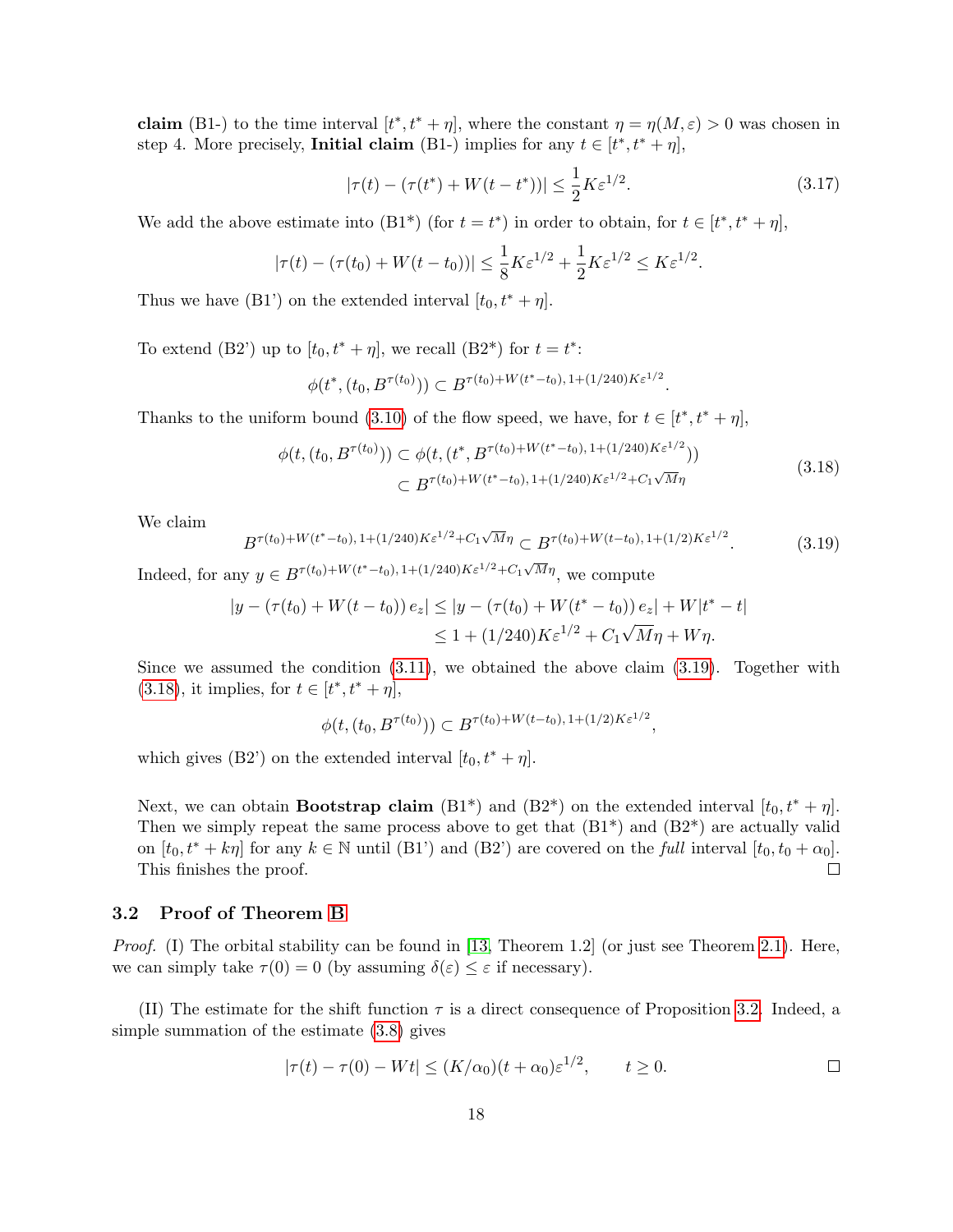#### 3.3 Finite-time growth in vorticity (Proof of Corollary [1.3\)](#page-3-0)

In order to obtain growth of the vorticity, we first prove a finite-time stability result using Theorem [B.](#page-2-2)

<span id="page-18-3"></span>**Lemma 3.3.** For each  $M > 0$ ,  $T > 0$ , and  $\lambda_0 \in (0, 1)$ , there exists  $\varepsilon_2 = \varepsilon_2(M, T, \lambda_0) > 0$  such that for any non-negative axi-symmetric  $\xi_0$  satisfying  $\xi_0, r\xi_0 \in L^\infty(\mathbb{R}^3)$ , and  $\|\xi_0\|_{L^\infty} \leq M$ , if there is a shift function  $\tau(\cdot): [0, \infty) \to \mathbb{R}$  satisfying

$$
\sup_{t\geq 0} \left\{ \|\xi(\cdot + \tau(t)e_z, t) - \xi_H\|_{L^1 \cap L^2(\mathbb{R}^3)} + \|r^2(\xi(\cdot + \tau(t)e_z, t) - \xi_H)\|_{L^1(\mathbb{R}^3)} \right\} \leq \varepsilon
$$

<span id="page-18-0"></span>for some  $\varepsilon \in (0, \varepsilon_2)$ , then we have, for any  $t \in [0, T]$ ,

$$
|\tau(t) - Wt| \le \lambda_0 \quad and \quad \phi(t, (0, S^0)) \subset S^{Wt, \lambda_0}, \tag{3.20}
$$

where  $\phi$  is the particle trajectory map [\(2.7\)](#page-8-0), and  $S^{\tau,a}$  are spherical shells defined by  $(\tau \in \mathbb{R}, a \in [0,1])$ 

$$
S^{\tau,a} := \{ x \in \mathbb{R}^3 \, | \, 1 - a \le |x - \tau e_z| \le 1 + a \}, \quad S^{\tau} := S^{\tau,0}.
$$

*Proof.* First, we fix any  $M > 0$ ,  $T > 0$ , and  $\lambda_0 \in (0, 1)$ . Let  $\lambda_1 \in (0, \lambda_0)$  be a constant which will be chosen small later (see [\(3.23\)](#page-19-0)). We assume  $\varepsilon_2 \in (0, \varepsilon_0)$  small enough to satisfy

<span id="page-18-2"></span>
$$
C_M \varepsilon_2^{\frac{1}{2}}(T+1) \le \lambda_1,\tag{3.21}
$$

where  $\varepsilon_0$ ,  $C_M$  are the constants from Theorem [B.](#page-2-2) Then the estimate [\(1.5\)](#page-2-0) on a shift  $\tau(t)$  of Theorem [B](#page-2-2) becomes

<span id="page-18-1"></span>
$$
|\tau(t) - Wt| \le C_M \varepsilon^{\frac{1}{2}}(t+1) \le \lambda_1 \le \lambda_0, \quad t \in [0, T],
$$
\n(3.22)

which gives the first estimate [\(3.20\)](#page-18-0).

For the second estimate, we proceed as in the proof of **Bootstrap claim**  $(B2^*)$  in Proposition [3.2.](#page-11-0) Indeed, we fix any  $x_0 \in S^0$ , denote

$$
\phi(t) := \phi(t, (t_0, x_0)),
$$

and use the same decomposition [\(3.12\)](#page-13-1) (with  $t_0 = 0$ ):

$$
\frac{d}{dt}\phi(t) = u(t, \phi(t)) = u(t, \phi(t)) - u_H(W^{-1}\tau(t), \phi(t)) \n+ u_H(W^{-1}\tau(t), \phi(t)) - u_H(t, \phi(t)) \n+ u_H(t, \phi(t)) \n=: I(t) + II(t) + III(t).
$$

Then as in [\(3.13\)](#page-14-0), we have

$$
|I(t)| \le C_2(M+1)^{1/2} \varepsilon^{1/2}, \quad t \ge 0,
$$

where  $C_2 > 0$  is an absolute constant.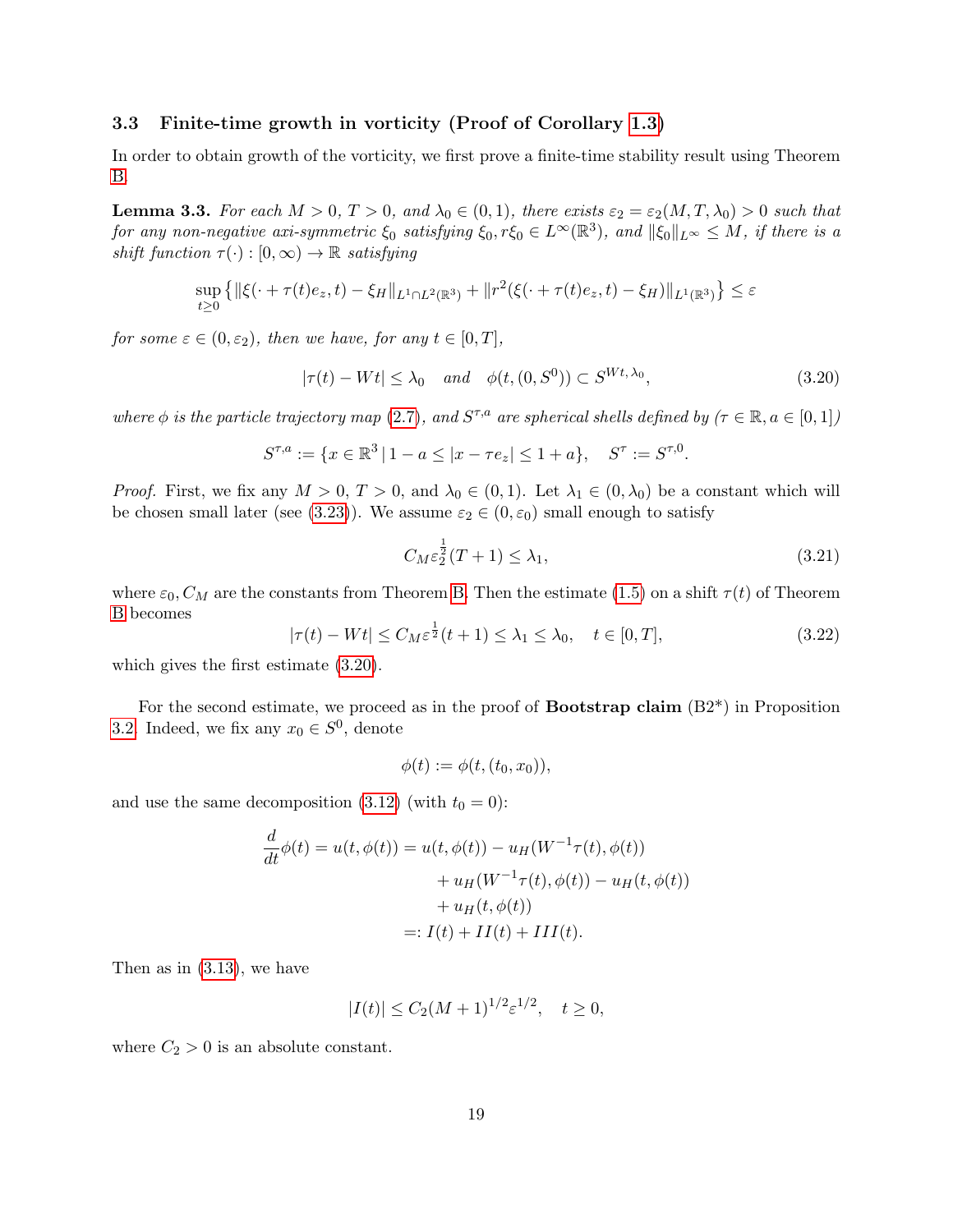For  $II(t)$ , as in [\(3.14\)](#page-14-1), we obtain, for any  $t \in [0, T]$ ,

$$
|II(t)| \leq C_{Lip} \cdot |W^{-1}\tau(t) - t|
$$
  
=  $C_{Lip}W^{-1} \cdot |\tau(t) - Wt| \leq C_{Lip}W^{-1} \cdot \lambda_1$ ,

where  $C_{Lip} > 0$  is the (space-time) Lipschitz constant of the velocity for Hill's vortex  $\xi_H$ . Here we used [\(3.22\)](#page-18-1) in the last inequality.

Denoting

$$
\psi(t) := \phi_H(t,(0,x_0)),
$$

it satisfies

$$
\psi(t_0) = x_0
$$
 and  $\psi(t) \in S^{Wt,0}$  for any  $t \ge 0$ 

and

$$
\frac{d}{dt}\psi(t) = u_H(t, \psi(t)).
$$

The above bounds implies, for  $t \in [0, T]$ ,

$$
\frac{d}{dt}|\phi(t) - \psi(t)| \le |u_H(t, \phi(t)) - u_H(t, \psi(t))| + C_2(M+1)^{1/2} \varepsilon^{1/2} + C_{Lip} W^{-1} \cdot \lambda_1
$$
  
\n
$$
\le C_{Lip}|\phi(t) - \psi(t)| + \underbrace{\left(\frac{C_2(M+1)^{1/2}}{C_M(T+1)} + C_{Lip} W^{-1}\right)}_{=: \hat{C}} \lambda_1,
$$

where we have used [\(3.21\)](#page-18-2). With Gronwall's inequality, we deduce for  $t \in [0, T]$  that

$$
|\phi(t) - \psi(t)| \le e^{C_{Lip}T} \cdot \int_0^T \hat{C} \lambda_1 ds \le e^{C_{Lip}T} \hat{C} T \lambda_1.
$$

We assume  $\lambda_1 \in (0, \lambda_0)$  small enough so that

<span id="page-19-0"></span>
$$
e^{C_{Lip}T}\hat{C}T\lambda_1 \le \lambda_0,\tag{3.23}
$$

which implies

$$
|\phi(t) - \psi(t)| \le \lambda_0, \quad t \in [0, T].
$$

Since  $\psi(t) \in S^{Wt,0}$ , the above estimate shows that

$$
\phi(t) \in S^{Wt, \lambda_0}, \quad t \in [0, T].
$$

Now we are ready to prove finite time growth in vorticity.

*Proof of Corollary [1.3.](#page-3-0)* 1. We recall the explicit expression [\(2.5\)](#page-6-3) of the Lipschitz velocity  $u_H$  of Hill's vortex  $\xi_H$ . In particular, the information

$$
u_H^r(x)|_{r\geq 0, z=1} = \frac{3}{2}W \frac{r}{(r^2+1)^{5/2}}
$$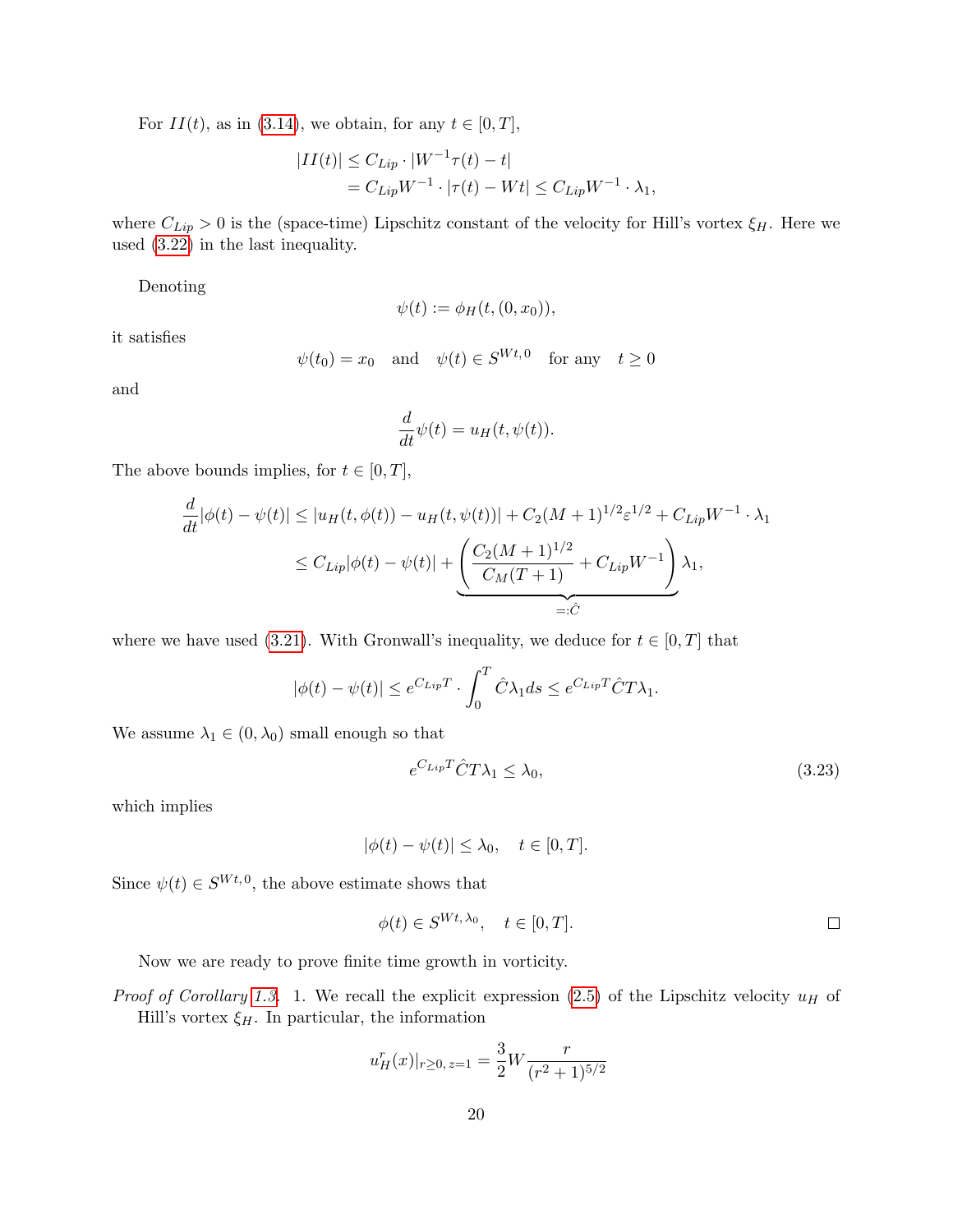guarantees that there is a constant  $a \in (0, 1/10)$  such that if we set a cylinder

$$
F := \{ x \in \mathbb{R}^3 \mid 1 - a \le z \le 1 + a \quad \text{and} \quad 0 \le r \le \frac{1}{10} \}
$$
 (3.24)

then the velocity on this cylinder satisfies

$$
\frac{1}{5}Wr \le u_H^r(x) \le 5Wr, \quad x \in F. \tag{3.25}
$$

2. For each  $\tau \in \mathbb{R}, \lambda \in [0,1]$ , we denote

$$
E^{\tau,\lambda} := S^{\tau,\lambda} \cap \{0 \le r \le \frac{1}{10}, \quad z \ge \tau\}, \quad E^{\tau} := E^{\tau,0},
$$

where spherical shells  $S^{\tau,\lambda}$  are defined by  $(\tau \in \mathbb{R})$ 

$$
S^{\tau,\lambda} := \{ x \in \mathbb{R}^3 \, | \, 1 - \lambda \le |x - \tau e_z| \le 1 + \lambda \}, \quad S^{\tau} := S^{\tau,0}.
$$

We can easily verify that there is  $\lambda_0 > 0$  (small depending on a) such that,

$$
E^{\tau,\lambda_0} \subset F \quad \text{for any} \quad |\tau| \le \lambda_0.
$$

It guarantees, for any  $x \in E^{\tau,\lambda_0}$  with  $|\tau| \leq \lambda_0$ ,

<span id="page-20-0"></span>
$$
\frac{1}{5}Wr \le u_H^r(x) \le 5Wr.
$$
\n
$$
(3.26)
$$

3. Let  $L > 1$  and set

$$
r_0 := \frac{1}{10L}
$$
,  $M := \frac{2}{r_0}$ ,  $c := (W/10)^{-1}$ ,  $T := c \log(L)$ .

We fix a point  $x_0 = (x_0^1, x_0^2, x_0^3) \in E^0 \subset S^0 \subset \mathbb{R}^3$  satisfying  $|(x_0^1, x_0^2, 0)| = r_0$  (*i.e.*  $r(x_0) = r_0$ ).

By applying Lemma [3.3](#page-18-3) for the above constants  $M, T, \lambda_0$ , we take  $\varepsilon_2 > 0$  from Lemma [3.3.](#page-18-3) Let  $\varepsilon \in (0, \varepsilon_2)$  which will be taken small later (see [\(3.29\)](#page-21-0)). Consider  $\delta = \delta(\varepsilon) > 0$  from Theorem [B.](#page-2-2)

Now we take a  $C^{\infty}$ -smooth initial data  $\xi_0 \in L^{\infty}(\mathbb{R}^3)$  which is compactly supported, axisymmetric, non-negative,  $||\xi_0||_{L^{\infty}} \leq M$ , and

$$
\|\xi_0 - \xi_H\|_{L^1 \cap L^2(\mathbb{R}^3)} + \|r^2(\xi_0 - \xi_H)\|_{L^1(\mathbb{R}^3)} \le \delta.
$$

In addition, we assume

$$
\xi_0(x_0) = \frac{M}{2} \tag{3.27}
$$

and

 $\|\omega_0\|_{L^{\infty}(\mathbb{R}^3)} \leq 1$ 

(by recalling the relation  $\omega = \omega^{\theta} e_{\theta} = r \xi e_{\theta}$ ).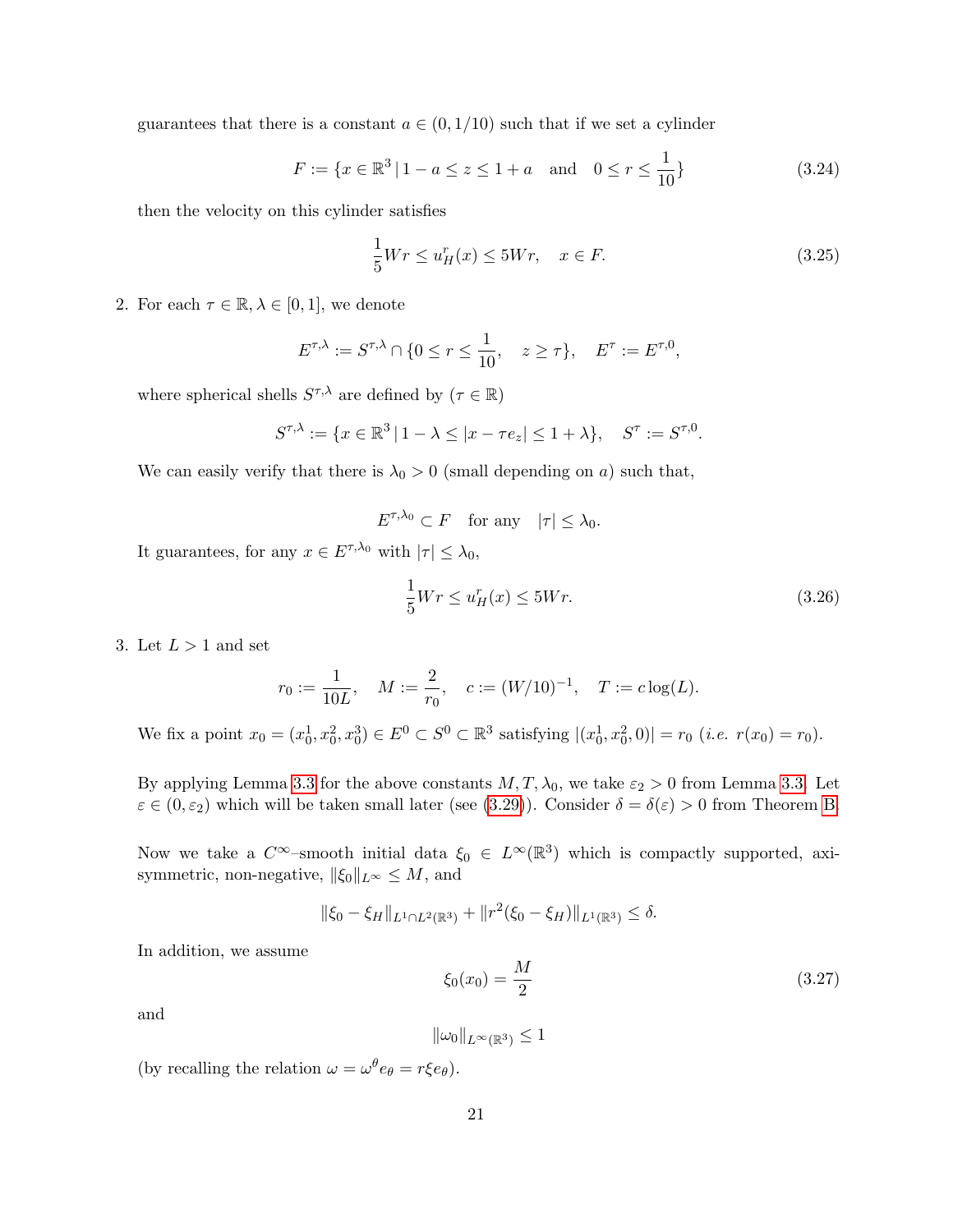4. By Theorem [B,](#page-2-2) there is a shift function  $\tau(\cdot) : [0, \infty) \to \mathbb{R}$  satisfying

$$
\sup_{t\geq 0} \left\{ \|\xi(\cdot + \tau(t)e_z, t) - \xi_H\|_{L^1 \cap L^2(\mathbb{R}^3)} + \|r^2(\xi(\cdot + \tau(t)e_z, t) - \xi_H)\|_{L^1(\mathbb{R}^3)} \right\} \leq \varepsilon.
$$

Together with the estimate [\(2.4\)](#page-6-4), the above (orbital) stability implies

<span id="page-21-2"></span>
$$
||u(t) - K[\xi_H(\cdot_x - \tau(t)e_z)]||_{L^{\infty}} = ||K[\xi(t) - \xi_H(\cdot_x - \tau(t)e_z)]||_{L^{\infty}}
$$
  
\n
$$
\leq C||r^2 (\xi(t) - \xi_H(\cdot_x - \tau(t)e_z))||_{L^1}^{1/4} ||\xi(t) - \xi_H(\cdot_x - \tau(t)e_z)||_{L^1}^{1/4} ||\xi(t) - \xi_H(\cdot_x - \tau(t)e_z)||_{L^{\infty}}^{1/2}
$$
  
\n
$$
\leq C_2(M+1)^{1/2} \varepsilon^{1/2}, \quad t \geq 0,
$$
\n(3.28)

where  $C_2 > 0$  is an absolute constant.

From now on, we assume  $\varepsilon \in (0, \varepsilon_2)$  small enough to have

<span id="page-21-0"></span>
$$
C_2(M+1)^{1/2} \varepsilon^{1/2} \le \frac{1}{10} W r_0.
$$
\n(3.29)

<span id="page-21-1"></span>On the other hand, [\(3.20\)](#page-18-0) from Lemma [3.3](#page-18-3) implies, for any  $t \in [0, T]$ ,

$$
|\tau(t) - Wt| \le \lambda_0 \quad \text{and} \quad \phi(t) := \phi(t, (0, x_0)) \in S^{Wt, \lambda_0}.
$$
 (3.30)

5. We observe, for  $t \in [0, T]$ , that as long as  $\phi(t)$  stays in  $E^{tW, \lambda_0}$ , we can use the estimate [\(3.26\)](#page-20-0) to obtain

> <span id="page-21-3"></span> $\phi^r(t)$  is increasing in t and  $\phi^r(t) \ge r_0 \exp(c^{-1})$  $(3.31)$

Indeed, since

$$
\phi(t) \in E^{tW, \lambda_0} \quad \Rightarrow \quad \phi(t) - \tau(t)e_z \in E^{tW - \tau(t), \lambda_0}
$$

we have, by using [\(3.30\)](#page-21-1), [\(3.26\)](#page-20-0), [\(3.28\)](#page-21-2), [\(3.29\)](#page-21-0),

$$
u^{r}(t, \phi(t)) \geq u^{r}_{H}(\phi(t) - \tau(t)e_{z}) - |u^{r}(t, \phi(t)) - u^{r}_{H}(\phi(t) - \tau(t)e_{z})|
$$
  
\n
$$
\geq \frac{1}{5}W\phi^{r}(t) - C_{2}(M+1)^{1/2}\varepsilon^{1/2} \geq \frac{1}{5}W\phi^{r}(t) - \frac{1}{10}W\phi^{r}(0).
$$

This estimate implies for each  $t' \in (0, T]$  that

$$
\phi^r(t) \ge \frac{1}{2}\phi^r(0) \quad \text{on} \quad t \in [0, t'] \qquad \Rightarrow \qquad u^r(t, \phi(t)) \ge 0 \quad \text{on} \quad t \in [0, t']
$$

while the converse is also true. Thus we obtain the first part (monotonicity) of  $(3.31)$  as long as  $\phi(t)$  stays in  $E^{tW,\lambda_0}$  (e.g. by a bootstrap argument). As a result, we obtain

$$
u^{r}(t, \phi(t)) \geq \frac{1}{5}W\phi^{r}(t) - \frac{1}{10}W\phi^{r}(0) \geq \frac{1}{10}W\phi^{r}(t),
$$

which implies the second part of  $(3.31)$ .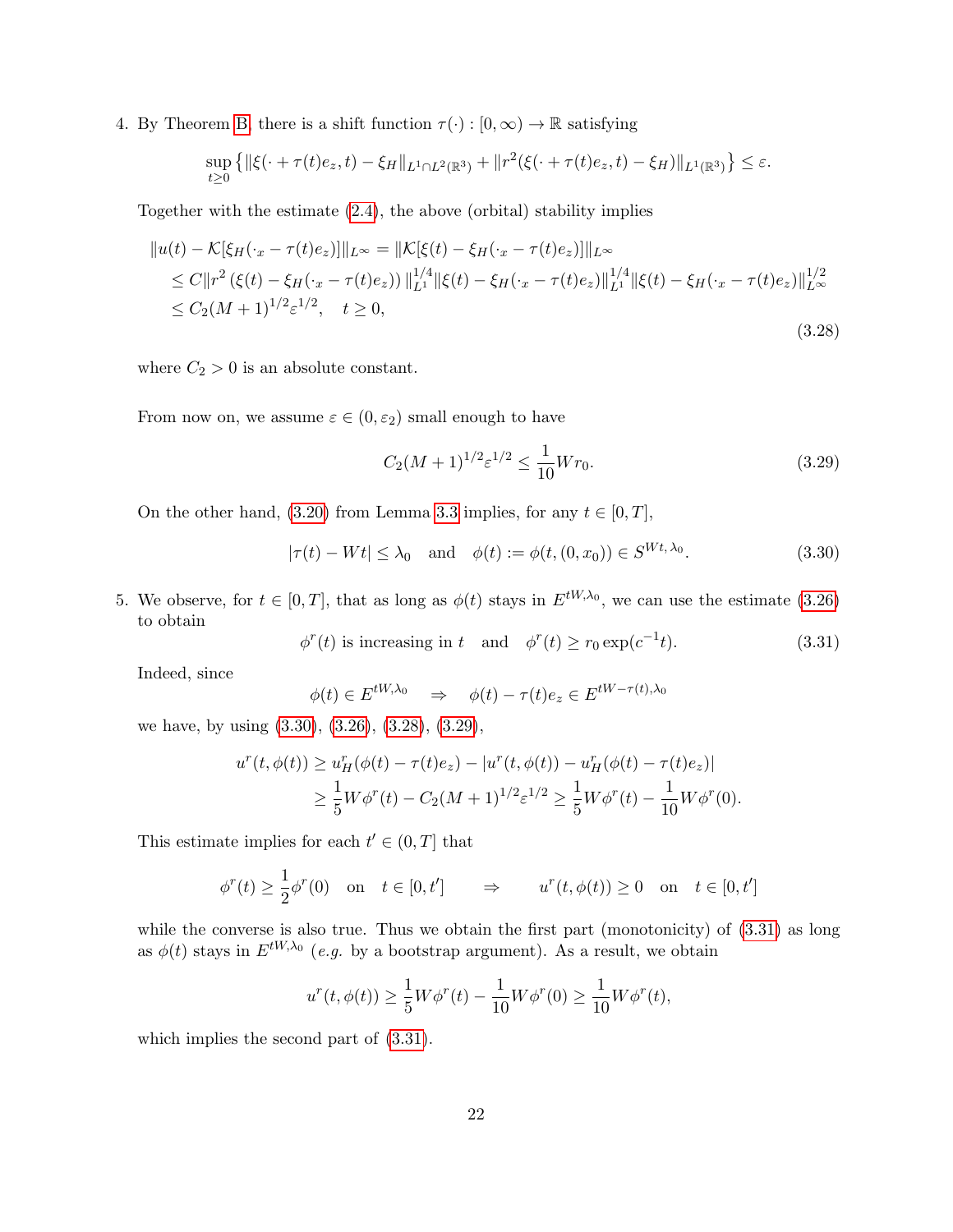

<span id="page-22-0"></span>Figure 1: A schematic diagram for the proof of Corollary [1.3.](#page-3-0) Two thickened regions represent  $S^{\tau,\lambda}$ (large) and  $E^{\tau,\lambda}$  (small), respectively. In the frame moving with velocity  $We^z$ , fluid particles in the interior of  $E^{\tau,\lambda}$  "climb up" in the r-direction, leading to growth of the vorticity in  $L^{\infty}$ .

6. Denote  $[0, T^*] (\subset [0, T])$  be the maximal time interval satisfying

$$
\phi(t) \in E^{tW,\lambda_0} \quad \text{for all} \quad t \in [0, T^*].
$$

Then it is obvious that  $T^* > 0$  by continuity, and there are two cases: either  $T^* = T$  or  $T^* < T$ . When the first case occurs, we obtain

$$
\phi^r(T) \ge r_0 \exp(c^{-1}T) = \frac{1}{10}.
$$

Thus, for this case  $T^* = T$ , we conclude

$$
\|\omega(T)\|_{L^{\infty}} \ge |\omega(T, \phi(T))| = |\phi^{r}(T)\xi(T, \phi(T))| \ge \frac{1}{10}|\xi_{0}(x_{0})| = \frac{M}{20} = L.
$$

Lastly, let's suppose that  $T^* < T$  holds. Thanks to [\(3.30\)](#page-21-1) and continuity of  $\phi$ , we see that  $\phi(t)$ at  $t = T^*$  should lie on the "upper" boundary of the set  $E^{T^*W,\lambda_0}$ , i.e.

$$
\phi(T^*) \in \{r = \frac{1}{10}\}.
$$

As before, it implies

$$
\|\omega(T^*)\|_{L^\infty} \ge L.
$$

# 4 Dynamics of the perturbed Hill's vortex

#### 4.1 Trajectories in Hill's vortex

To motivate the statements of our main theorems below, let us compute the particle trajectories  $\phi_H$  associated with Hill's vortex. For simplicity, we consider trajectories in the moving frame with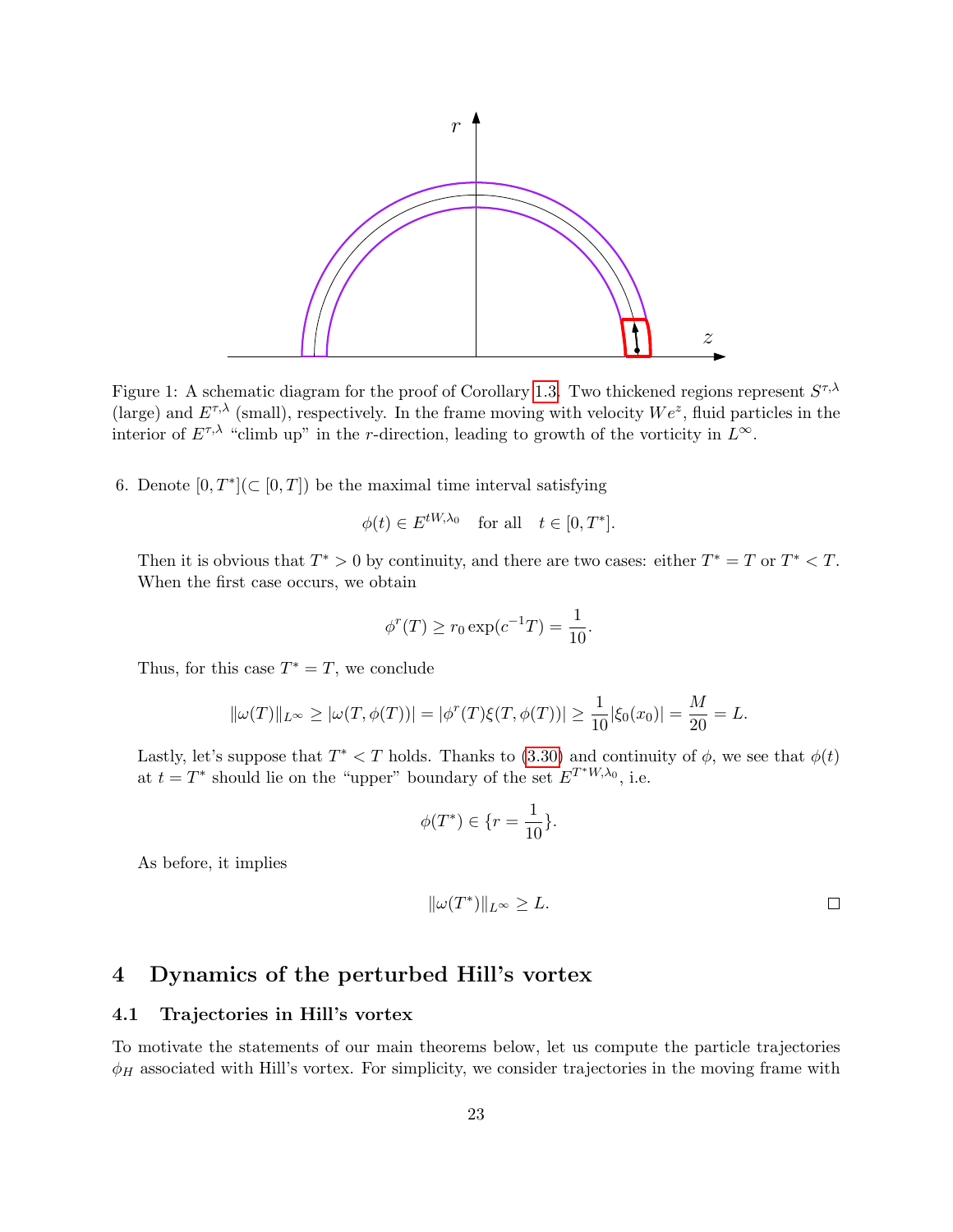velocity  $We_z$ , so that the boundary of the unit ball  $\partial B$  is invariant by the flow. The flow  $\phi^*$  defined by

$$
\frac{d}{dt}\phi^*(t,x) = v(t, \phi^*(t,x)), \qquad \phi^*(0,x) = x
$$

with  $v := u_H - We_z$  is related to the original flow simply by  $\phi_H(t,x) = \phi^*(t,x) + Wte_z$  (see [\(2.5\)](#page-6-3) for  $u_H$ ). With some abuse of notation, we shall denote

$$
v(z) := u_H^z(r=0, z) - W = \begin{cases} \frac{3W}{2}(1-|z|^2), & |z| \le 1, \\ \frac{W}{|z|^3}(1-|z|^3), & |z| > 1 \end{cases}
$$

<span id="page-23-0"></span>and

$$
\frac{d}{dt}z(t) = v(z(t)), \quad z(0) = z_0.
$$
\n(4.1)

We consider three cases.

Case 1:  $|z_0|$  < 1. In this case, the solution to [\(4.1\)](#page-23-0) is explicitly given by

$$
z(t) = \frac{e^{3Wt} - e^{2c}}{e^{3Wt} + e^{2c}}, \quad c := \frac{1}{2} \ln \frac{1 - z_0}{1 + z_0} \in (-\infty, \infty).
$$

Note that  $z(t)$  is monotonically increasing and  $\lim_{t\to\infty} z(t) = 1$  (see Theorem [4.2](#page-24-1) case 1).

Case 2:  $z_0 > 1$ . Note that when  $z > 1$ ,  $v(z) < 0$  again. We have that  $z(t)$  is strictly decreasing with time and converges to 1 at an exponential rate as  $t \to \infty$  (see Theorem [4.2](#page-24-1) case 2).

Case 3:  $z_0 < -1$ . Whenever  $z < -1$ , we have  $v(z) < 0$  and therefore  $z(t)$  is strictly decreasing with time. When |z| becomes large,  $v(z) \simeq -1$  and therefore  $z(t)$  decreases asymptotically *linearly* in time with rate  $W$ . This case is responsible for the formation of a long tail (see Theorem [4.1\)](#page-23-1).

#### 4.2 Patch solutions

We state the main results of this section regarding patches, which show that for patch data sufficiently close to the Hill's vortex, the particle trajectories of the associated solution lying on the symmetry axis follow (very closely) the corresponding trajectories for the Hill's vortex. More specifically, we prove that, for particles initially "behind" the vortex, linear in time separation of the trajectory from the vortex core; this is the content of Theorem [4.1.](#page-23-1) All the other particles starting from the axis approach the front edge of the moving vortex, but in this case we lose control once the trajectory becomes too close to the edge; see the statement of Theorem [4.2](#page-24-1) below. In particular, these phenomena described by Theorem [4.1](#page-23-1) for a tail elongating and the case 1 of Theorem [4.2](#page-24-1) for an infiltration from interior point were confirmed numerically by contour dynamics (Pozrikidis [\[45\]](#page-30-0)) for a prolate spheroid and an oblate spheroid, respectively.

<span id="page-23-1"></span>**Theorem 4.1.** For any  $0 < \eta < 1$ , there exists a constant  $\varepsilon_0 > 0$  such that the following holds for any  $0 < \varepsilon \leq \varepsilon_0$ : Let a patch-type initial data  $\xi_0 = \mathbf{1}_{A_0}$  satisfy the assumptions of Theorem [B,](#page-2-2) and let  $\xi(t) = \mathbf{1}_{A(t)}$  and  $\phi(t)$  be the corresponding solution and the particle trajectory map associated with the data  $\xi_0$ . Then for  $x_0 = (0, z_0) = z_0 e_z$  with  $z_0 < -1 - \eta$ , for all  $t \geq 0$  we have that  $\phi^z(t, x_0) - Wt$  is decreasing in time and

$$
\phi^z(t, x_0) - (W - \mu)t < -1 - \eta
$$

for some  $\mu > 0$  depending only on the choice of  $\eta \in (0,1)$ .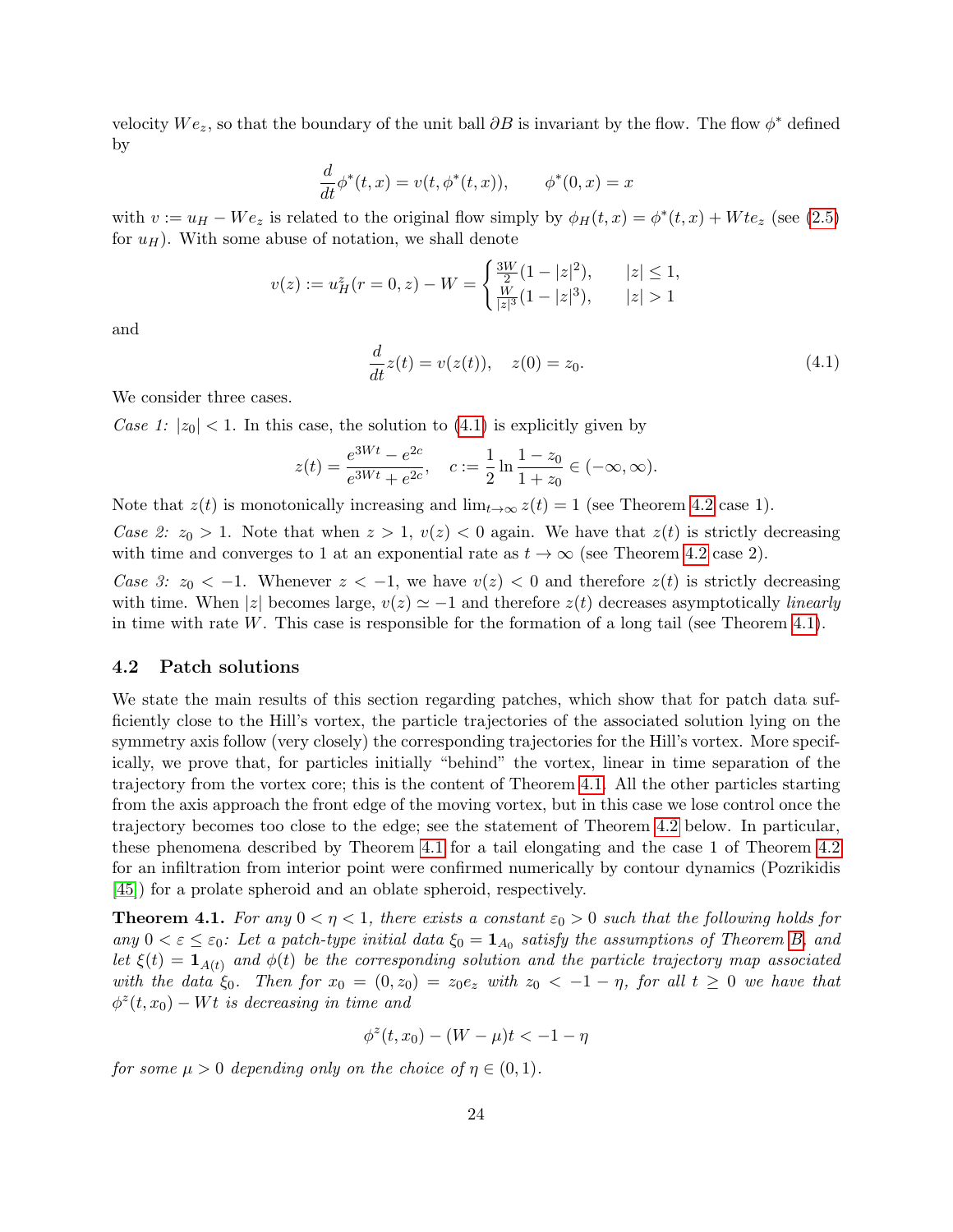<span id="page-24-1"></span>**Theorem 4.2.** For any  $\eta > 0$ , there exists a constant  $\varepsilon_0 > 0$  such that under the same assumptions from Theorem [4.1,](#page-23-1) we have for  $x_0 = (0, z_0)$  that

<span id="page-24-3"></span>1. (Interior) if  $-1 + \eta < z_0 < 1 - \eta$ , there exists  $T = T(\varepsilon, \eta) \in (0, \infty)$  such that

$$
\phi^z(T, x_0) - \tau(T) \ge 1 - C_2 \varepsilon^{\frac{1}{2}} \tag{4.2}
$$

and for  $0 \le t \le T$ , we have that  $\phi^z(t, x_0) - (W + 2C_* \varepsilon^{\frac{1}{2}})t$  is increasing in time.

2. (Ahead) if  $1 + \eta < z_0$ , there exists  $T = T(\varepsilon, \eta) \in (0, \infty)$  such that

$$
\phi^z(T, x_0) - \tau(T) \le 1 + C_2 \varepsilon^{\frac{1}{2}}
$$

and for  $0 \le t \le T$ , we have that  $\phi^z(t, x_0) - (W - 2C_* \varepsilon^{\frac{1}{2}})t$  is decreasing in time.

<span id="page-24-4"></span>In both cases,  $C_2 > 0$  is an absolute constant, and  $\phi^z$  satisfies

$$
|\phi^{z}(t, x_{0}) - (\tau(t) + 1)| \leq 2C_{2} \varepsilon^{\frac{1}{2}}, \qquad t \geq T.
$$
 (4.3)

Here,  $C_* > 0$  is the absolute constant from [\(1.5\)](#page-2-0) with the choice  $M = 1$ .

Before proceeding to the proof of the above theorems, we illustrate their consequences. First, we obtain linear growth in perimeter (Corollary [1.1\)](#page-2-1).

*Proof of Corollary [1.1.](#page-2-1)* Given any  $\delta' > 0$ , we can simply take some axi-symmetric open set  $A_0$ which contains a line segment

$$
L := \{ r = 0, \quad z \in [-1 - \delta'/2, 1] \}.
$$

It is easy to arrange that  $A_0$  has smooth boundary and satisfies  $B(1 - \delta') \subset A_0 \subset B(1 + \delta')$  as well as the assumptions of Theorem [B](#page-2-2) for  $\xi_0 = \mathbf{1}_{A_0}$ . Applying Theorems [4.1,](#page-23-1) [4.2,](#page-24-1) we conclude

$$
length(\phi(t, L)) \ge ct, \quad \forall t \ge 0
$$

for some  $c = c(\delta') > 0$ . It implies  $\text{diam}(A(t))$ , perim $(A_{cs}(t)) \ge ct$ .

As an application of Theorem [4.2,](#page-24-1) we can deduce large growth of the inverse of the *inscription radius*: given an axi-symmetric connected open set  $A \subset \mathbb{R}^3$  with smooth boundary, let us define  $r_{ins}(A)$  to be the radius of the largest *axi-symmetric* sphere S contained in  $\overline{A}$ . Growth in time of the inverse of this radius is a way to quantify small scale creation.

<span id="page-24-2"></span><span id="page-24-0"></span>**Corollary 4.3** (Growth of the inverse of inscription radius; cf. [\[45,](#page-30-0) Figure 7]). For any  $\delta' > 0$ , there exists an axi-symmetric open set  $A_0$  with  $C^{\infty}$ –smooth boundary with  $(r_{ins}(A_0))^{-1} \leq 2$  such that the solution  $\mathbf{1}_{A(t)}$  satisfies

$$
\sup_{t \in [0,\infty)} \frac{1}{r_{ins}(A(t))} \ge (\delta')^{-1}.
$$
\n(4.4)

 $\Box$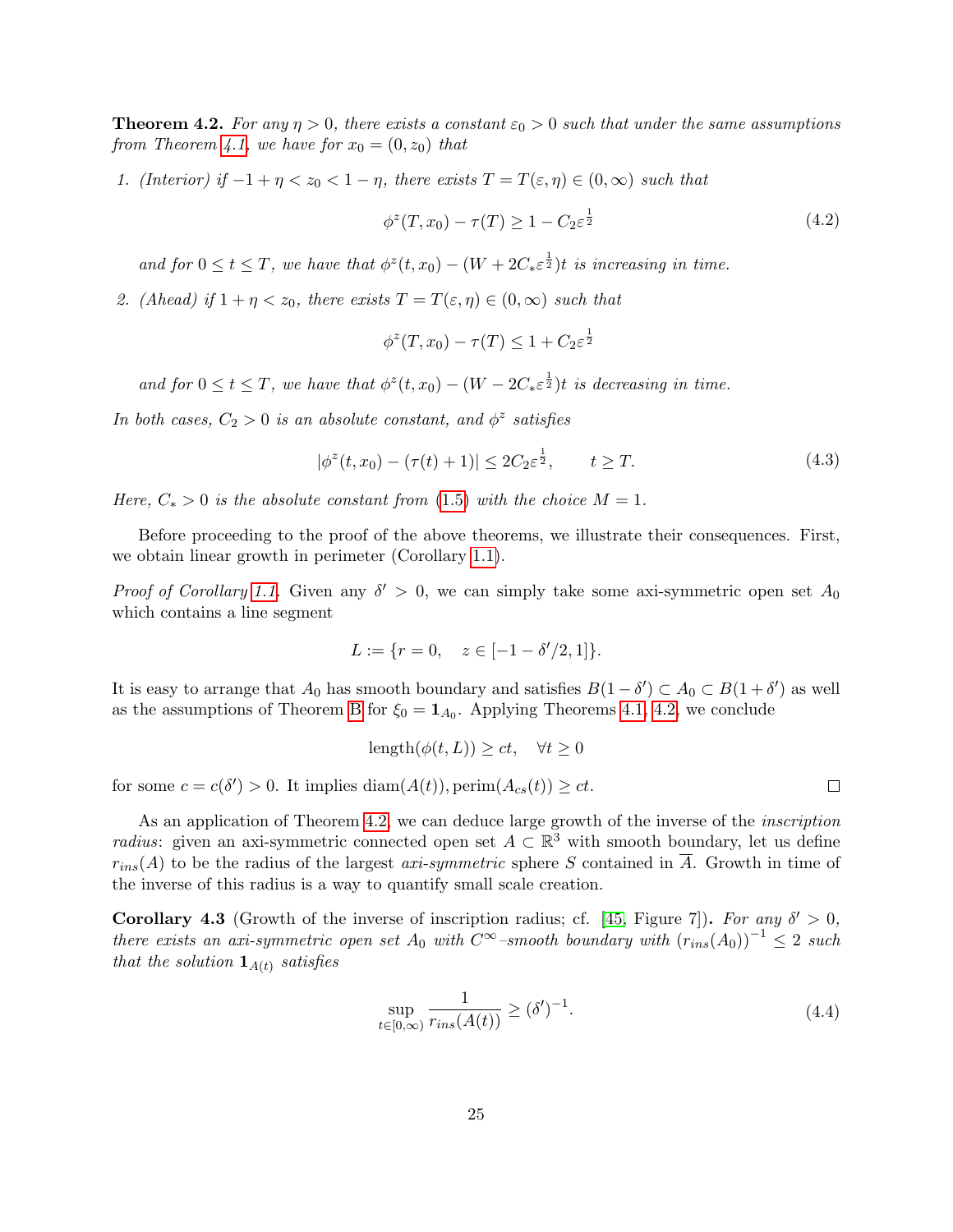*Proof.* The initial set  $A_0$  can be obtained as follows: first fix some small  $\eta > 0$  and cut out a small region near  $z = -1$  from B (the unit ball centered at the origin) so that  $A_0 \cap \{r = 0\}$  $(-1+\eta, 1)$ . For any  $\varepsilon > 0$ , one can further arrange that the assumptions of Theorem [B](#page-2-2) is satisfied for  $\xi_0 = \mathbf{1}_{A_0}$  with  $\delta = \delta(\varepsilon) > 0$ . We then apply Theorem [4.2](#page-24-1) to the trajectory  $\phi(t, x_0)$  where  $x_0 = (0, -1 + \eta) \in \partial A_0$ . The inequality [\(4.4\)](#page-24-2) follows by taking  $\varepsilon > 0$  very small in a way depending on  $\delta'$ , and considering the inscription radius at time  $t = T(\varepsilon, \eta)$  given in the case 1 of Theorem [4.2.](#page-24-1) We omit the details.  $\Box$ 

*Proof of Theorem [4.1.](#page-23-1)* Fix  $\eta \in (0,1)$  and let  $0 < \varepsilon < \varepsilon_0$  where the constant  $\varepsilon_0$  comes from Theorem [B.](#page-2-2) We shall take  $\varepsilon_0 > 0$  smaller (in a way depending on  $\eta$ ) in the following. We begin with a simple result.

<span id="page-25-0"></span>**Lemma 4.4.** Given a point  $x_0 = (0, z_0)$ , we set  $d = |z_0 - \tau(t)|$ . Then

$$
\left| u^z(t, x_0) - \frac{W}{d^3} \right| \le C_0 \varepsilon^{\frac{1}{2}}, \quad d \ge 1
$$

and

$$
|u^{z}(t,x_{0}) - \frac{W}{2}(5 - 3d^{2})| \leq C_{0} \varepsilon^{\frac{1}{2}}, \quad d \leq 1.
$$

This lemma follows immediately from [\(2.5\)](#page-6-3) and Lemma [2.1.](#page-6-5) Then, we shall set up the following bootstrap hypothesis:

**Assumption.** For some  $\mu = \mu(\eta) > 0$ ,  $\phi^z(t, x_0) - (W - \mu)t < -1 - \frac{\eta}{4}$  $\frac{\eta}{4}.$ 

By continuity of the flow, the above assumption is satisfied with  $\mu = \eta$  (say) for some small time interval containing  $t = 0$ . We proceed under the assumption that the above holds on  $[0, t^*]$  for some  $t^* > 0$ . We need to take  $\mu > 0$  smaller in the following argument, but in a way depending only on  $\eta$ . In the following we shall restrict  $t \in [0, t^*]$ . From [\(1.5\)](#page-2-0) (with  $M = 1$ ), we have

$$
|\tau(t) - Wt| \le C_* \sqrt{\varepsilon}(t+1), \quad t \ge 0
$$

for some absolute constant  $C_* > 0$ . Therefore, if  $\varepsilon_0$  is taken sufficiently small relative to  $\eta$  and  $\mu$ , we obtain from the bootstrap assumption that

$$
d(t) := |\phi^z(t, x_0) - \tau(t)| > 1
$$

holds for all  $t \in [0, t^*]$ . Therefore, we may apply Lemma [4.4](#page-25-0) to obtain

$$
\frac{d}{dt}\phi^z(t,x_0) \le \frac{W}{|\phi^z - \tau(t)|^3} + C_0 \varepsilon^{\frac{1}{2}}
$$
\n
$$
\le \frac{W}{|\phi^z - (Wt - C_*\sqrt{\varepsilon}(t+1))|^3} + C_0 \varepsilon^{\frac{1}{2}},
$$

and since

$$
\phi^z-Wt+C_*\sqrt{\varepsilon}(t+1)<-\mu t-1-\frac{\eta}{4}+C_*\sqrt{\varepsilon}(t+1)<-1-\frac{\eta}{8}<0
$$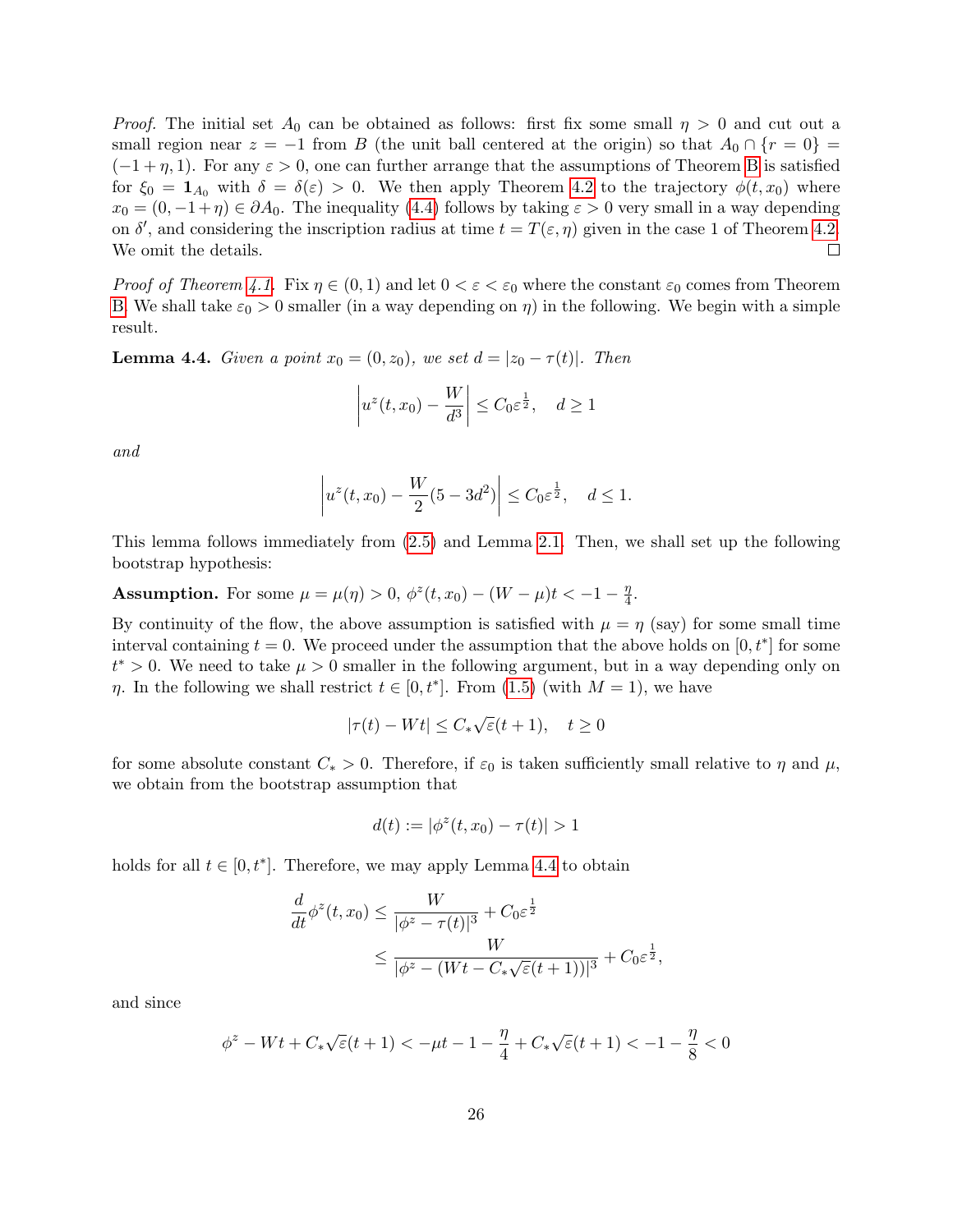for  $\varepsilon_0$  small relative to  $\eta$  and  $\mu$ , we obtain

$$
\frac{d}{dt}(\phi^z(t,x_0) - (W - \mu)t) \le \frac{W}{|1 + (\eta/8)|^3} - (W - \mu) + C_0 \varepsilon^{\frac{1}{2}}.
$$

Observe that the right hand side can be negative if  $\mu$  and  $\varepsilon_0$  are taken sufficiently small relative to  $\eta$ . Therefore, by integrating in time from  $t = 0$  to  $t^*$ , we obtain

$$
\phi^z(t^*, x_0) - (W - \mu)t^* < z_0 < -1 - \eta
$$

which gives Assumption with  $\eta$  rather than  $\eta/4$ . This confirms that the bootstrap hypothesis is valid for all  $t \geq 0$ .  $\Box$ 

*Proof of Theorem [4.2.](#page-24-1)* Let  $\varepsilon \in (0, \varepsilon_0)$  where  $\varepsilon_0$  is the constant from Theorem [B.](#page-2-2) We shall take  $\varepsilon_0$ smaller (depending on  $\eta > 0$ ) in the following. To treat case 1, we take  $C_* > 0$  from [\(1.5\)](#page-2-0) (with  $M = 1$ ) so that √

$$
|\tau(t) - Wt| \le C_* \sqrt{\varepsilon} (t+1), \quad t \ge 0
$$

<span id="page-26-0"></span>holds. We now take a constant  $C_2 \geq 4C_*/W$  and assume that

$$
\sup_{t' \in [0,t]} |\phi^z(t', x_0) - \tau(t')| < 1 - C_2 \varepsilon^{\frac{1}{2}} \tag{4.5}
$$

holds up to some  $t = t^* > 0$ . Indeed, it is clear that [\(4.5\)](#page-26-0) holds for some small time interval, for sufficiently small  $\varepsilon > 0$  (relative to  $\eta$ ). Then, on  $t \in [0, t^*]$ , we have

$$
d(t) := |\phi^z(t, x_0) - \tau(t)| < 1
$$

and we may apply Lemma [4.4](#page-25-0) to obtain

$$
|u(t, x_0) - \frac{W}{2}(5 - 3d^2(t))| \leq C_0 \varepsilon^{\frac{1}{2}}.
$$

This gives

$$
\frac{d}{dt}\phi^{z}(t,x_{0}) \ge \frac{W}{2}(5-3|\phi^{z}(t,x_{0}) - \tau(t)|^{2}) - C_{0}\varepsilon^{\frac{1}{2}}\n\n\ge \frac{W}{2}(5-3(1+(C_{2})^{2}\varepsilon - 2C_{2}\varepsilon^{\frac{1}{2}})) - C_{0}\varepsilon^{\frac{1}{2}}\n\n\ge W + \frac{WC_{2}}{2}\varepsilon^{\frac{1}{2}} \ge W + 2C_{*}\varepsilon^{\frac{1}{2}},
$$

if  $C_2$  and  $\varepsilon$  are taken larger and smaller respectively in a way depending on  $W, C_*$ . Therefore, we have on  $[0, t^*]$  that

$$
\phi^{z}(t, x_{0}) > (W + 2C_{*} \varepsilon^{\frac{1}{2}})t - 1 + \eta,
$$

and by comparing this with

$$
\tau(t) \le (W + C_* \varepsilon^{\frac{1}{2}})t + C_* \sqrt{\varepsilon},
$$

it is not difficult to see (with a simple bootstrap argument) that there is  $T > 0$  satisfying [\(4.2\)](#page-24-3). The case 2 and the last estimate [\(4.3\)](#page-24-4) can be proved in a similar fashion (bootstrap argument), and  $T > 0$  can be chosen so that it depends only on  $\varepsilon, \eta$ . We omit the proof.  $\Box$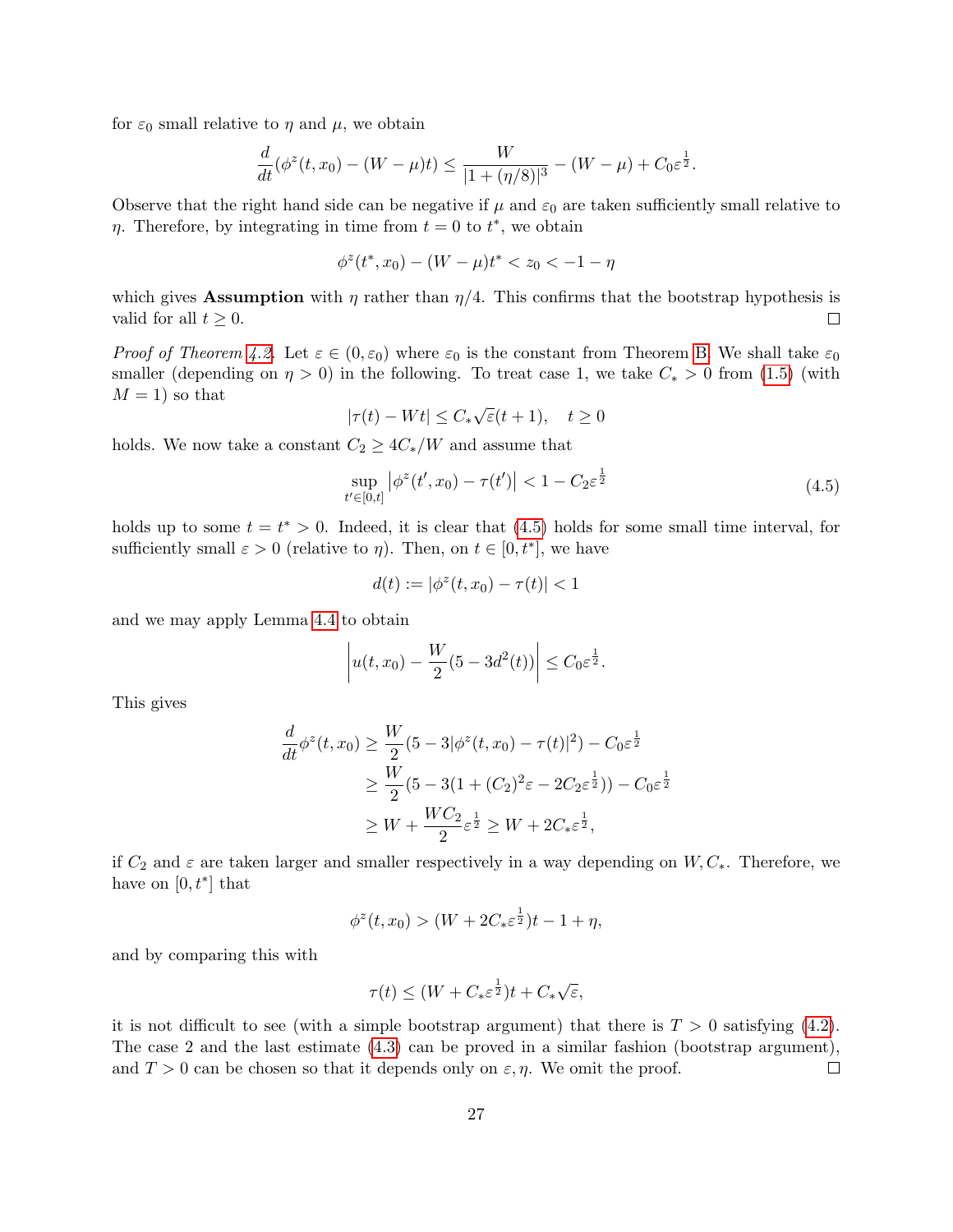#### 4.3 General solutions

With minor modifications, one may prove that the statements of Theorems [4.1](#page-23-1) and [4.2](#page-24-1) hold when the patch initial data  $\xi_0 = \mathbf{1}_{A_0}$  is replaced with a general non-negative function  $\xi_0$  satisfying the assumptions of Theorem [B.](#page-2-2) Of course, the resulting constants depend also on the constant M satisfying  $\|\xi_0\|_{L^{\infty}} \leq M$ . As a consequence, we obtain an infinite time growth in the Hessian of a smooth vorticity (Corollary [1.2\)](#page-2-4).

Proof of Corollary [1.2.](#page-2-4) We may take an axi-symmetric non-negative initial datum  $\xi_0 \in C_c^{\infty}(\mathbb{R}^3)$ satisfying the assumptions of Theorem [B](#page-2-2) with a sufficiently small  $\varepsilon > 0$ . We further impose that

- $\xi_0 \leq 1$ ,
- supp  $(\xi_0 \xi_H) \subset (B(1 + \delta') \setminus B(1 \delta'))$  with  $|\text{supp}(\xi_0)| \leq 10$ , where  $|\cdot|$  is the Lebesgue measure of sets in  $\mathbb{R}^3$ , and
- $\xi_0(r, z) = 1$  when  $r = 0$  and  $-1 (\delta'/2) \le z \le 0$ .

Then, since the corresponding smooth solution  $\xi$  is constant along particle trajectories, applying Theorems [4.1](#page-23-1) and [4.2](#page-24-1) with  $z_0 = -1 - (\delta'/2)$  and  $z_0 = 0$  respectively (in the case of general data), we have that the solution  $\xi(t, \cdot)$  satisfies

$$
\xi(t,\cdot)=1
$$

on an interval of length  $\geq t$  lying on the symmetry axis  $r = 0$ . However, since  $|\text{supp}(\xi(t, \cdot))|$  $|\text{supp}(\xi_0)| \leq 10$ , there exists some  $z^* = z^*(t)$  for each  $t \geq 0$  such that  $\xi(t,(0,z^*)) = 1$  but  $\xi(t,(\tilde{r},z^*))=0$  for some  $\tilde{r}(t) \gtrsim 1/\sqrt{t}$ . Then by the mean value theorem, we have that

$$
-\partial_r \xi(t,(r^*,z^*)) \gtrsim \sqrt{t}
$$

for some  $0 < r^*(t) \leq \tilde{r}(t)$ .

Next, from  $(\partial_r \omega^{\theta})(r=0) = \xi(r=0)$ , we have that

$$
-\partial_r \xi + \left(\frac{\xi(r=0)}{r} - \frac{\xi}{r}\right) = \frac{\partial_r \omega^{\theta}(r=0) - \partial_r \omega^{\theta}}{r}.
$$

We fix some  $t > 0$  and evaluate both sides at  $(r^*, z^*)$ . The right hand side is bounded in absolute value by  $\|\partial_{rr}\omega^{\theta}(t,\cdot)\|_{L^{\infty}}$ , whereas the left hand side is bounded from below by  $-\partial_r\xi$  (we have used that  $\xi(t, \cdot) \leq 1$  and  $\xi(t, (0, z^*)) = 1$ , we conclude

$$
\|\partial_{rr}\omega^{\theta}(t,\cdot)\|_{L^{\infty}} \ge c\sqrt{t}, \quad t \ge 0.
$$
\n(4.6)

<span id="page-27-0"></span>Then, it is not difficult to see using  $\omega = \omega^{\theta} e_{\theta}$  and [\(4.6\)](#page-27-0) that the corresponding vorticity satisfies  $\omega(t, \cdot) \in C_c^{\infty}(\mathbb{R}^3)$  and

$$
\|\nabla^2 \omega(t, \cdot)\|_{L^\infty(\mathbb{R}^3)} \ge c\sqrt{t}, \quad t \ge 0,
$$

where  $\nabla^2$  is taken in the Cartesian coordinates in  $\mathbb{R}^3$ .

 $\Box$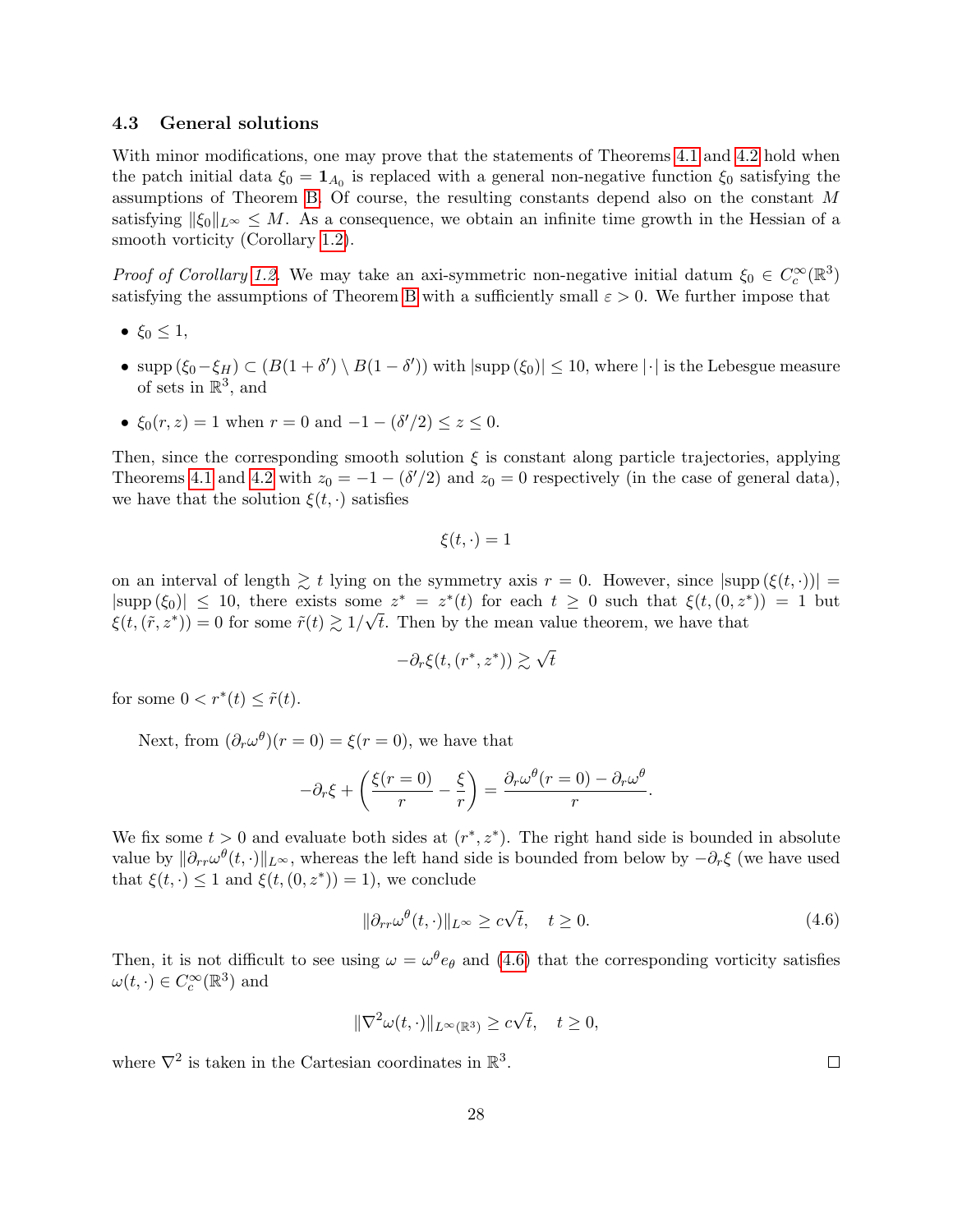# Acknowledgement

KC has been supported by the National Research Foundation of Korea (NRF-2018R1D1A1B07043065) and by the UBSI Research Fund(1.219114.01) of UNIST. IJ has been supported by the Samsung Science and Technology Foundation under Project Number SSTF-BA2002-04 and the New Faculty Startup Fund from Seoul National University.

# References

- <span id="page-28-4"></span>[1] Ken Abe and Kyudong Choi. Stability of Lamb dipoles. preprint, arXiv:1911.01795.
- <span id="page-28-2"></span>[2] C. J. Amick and L. E. Fraenkel. The uniqueness of Hill's spherical vortex. Arch. Rational Mech. Anal., 92:91–119, 1986.
- <span id="page-28-12"></span>[3] Jonas Azzam and Jacob Bedrossian. Bounded mean oscillation and the uniqueness of active scalar equations. Trans. Amer. Math. Soc., 367(5):3095–3118, 2015.
- <span id="page-28-9"></span>[4] Claude Bardos and Edriss S. Titi. Loss of smoothness and energy conserving rough weak solutions for the 3d Euler equations. Discrete Contin. Dyn. Syst. Ser. S, 3(2):185–197, 2010.
- <span id="page-28-5"></span>[5] T. B. Benjamin. The stability of solitary waves. Proc. Roy. Soc. (London) Ser. A, 328:153–183, 1972.
- <span id="page-28-1"></span>[6] T. B. Benjamin. The alliance of practical and analytical insights into the nonlinear problems of fluid mechanics. pages 8–29. Lecture Notes in Math., 503, 1976.
- <span id="page-28-6"></span>[7] J. Bona. On the stability theory of solitary waves. Proc. Roy. Soc. London Ser. A, 344:363–374, 1975.
- <span id="page-28-3"></span>[8] G. R. Burton, H. J. Nussenzveig Lopes, and M. C. Lopes Filho. Nonlinear stability for steady vortex pairs. Comm. Math. Phys., 324:445–463, 2013.
- <span id="page-28-8"></span>[9] Jiajie Chen and Thomas Y. Hou. Finite time blowup of 2D Boussinesq and 3D Euler equations with  $C^{1,\alpha}$  velocity and boundary. Comm. Math. Phys., 383(3):1559–1667, 2021.
- <span id="page-28-10"></span>[10] Stephen Childress. Growth of anti-parallel vorticity in Euler flows. Phys. D, 237(14-17):1921– 1925, 2008.
- <span id="page-28-11"></span>[11] Stephen Childress and Andrew D. Gilbert. Eroding dipoles and vorticity growth for Euler flows in  $\mathbb{R}^3$ : the hairpin geometry as a model for finite-time blowup. Fluid Dyn. Res., 50(1):011418, 40, 2018.
- <span id="page-28-7"></span>[12] K. Choi, M. Kang, Y. Kwon, and A. Vasseur. Contraction for large perturbations of traveling waves in a hyperbolic-parabolic system arising from a chemotaxis model. *Math. Models Methods* Appl. Sci., 30(2):387–437, 2020.
- <span id="page-28-0"></span>[13] Kyudong Choi. Stability of Hill's spherical vortex. accepted for publication in Comm. Pure Appl. Math., arXiv:2011.06808.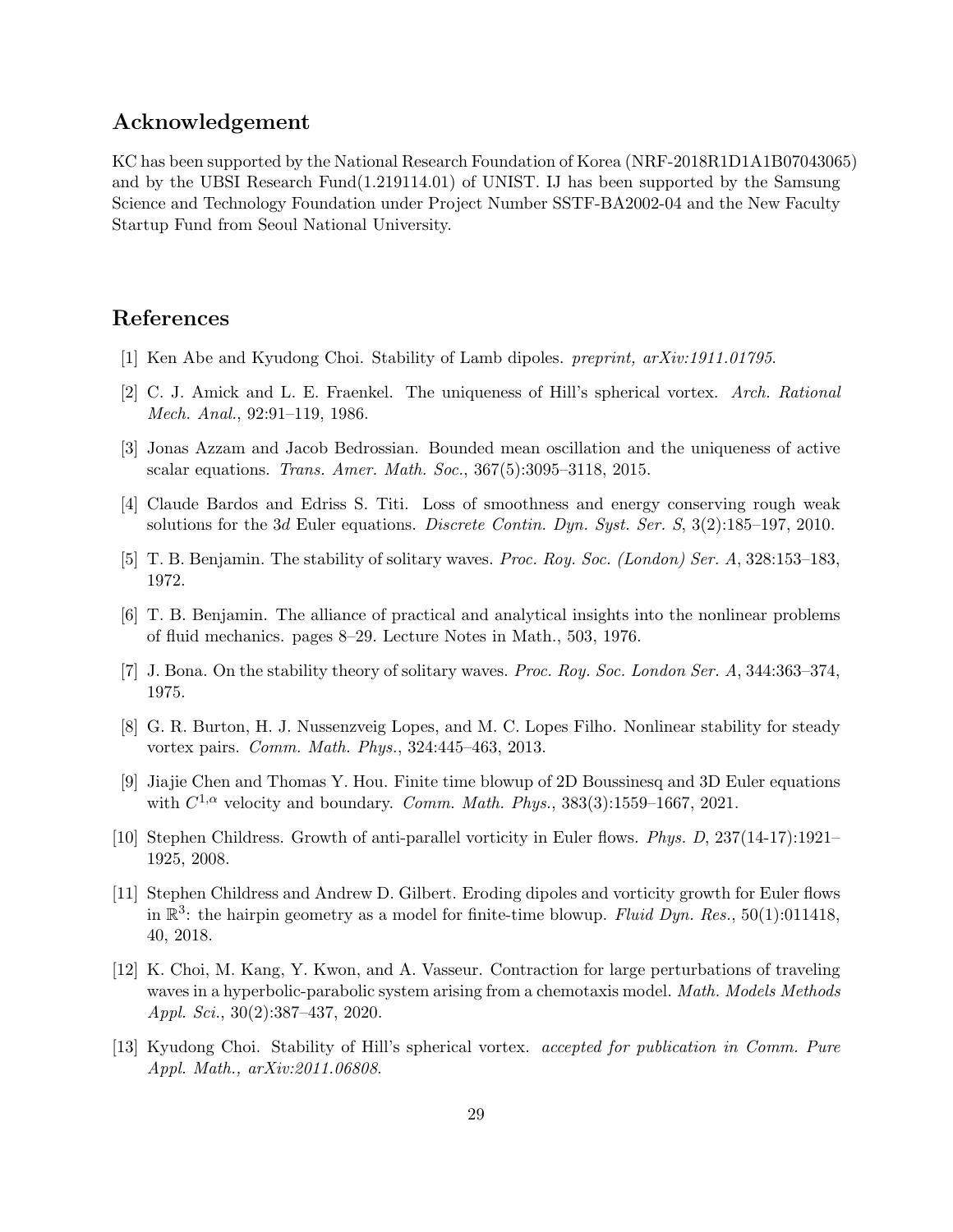- <span id="page-29-9"></span>[14] Kyudong Choi and Sergey Denisov. On the Growth of the Support of Positive Vorticity for 2D Euler Equation in an Infinite Cylinder. Comm. Math. Phys., 367(3):1077–1093, 2019.
- <span id="page-29-3"></span>[15] Kyudong Choi and In-Jee Jeong. Growth of perimeter for vortex patches in a bulk. Appl. Math. Lett., 113:106857, 9, 2021.
- <span id="page-29-16"></span>[16] R. Danchin. Axisymmetric incompressible flows with bounded vorticity. Uspekhi Mat. Nauk, 62:73–94, 2007.
- <span id="page-29-12"></span>[17] Tam Do. On vorticity gradient growth for the axisymmetric 3D Euler equations without swirl. Arch. Ration. Mech. Anal., 234(1):181–209, 2019.
- <span id="page-29-14"></span>[18] Tarek Elgindi. Finite-time singularity formation for  $C^{1,\alpha}$  solutions to the incompressible Euler equations on  $\mathbb{R}^3$ . Ann. of Math. (2), 194(3):647-727, 2021.
- <span id="page-29-10"></span>[19] Tarek M. Elgindi and In-Jee Jeong. Finite-Time Singularity Formation for Strong Solutions to the Axi-symmetric 3D Euler Equations. Ann. PDE, 5(2):Paper No. 16, 2019.
- <span id="page-29-11"></span>[20] Tarek M. Elgindi and In-Jee Jeong. The incompressible Euler equations under octahedral symmetry: singularity formation in a fundamental domain. Adv. Math., 393: Paper No. 108091, 63, 2021.
- <span id="page-29-13"></span>[21] Tarek M. Elgindi and Nader Masmoudi.  $L^{\infty}$  ill-posedness for a class of equations arising in hydrodynamics. Arch. Ration. Mech. Anal., 235(3):1979–2025, 2020.
- <span id="page-29-15"></span>[22] H. Feng and V. Sverák. On the Cauchy problem for axi-symmetric vortex rings. Arch. Ration. Mech. Anal., 215:89–123, 2015.
- <span id="page-29-5"></span>[23] A. Friedman and B. Turkington. Vortex rings: existence and asymptotic estimates. Trans. Amer. Math. Soc., 268:1–37, 1981.
- <span id="page-29-0"></span>[24] A. Fukuyu, T. Ruzi, and A. Kanai. The response of Hill's vortex to a small three dimensional disturbance. J. Phys. Soc. Jpn., 63:510–527, 1994.
- <span id="page-29-4"></span>[25] J. F. Harper and D. W. Moore. The motion of a spherical liquid drop at high Reynolds number. Journal of Fluid Mechanics, 32(2):367––391, 1968.
- <span id="page-29-1"></span>[26] M. J. M. Hill. On a spherical vortex. Philos. Trans. Roy. Soc. London Ser. A, 185:213–245, 1894.
- <span id="page-29-2"></span>[27] Chaocheng Huang. Singular integral system approach to regularity of 3D vortex patches. Indiana Univ. Math. J., 50(1):509–552, 2001.
- <span id="page-29-7"></span>[28] D. Iftimie, M. C. Lopes Filho, and H. J. Nussenzveig Lopes. Large time behavior for vortex evolution in the half-plane. Comm. Math. Phys., 237(3):441–469, 2003.
- <span id="page-29-8"></span>[29] D. Iftimie, M. C. Lopes Filho, and H. J. Nussenzveig Lopes. Confinement of vorticity in two dimensional ideal incompressible exterior flow. Quart. Appl. Math., 65(3):499–521, 2007.
- <span id="page-29-6"></span>[30] Dragos Iftimie, Thomas C. Sideris, and Pascal Gamblin. On the evolution of compactly supported planar vorticity. Comm. Partial Differential Equations, 24:1709–1730, 1999.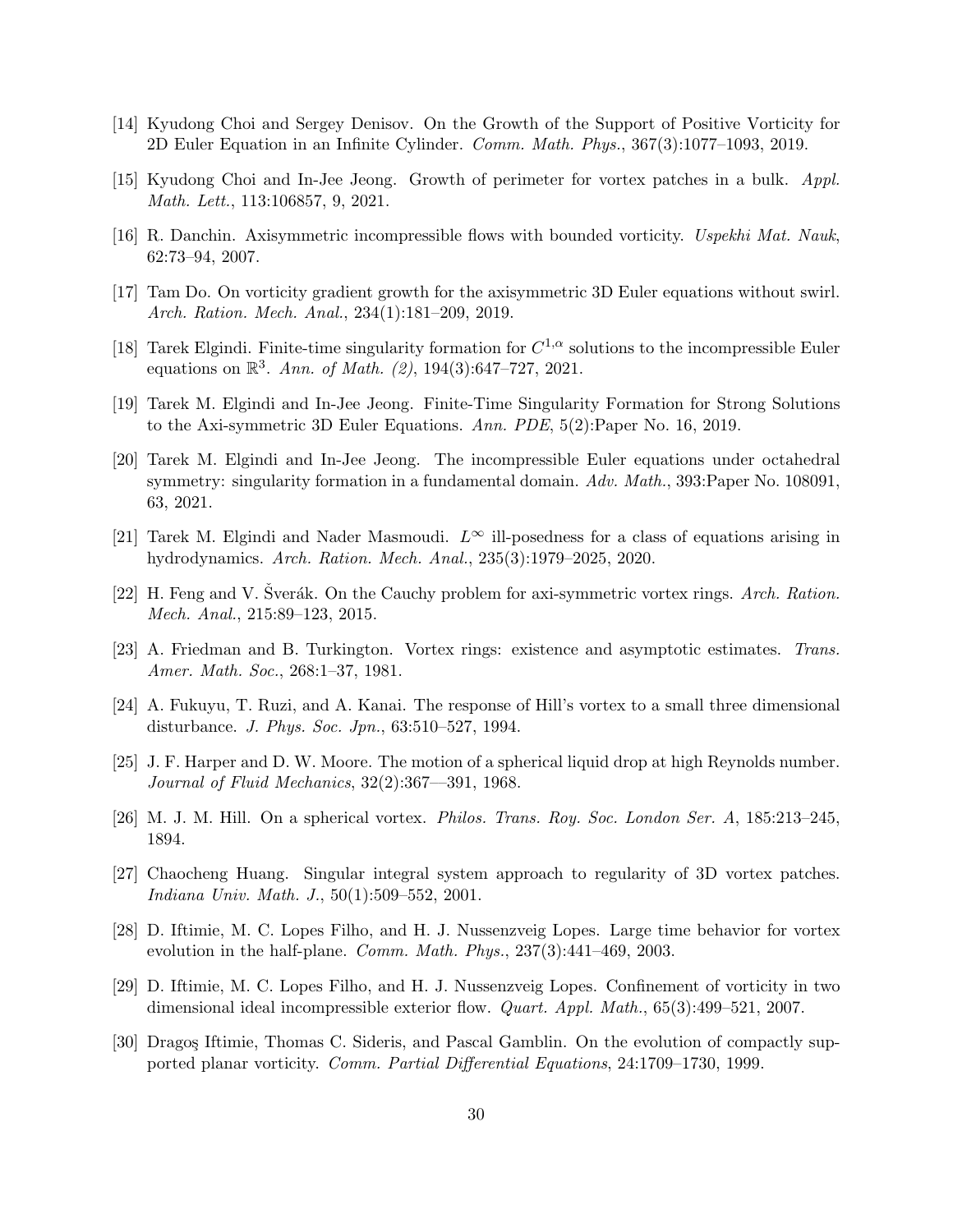- <span id="page-30-6"></span>[31] A. M. Il'in and O. A. Oleĭnik. Behavior of solutions of the Cauchy problem for certain quasilinear equations for unbounded increase of the time. Dokl. Akad. Nauk SSSR, 120:25–28, 1958.
- <span id="page-30-14"></span>[32] In-Jee Jeong and Tsuyoshi Yoneda. Vortex stretching and enhanced dissipation for the incompressible 3D Navier-Stokes equations. Math. Ann., 380(3-4):2041–2072, 2021.
- <span id="page-30-9"></span>[33] Moon-Jin Kang and Alexis F. Vasseur. Uniqueness and stability of entropy shocks to the isentropic Euler system in a class of inviscid limits from a large family of Navier-Stokes systems. Invent. Math., 224(1):55–146, 2021.
- <span id="page-30-7"></span>[34] C. E. Kenig and F. Merle. Asymptotic stability and Liouville theorem for scalar viscous conservation laws in cylinders. Comm. Pure Appl. Math., 59(6):769–796, 2006.
- <span id="page-30-3"></span>[35] R. Krasny and L. Xu. Vorticity and circulation decay in the viscous Lamb dipole. Fluid Dyn. Res., 53(015514), 2021.
- <span id="page-30-8"></span>[36] N. Leger and A. Vasseur. Relative entropy and the stability of shocks and contact discontinuities for systems of conservation laws with non-BV perturbations. Arch. Ration. Mech. Anal., 201(1):271–302, 2011.
- <span id="page-30-4"></span>[37] P. L. Lions. The concentration-compactness principle in the calculus of variations. The locally compact case. I. Ann. Inst. H. Poincaré Anal. Non Linéaire, 1:109–145, 1984.
- <span id="page-30-10"></span>[38] Carlotta Maffei and Carlo Marchioro. A confinement result for axisymmetric fluids. Rend. Sem. Mat. Univ. Padova, 105:125–137, 2001.
- <span id="page-30-13"></span>[39] A. J. Majda and A. L. Bertozzi. Vorticity and incompressible flow, volume 27 of Cambridge Texts in Applied Mathematics. Cambridge University Press, Cambridge, 2002.
- <span id="page-30-12"></span>[40] C. Marchioro. Bounds on the growth of the support of a vortex patch. Comm. Math. Phys., 164:507–524, 1994.
- <span id="page-30-15"></span>[41] Carlo Marchioro and Mario Pulvirenti. Mathematical theory of incompressible nonviscous fluids, volume 96 of *Applied Mathematical Sciences*. Springer-Verlag, New York, 1994.
- <span id="page-30-1"></span>[42] H. K. Moffatt and D. W. Moore. The response of Hill's spherical vortex to a small axisymmetric disturbance. J. Fluid Mech., 87:749–760, 1978.
- <span id="page-30-2"></span>[43] A. H. Nielsen and J. Juul Rasmussen. Formation and temporal evolution of the Lamb-dipole. Phys. Fluids, 9(4):982–991, 1997.
- <span id="page-30-5"></span>[44] C. Nobili and C Seis. Renormalization and energy conservation for axisymmetric fluid flows. Math. Ann. https://doi.org/10.1007/s00208-020-02050-0, 2020.
- <span id="page-30-0"></span>[45] C. Pozrikidis. The nonlinear instability of Hill's vortex. Journal of Fluid Mechanics, 168:337–367, 1986.
- <span id="page-30-11"></span>[46] Kun Ren and Tai-Man Tang. Asymptotic behavior of vortices in axisymmetric flow without swirl. Math. Methods Appl. Sci., 31(18):2202–2218, 2008.